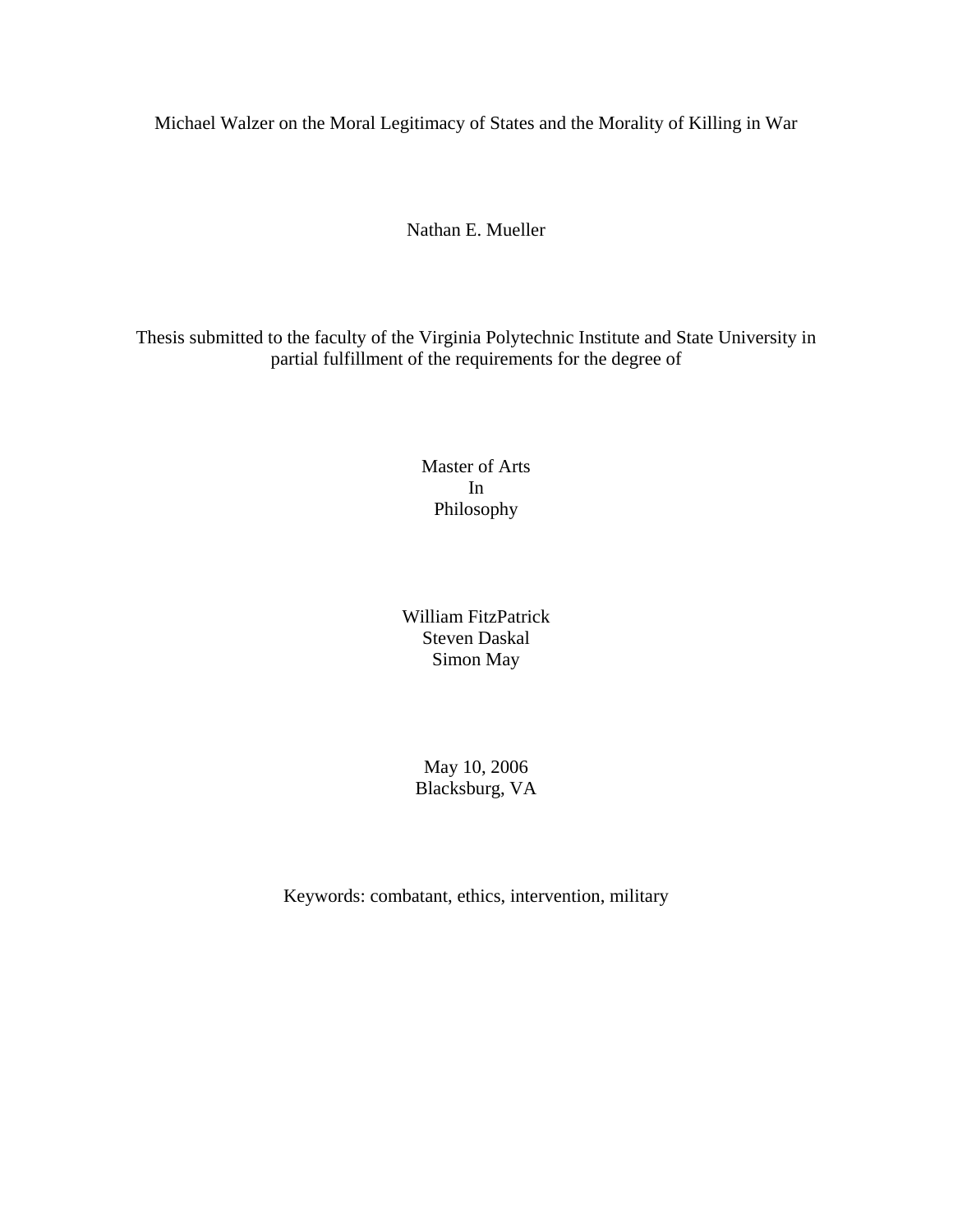Michael Walzer on the Moral Legitimacy of States and the Morality of Killing in War

Nathan E. Mueller

### **ABSTRACT**

 This thesis is divided into two chapters. In the first chapter, I analyze Michael Walzer's account of the moral legitimacy of states. In the second chapter, I analyze his account of the morality of killing in war. I begin the first chapter by contrasting Walzer's account of state legitimacy and humanitarian intervention with that of David Luban. Next, I develop a Rawlsian account of state legitimacy and humanitarian intervention and argue that this account is more plausible than both Walzer's and Luban's accounts.

 The second chapter is divided into two parts. In the first part, I argue that Walzer's account of the distinction between combatants and noncombatants is misleading because it gives the impression that all and only infantry soldiers are combatants and that all and only civilians are noncombatants. In the second part of the second chapter, I describe an account of the morality of killing in war developed by Jeff McMahan that is based on an analogy with the morality of killing in domestic society and argue that this account is more plausible than Walzer's account of the morality of killing in war. I also suggest a way that McMahan's account could be improved.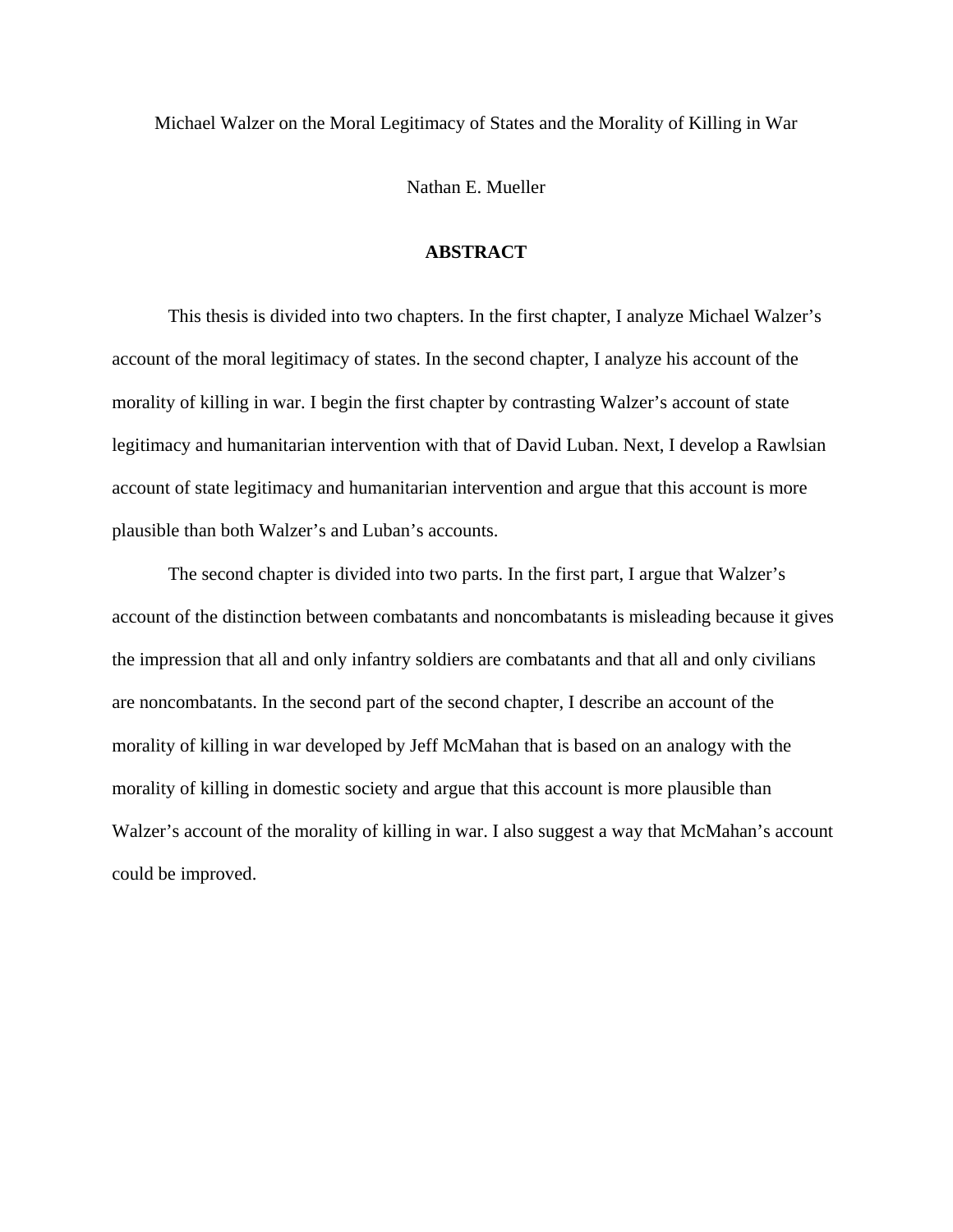## **TABLE OF CONTENTS**

| Introduction                                                |    |
|-------------------------------------------------------------|----|
| Chapter 1: Michael Walzer on the Moral Legitimacy of States | 3  |
| Chapter 2: Michael Walzer on the Morality of Killing in War | 24 |
| Conclusion                                                  | 46 |
| References                                                  | 47 |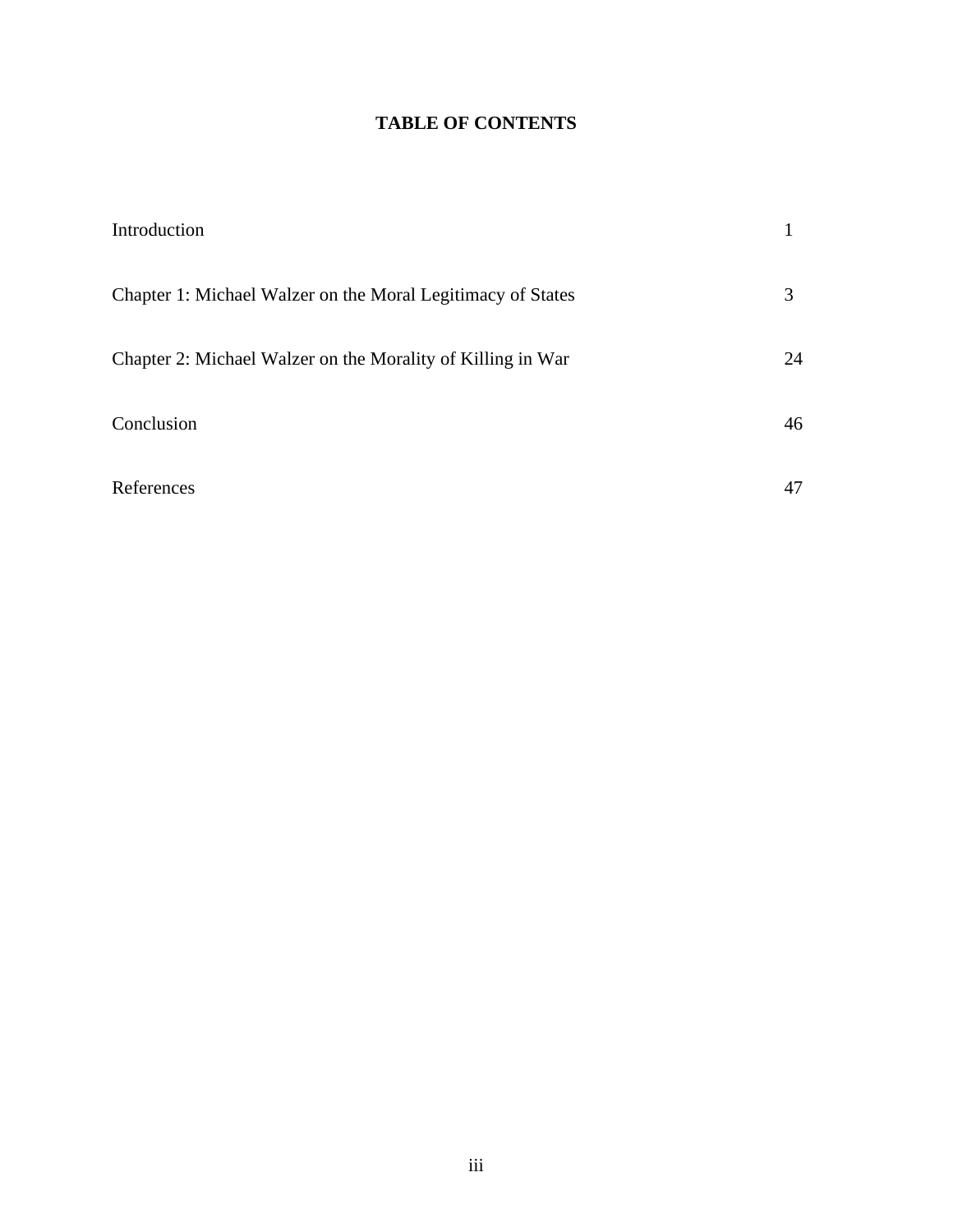### **INTRODUCTION**

 Traditionally, just war theory has been divided into two parts that are denoted by their Latin labels: *jus ad bellum* and *jus in bello*.<sup>[1](#page-3-0)</sup> The first deals with the justice of war, or the moral constraints on the resort to war, and the second deals with justice in war, or the moral constraints on the conduct of war. Michael Walzer's *Just and Unjust Wars* is one of the most influential contemporary accounts of just war theory.[2](#page-3-1) Walzer discusses *jus ad bellum* in the context of what he calls the "theory of aggression" and he discusses *jus in bello* in the context of what he calls the "war convention."

### *The Theory of Aggression* **(Jus ad Bellum)**

 As Walzer explains, the theory of aggression consists of the principles of *jus ad bellum* as they are expressed in international law. The theory is based on the domestic analogy, which is the application of principles that govern the relationships between citizens in domestic society to the relationships between nations in international society. Walzer refers to the conventional form of the theory of aggression as the "legalist paradigm," which he sums up in six propositions:

- 1. There exists an international society of independent states.
- 2. This international society has a law that establishes the rights to its members—above all, the rights to territorial integrity and political sovereignty.
- 3. Any use of force or immanent threat of force by one state against the political sovereignty or territorial integrity of another constitutes aggression and is a criminal act.
- 4. Aggression justifies two kinds of violent responses:

- a. a war of self defense by the victim and
- b. a war of law enforcement by the victim and any other member of the international society.

<span id="page-3-0"></span><sup>&</sup>lt;sup>1</sup> Brian Orend argues that a third part ought to be added to just war theory that deals with justice after war, or the moral constraints on the termination of war. This part would be called *jus post bellum*. Orend offers a set of principles for *jus post bellum* in "Justice after War," *Ethics and International Affairs*, vol. 16, no. 1 (2002), 43-56. Although Walzer addresses some of the issues involved in *jus post bellum* in Chapter 7 of *Just and Unjust Wars*, he does not seem to recognize it as a separate part of just war theory.

<span id="page-3-1"></span><sup>&</sup>lt;sup>2</sup> Michael Walzer, *Just and Unjust Wars: A Moral Argument with Historical Illustrations*, 3<sup>rd</sup> ed., (New York: Basic Books, 2000). Hereafter cited as '*JUW*.'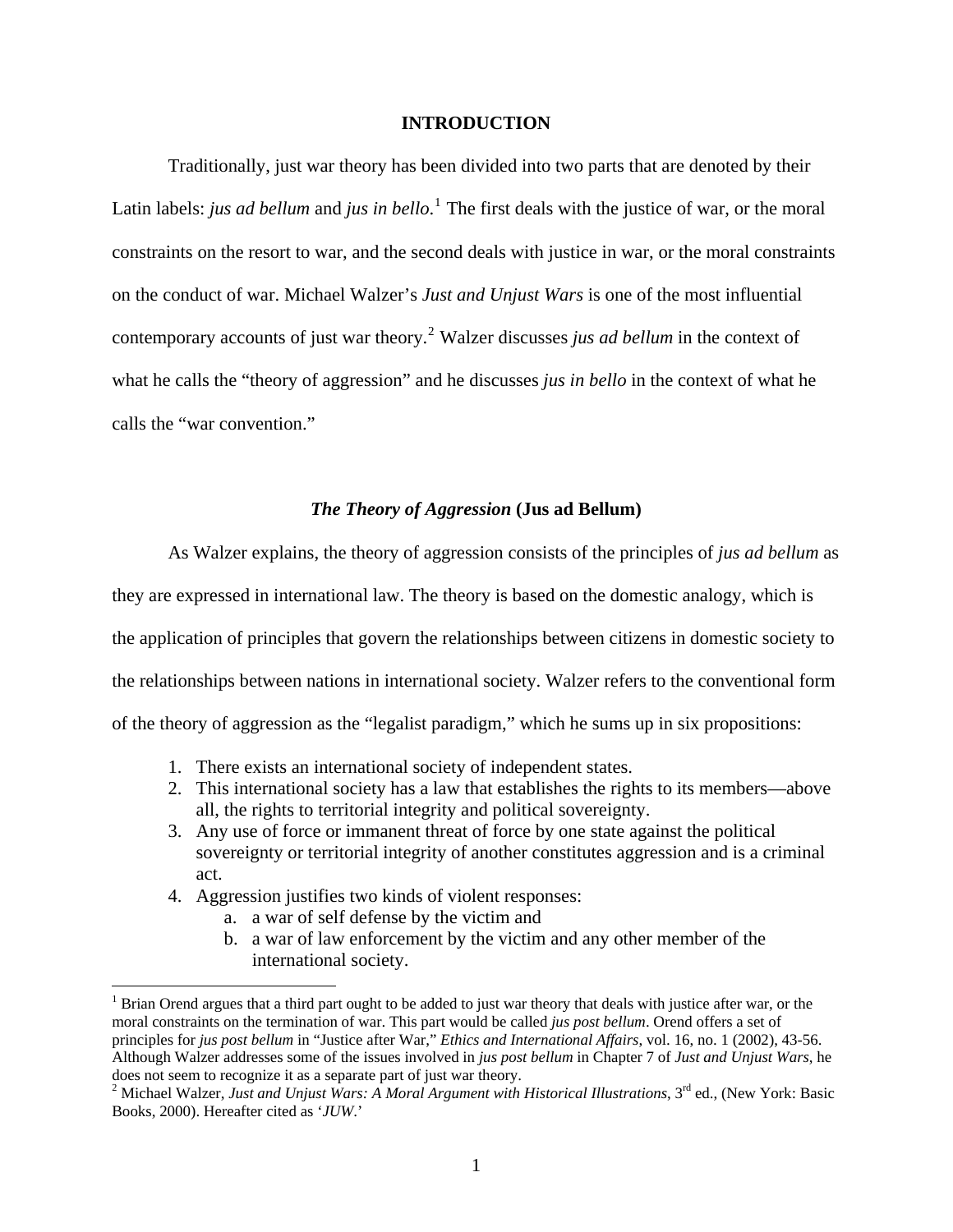- 5. Nothing but aggression can justify war.
- 6. Once the aggressor state has been militarily repulsed, it can also be punished (*JUW* 61-62).

Walzer argues for five revisions to the legalist paradigm. The first permits pre-emptive strikes, the second, third, and fourth permit military intervention for reasons other than self-defense and law enforcement, and the fifth restricts the aims of a just war to "resistance, restoration, [and] reasonable prevention" (*JUW* 121).

### *The War Convention* **(Jus in Bello)**

 Walzer discusses *jus in bello* in the context of what he calls the "war convention." He uses this phrase to refer to "the set of articulated norms, customs, professional codes, legal precepts, religious and philosophical principles, and reciprocal arrangements that shape our judgments of military conduct" (*JUW* 44). Whereas the legalist paradigm is designed to protect the rights that states possess to territorial integrity and political sovereignty, the war convention is designed to protect the rights that persons possess to life and liberty. The war convention consists of two principles. The first is that "once war has begun, soldiers are subject to attack at any time (unless they are wounded or captured)" (*JUW* 138). The second principle of the war convention is that "noncombatants cannot be attacked at any time" (*JUW* 151).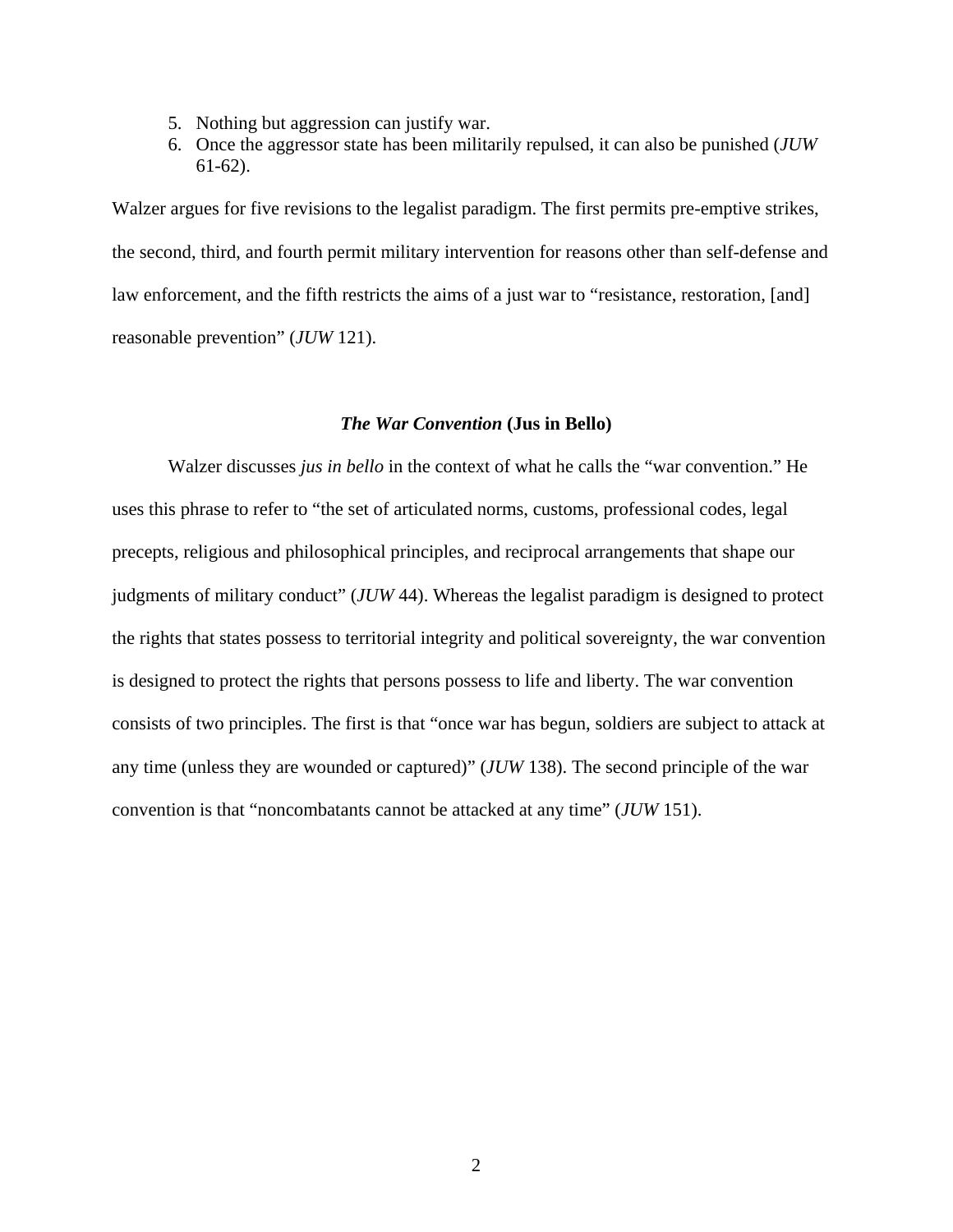## **CHAPTER 1: MICHAEL WALZER ON THE MORAL LEGITIMACY OF STATES**

 In this chapter, I contrast Walzer's account of state legitimacy and humanitarian intervention with David Luban's account of state legitimacy and humanitarian intervention. I then develop a Rawlsian account of state legitimacy and humanitarian intervention and argue that this account is more plausible than either Walzer's account or Luban's accounts.

### **Walzer's Account of the Moral Legitimacy of States**

 To understand Walzer's account of state legitimacy, we must understand his conception of the state. He maintains that a state consists of a political community and that the latter consists of the "union" between the people and the government.<sup>[3](#page-5-0)</sup> His conception of a political community can be understood by an analogy between the human body and the political community.<sup>[4](#page-5-1)</sup> The body as a whole represents the political community, the head represents the government, and the other parts of the body represent the people. Each part of the body can be distinguished from the others and from the body itself even though the former partially constitute the latter. Similarly, each part of a political community can be distinguished from the other and from the community as a whole even though the former partially constitute the latter.

 This analogy helps to clarify some of the distinctions that Walzer makes while discussing the moral legitimacy of states. One such distinction is between the members of a political community, i.e. the people, and their government. This distinction is straightforward. Since a political community consists of the "union" between the people and the government, it is easy to

<span id="page-5-0"></span><sup>3</sup> Michael Walzer, "The Moral Standing of States: A Response to Four Critics," *Philosophy and Public Affairs*, vol. 9, no. 3 (Spring 1980), 212. Hereafter cited as 'MSS.'

<span id="page-5-1"></span><sup>&</sup>lt;sup>4</sup> Walzer does not state that his conception of a political community is based on this analogy nor does he explain the former by using the latter. Although he never actually mentions the analogy, it seems to be consistent with, and helps to explain, his conception of a political community.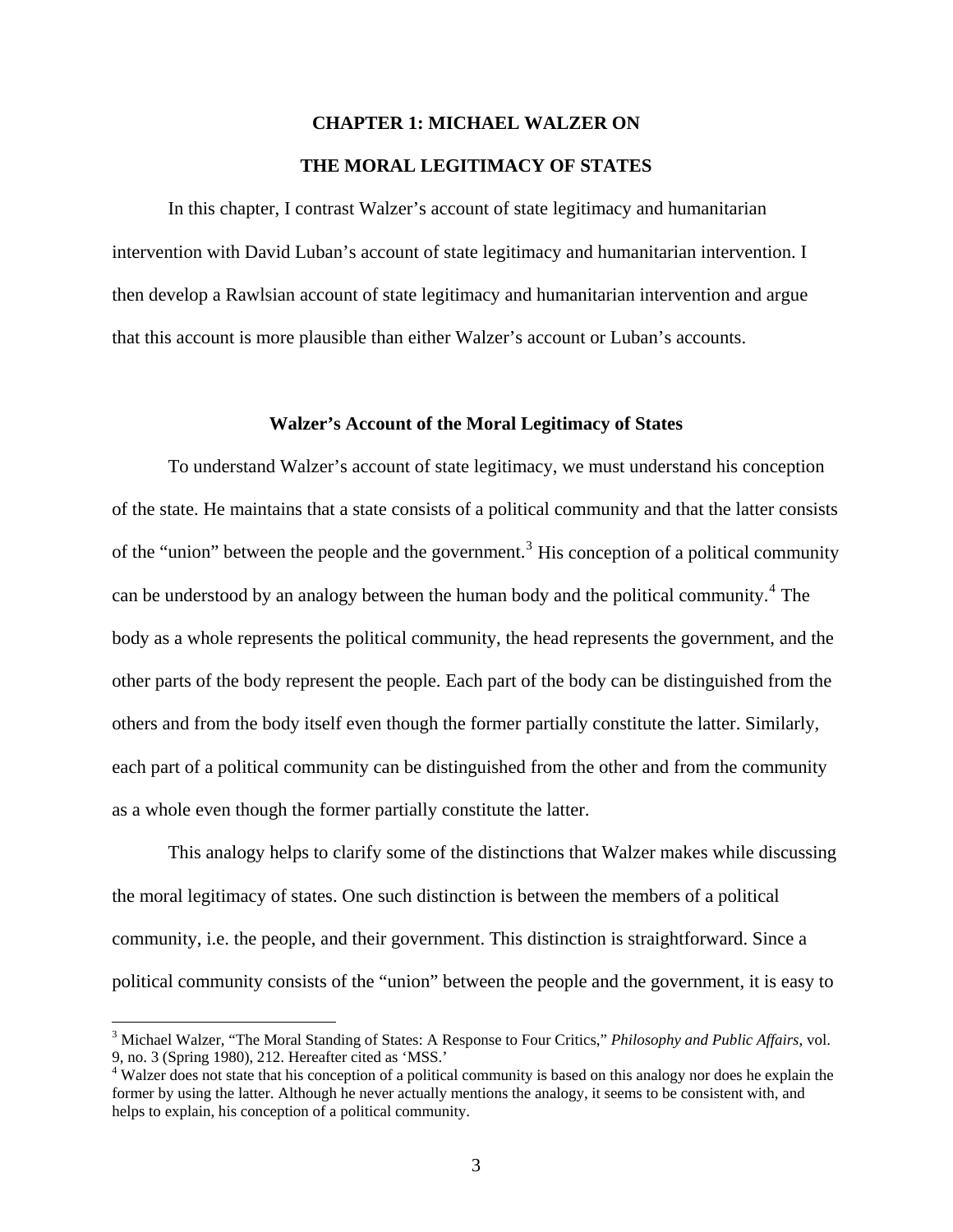see how the people can be distinguished from their government (MSS 212). But Walzer also distinguishes between a political community and its government. This distinction is not as straightforward as the previous one. Since a political community is partially constituted by a government, it is not immediately clear how the former can be distinguished from the latter. But a person's head can be distinguished from his body even though the former partially constitutes the latter. In the same way, a government can be distinguished from a political community even though the former partially constitutes the latter. Now that we are familiar with Walzer's conception of the state, we may examine his account of state legitimacy.

 Walzer distinguishes between two types of legitimacy regarding states, which he refers to as "internal" and "external" legitimacy (*JUW* 82 note). Internal legitimacy has to do with the moral standing of a government with respect to its people. If a government is legitimate, then it is entitled to obedience of its laws from the people. External legitimacy has to do with the moral standing of a state with respect to other states. If a state is legitimate, then it is entitled to military non-intervention from other states. Walzer claims that these two types of legitimacy are expressed by the judgments that we, as citizens of a liberal democracy, make regarding states.

 The criterion for each type of legitimacy is based on the notion of "fit" between a government and its people (MSS 212). The term "fit" describes "the degree to which the government actually represents the political life of the people" (MSS 214). Regarding internal legitimacy, Walzer claims that "the judgments that we make reflect our democratic values and suggest that there is only one kind of legitimate state or only a narrow range of legitimacy" (MSS 215). Thus, the criterion for internal legitimacy is that the fit between a government and its people be "of a democratic sort" (MSS 216). That is, if the fit between a government and its people is "of a democratic sort," then the government is legitimate. And this means that the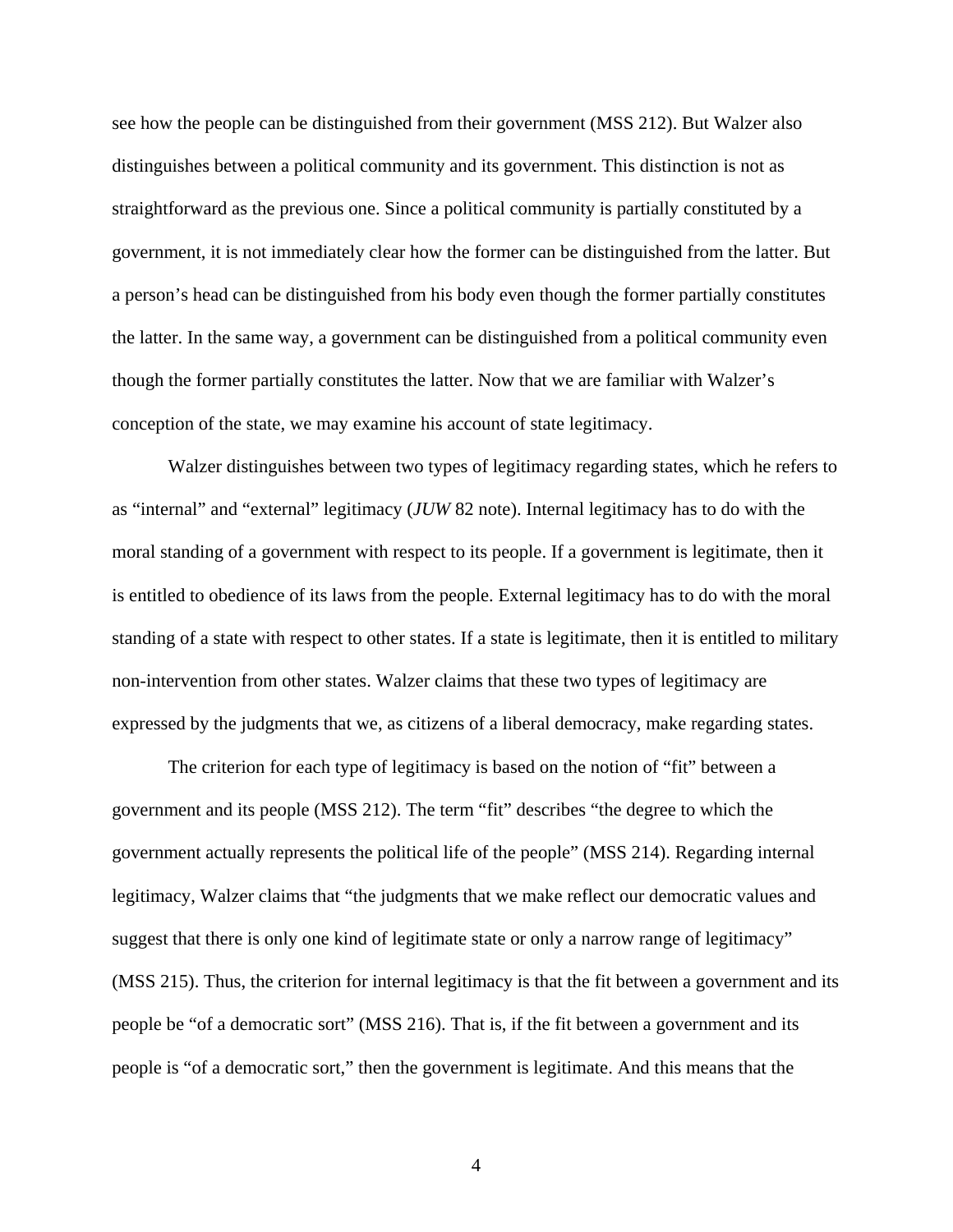government is entitled to obedience of its laws from the people. But if the fit is not "of a democratic sort," then the government is not legitimate and it is not entitled to obedience of its laws from the people. When a government is not legitimate, Walzer claims that the people "are always free to rebel, whether they act on that right or not, and whether they believe themselves to have it or not" (MSS 215).

 Regarding external legitimacy, Walzer claims that "the judgments we make reflect our recognition of diversity and our respect for communal integrity and for different patterns of cultural and political development" (MSS 215-216). Thus, the criterion for external legitimacy is that there be "a 'fit' of some sort" between a government and its people (MSS 216). That is, if there is "a 'fit' of some sort" between a government and its people, then the state is legitimate. This means that the state is entitled to military non-intervention from other states. But if "there is no fit at all," then the state is not legitimate and it is not entitled to military non-intervention from other states (MSS 217).

 There are three types of cases, according to Walzer, in which military intervention is morally permissible:

- 1. to assist secessionist movements (once they have demonstrated their representative character),
- 2. to balance the prior interventions of other powers, and
- 3. to rescue peoples threatened with massacre (*JUW* 108).

 The reason why intervention is morally permissible in these types of cases is that they indicate that there is "no fit at all" between the government and the people and, as a result, the state is not entitled to non-intervention from other states. The third item on the list involves armed humanitarian intervention. In addition to massacre, Walzer adds enslavement and "the expulsion of very large numbers of people" to the list of acts that justify armed humanitarian intervention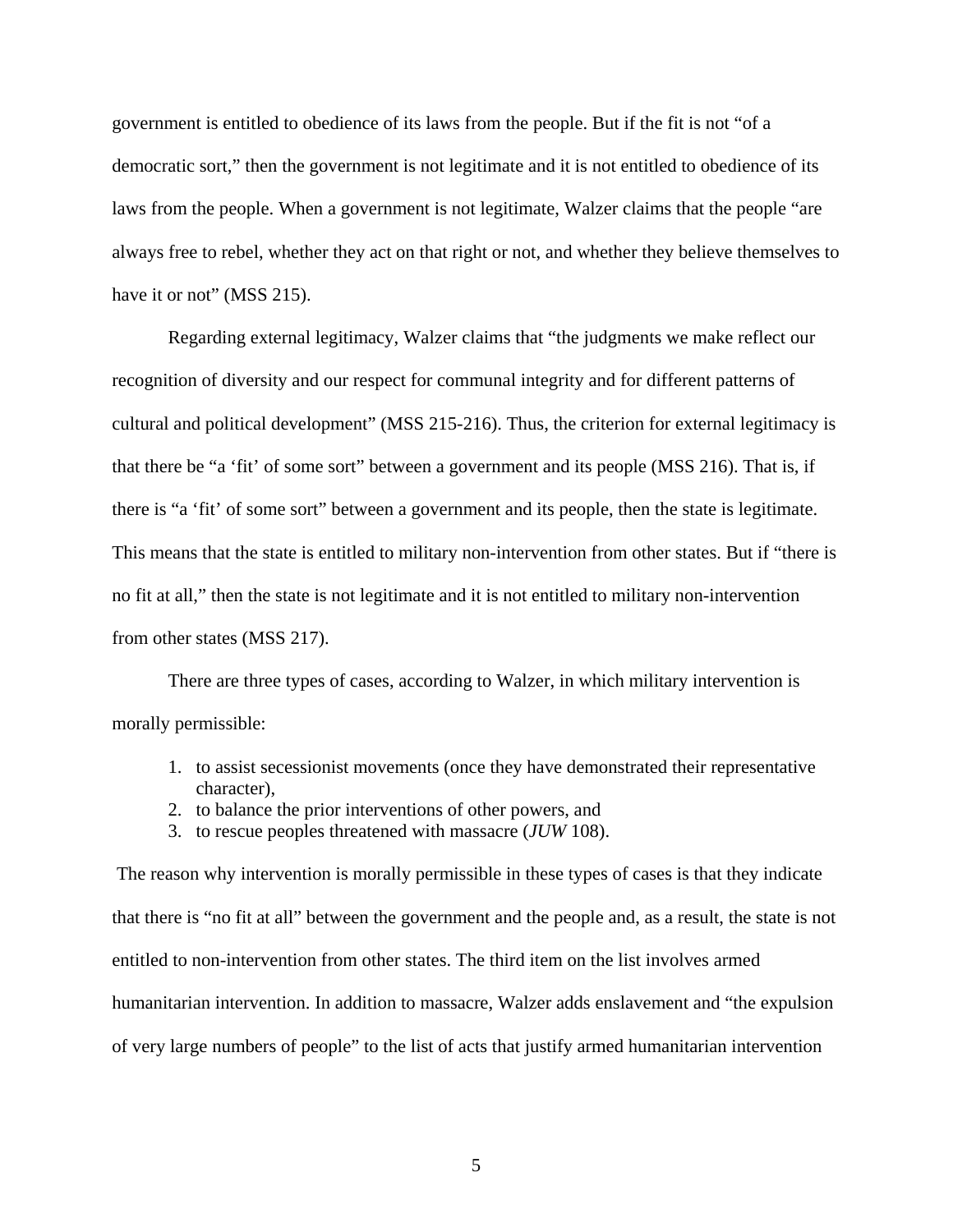because they also indicate that "there is no fit at all" between a government and its people (MSS 218).

 The reason why the moral permissibility of military intervention tracks the external legitimacy of a state, rather than its internal legitimacy, according to Walzer is that external legitimacy tracks self-determination. That is, as long as there is "a 'fit' of some sort" between a government and its people, the political community is a self-determining entity. And as long as a political community is self-determining, it is entitled to non-intervention from other states. Intervention in a political community that is self-determining would violate the community's right to self-determination and would therefore be morally wrong. If there is no fit between the government and the people, then the political community is not a self-determining entity, which means that the community is not entitled to non-intervention. Intervention in a political community that is not self-determining would not violate the community's right to selfdetermination and therefore would not be morally wrong. The main purpose of intervening, when it is morally permissible, is to restore the community's ability to be self-determining.

 The notion of self-determination to which Walzer is appealing is the one developed by John Stuart Mill in "A Few Words on Non-Intervention."[5](#page-8-0) Walzer summarizes Mill's view as follows:

 We are to treat states as self-determining communities…whether or not their internal political arrangements are free, whether or not the citizens choose their government and openly debate the policies carried out in their own name… The members of a political community must seek their own freedom, just as the individual must cultivate his own virtue. They cannot be set free, as he cannot be made virtuous, by any external force (*JUW* 87).

<span id="page-8-0"></span> 5 John Stuart Mill, "A Few Words on Non-Intervention," in *Dissertations and Discussions: Political, Philosophical, and Historical*, by John Stuart Mill (Boston: William V. Spencer, 1868) vol. 3, 238-263. The essay was originally published in *Frasier's Magazine* in December, 1859.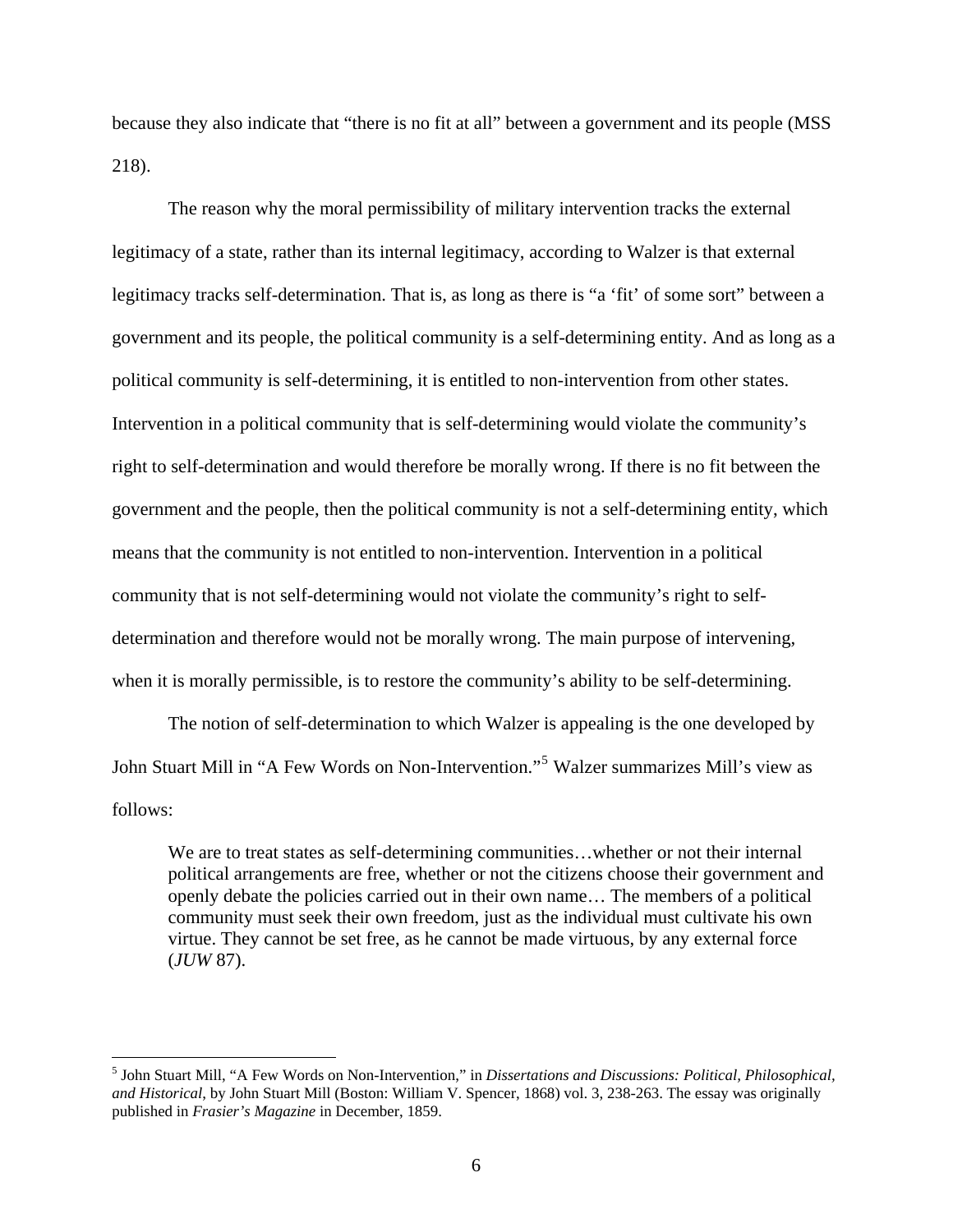As this passage indicates, Mill's account of self-determination is community-based rather than individually based. That is, a political community can be self-determining in a Millian sense even if none of the people are able to influence the government in any way. Furthermore, as Walzer points out, Mill's view implies that "there is no right to be protected against the consequences of domestic failure, even against a bloody repression" (*JUW* 88). The fact that a form of government oppression as severe as a bloody repression is consistent with a political community being self-determining in a Millian sense implies that most forms of government oppression are consistent with a political community being self-determining in this sense. And since military intervention is morally wrong as long as the political community within a state is self-determining, not even a bloody repression justifies armed humanitarian intervention. Let us call this Walzer's self-determination argument.

 Once Walzer establishes that the moral permissibility of military intervention tracks external legitimacy rather than internal legitimacy, he goes on to argue that foreigners are morally obligated to presume "that there exists a certain 'fit' between the community and its government and that the state is 'legitimate'" (MSS 212). The reason for this presumption is that foreigners do not possess sufficient knowledge about the "internal life" of a political community to be competent judges of the "fit" between the community and the government (MSS 212). As Walzer explains:

 [Foreigners] don't know enough about [a political community's] history, and they have no direct experience, and can form no concrete judgments, of the conflicts and harmonies, the historical choices and cultural affinities, the loyalties and resentments, that underlie it (MSS 212).

The only time that foreigners are competent to judge the "fit" between a government and its people is when the lack of "fit" is "radically apparent" (MSS 214). This occurs in the three types of cases in which Walzer claims that intervention is morally permissible, namely secession,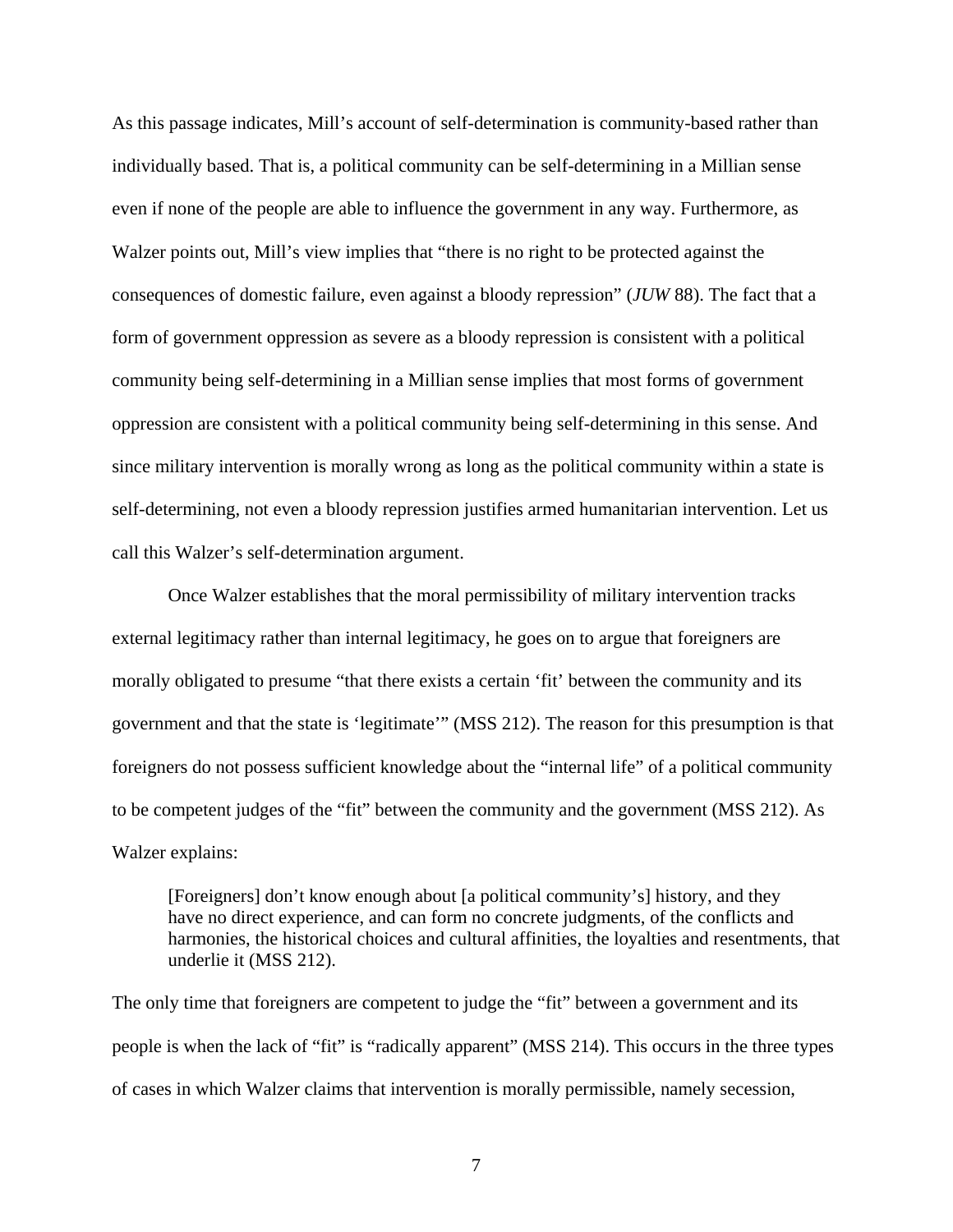counter-intervention, and egregious human rights violations. Let us call this Walzer's epistemic argument.

 It is important to understand that Walzer's notion of external legitimacy is a form of presumptive legitimacy rather than actual legitimacy. As we just saw, he claims that foreigners are morally obligated to *presume* that a state is legitimate. "My actual claim," Walzer writes, "is that foreign officials must act *as if* [tyrannical states] were legitimate, that is, must not make war against them" (MSS 216 emphasis added). Thus, Walzer is not claiming that states which oppress their people are *actually* legitimate. Rather, he is claiming that such states are *presumptively* legitimate, by which he means that "foreign officials must act *as if* [they] were legitimate, that is, must not make war against them" (MSS 216 emphasis added). "This presumption," Walzer writes, "is simply the respect that foreigners owe to a historic community and to its internal life" (MSS 212).

### **Luban's Account of the Moral Legitimacy of States**

 Although Walzer's view of the moral permissibility of military intervention is more lenient than the view expressed by the legalist paradigm, several philosophers have criticized Walzer's view for being too restrictive.<sup>[6](#page-10-0)</sup> David Luban argues that armed humanitarian intervention is morally permissible in cases of less severe oppression than those that Walzer cites. As we saw, Walzer claims that a bloody repression is consistent with a state being selfdetermining in a Millian sense. And this means that military intervention to stop such a

<span id="page-10-0"></span><sup>&</sup>lt;sup>6</sup> These philosophers include: (1) Gerald Doppelt, "Walzer's Theory of Morality in International Relations," *Philosophy and Public Affairs*, vol. 8, no. 1 (Autumn 1978), 3-26. (2) Richard Wasserstrom, "Review of *Just and Unjust Wars: A Moral Argument with Historical Illustrations*," *Harvard Law Review*, vol. 92, no. 2 (December 1978), 536-545. (3) Charles Beitz, "Bounded Morality: Justice and the State in World Politics," *International Organization*, vol. 33, no. 3 (Summer 1979), 405-424. (4) David Luban, "Just War and Human Rights," *Philosophy and Public Affairs*, vol. 9, no. 2 (Winter 1980), 160-181. Hereafter cited as 'JWHR.'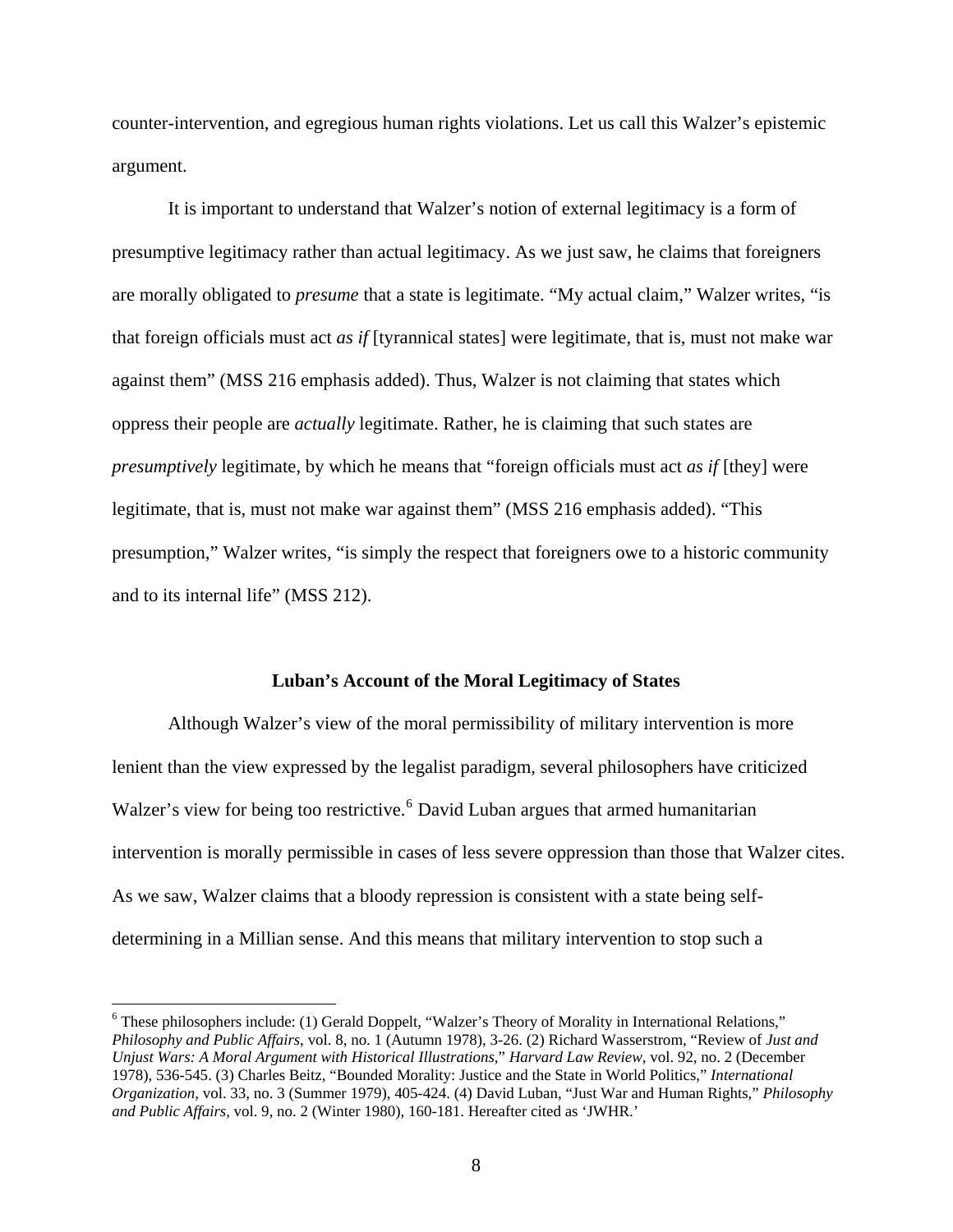repression would be morally wrong because the intervention would violate the political community's right to self-determination. According to Luban, however, a bloody repression would justify armed humanitarian intervention. This is because such an act violates what Luban calls "socially basic human rights" and violations of these rights are a just cause for military intervention, provided that the proportionality requirement of just war theory is met.<sup>[7](#page-11-0)</sup>

 A socially basic human right, according to Luban, is "a right whose satisfaction is necessary for the enjoyment of any other rights" (JWHR 174).<sup>[8](#page-11-1)</sup> They include "security rights the right not to be subject to killing, torture, assault, and so on—and subsistence rights, which include the rights to healthy air and water, and adequate food, clothing, and shelter" (JWHR 175). These rights are universal, since "no one can do without them."<sup>[9](#page-11-2)</sup> According to Luban, the universal nature of these rights "requires a universalist politics to implement them, even when this means breaching the wall of state sovereignty" (RNS 393). Thus, provided that the proportionality requirement is met, it is morally permissible for foreigners to intervene militarily in a state in order to stop a government from violating the socially basic rights of its people.

 Luban's account of the moral permissibility of armed humanitarian intervention follows from his account of state legitimacy. He explains the latter by appealing to the notion of consent. The criterion for the internal legitimacy of a state is that the people within the state "consent to be governed" (JWHR 168). This means that if the people consent to be governed, then the

<span id="page-11-0"></span> 7 As Brian Orend explains, in the context of *jus in bello*, the proportionality requirement "mandates that a state considering launching a just war must weigh the expected universal benefits of doing so against the expected universal costs. Only if the projected benefits, in terms of securing the just cause, are at least equal to, and preferably greater than, such costs as casualties may the war action proceed" (*MWWJ* 100). The *jus ad bellum* proportionality requirement is not to be confused with the *jus in bello* proportionality requirement. The latter "mandates that soldiers deploy only proportionate force against legitimate targets" (*MWWJ* 121). Orend refers to the jus ad bellum proportionality requirement as "(Macro-)proportionality" and he refers to the latter as "(Micro-)proportionality." See Brian Orend, *Michael Walzer on War and Justice* (Cardiff: University of Wales Press, 2000). Cited as '*MWWJ*.' 8 Luban points out that he borrows his account of socially basic human rights from Henry Shue's "Foundation for a Balanced U.S. Policy on Human Rights: The Significance of Subsistence Rights" (College Park, Maryland: Center for Philosophy and Public Policy Working Paper HRFP-I, 1977) (JWHR 174 note 24).

<span id="page-11-2"></span><span id="page-11-1"></span><sup>9</sup> David Luban, "The Romance of the Nation State," *Philosophy and Public Affairs*, vol. 9, no. 4 (Summer 1980), 393. Hereafter cited as 'RNS.'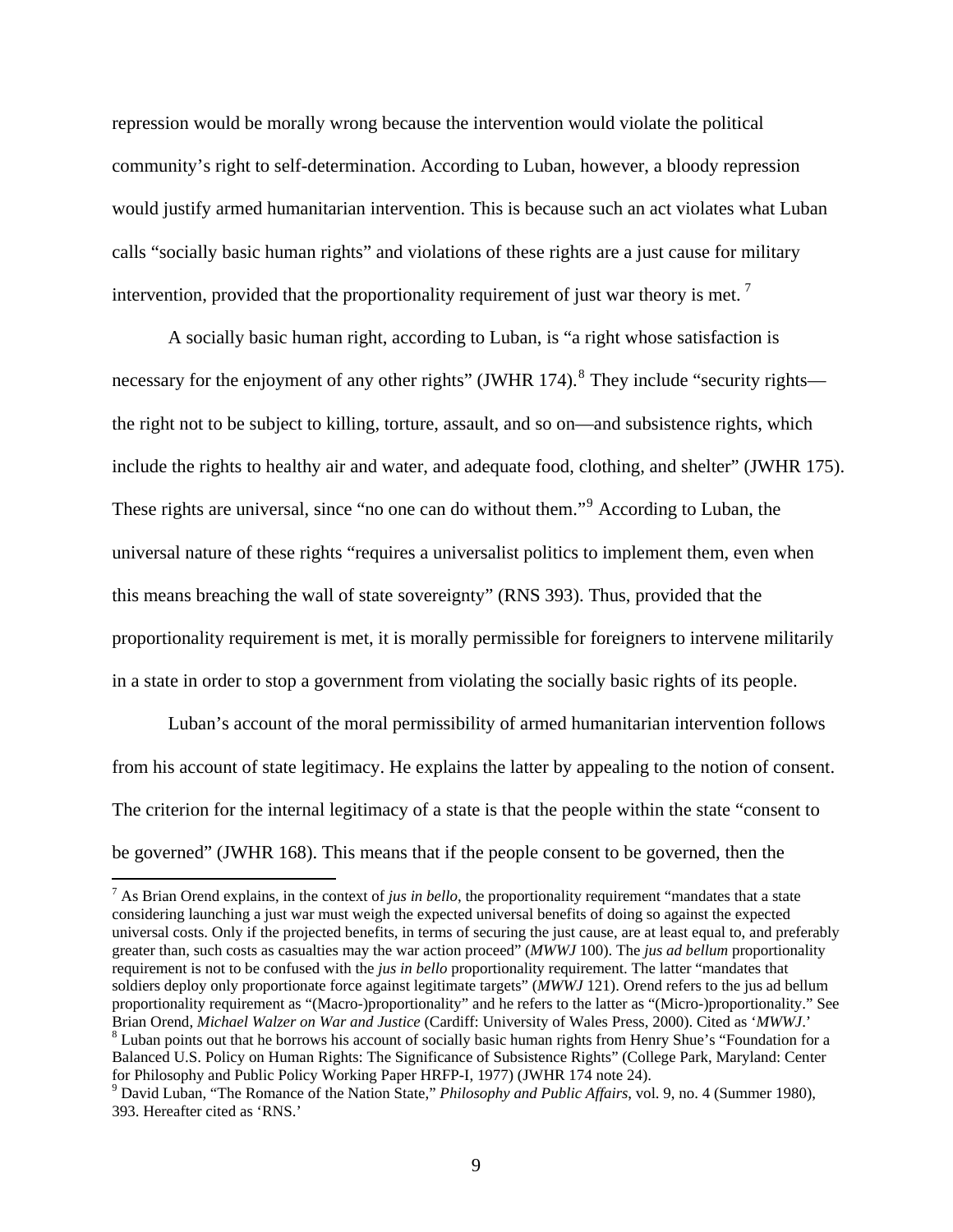government is legitimate. And if the people do not consent to be governed, then the government is not legitimate. Luban seems to think that the criterion for the external legitimacy of a state is the same as the criterion for the internal legitimacy of a state. That is, if the people consent to be governed, then the state is legitimate, which, as we saw, means that it is entitled to nonintervention from other states. And this means that intervention would be morally wrong. But if the people do not consent to be governed, the state is not legitimate and therefore not entitled to non-intervention from other states, which means that intervention would not be morally wrong. Luban claims that "clear evidence can exist that a state is *not* based on consent and hence *not* legitimate" (JWHR 170). One example that he cites of such evidence is the Nicaraguan revolution of 1978 (JWHR 171). A bloody repression would be another example. The fact that lack of consent by the people makes a state externally illegitimate means that armed humanitarian intervention would be morally permissible in such cases.

 Luban's account of state legitimacy stands in stark contrast to Walzer's. On Walzer's account, internal legitimacy and external legitimacy are incongruent. That is, the criterion for internal legitimacy is much narrower than the criterion for external legitimacy. But on Luban's account, internal legitimacy and external legitimacy overlap. That is, the criterion for internal legitimacy is the same as the criterion for external legitimacy. The disparity between how the two types of legitimacy are related in Walzer's and Luban's accounts of state legitimacy seems to be a result of the disparity between each philosopher's notion of self-determination.

 As we saw, Walzer's notion of self-determination is very broad and is consistent with the people in a state being unable to influence their government in any way. It is also consistent with a government violating the human rights of its people to a significant extent. Luban's notion of self-determination seems to be that a political community is self-determining only if it consents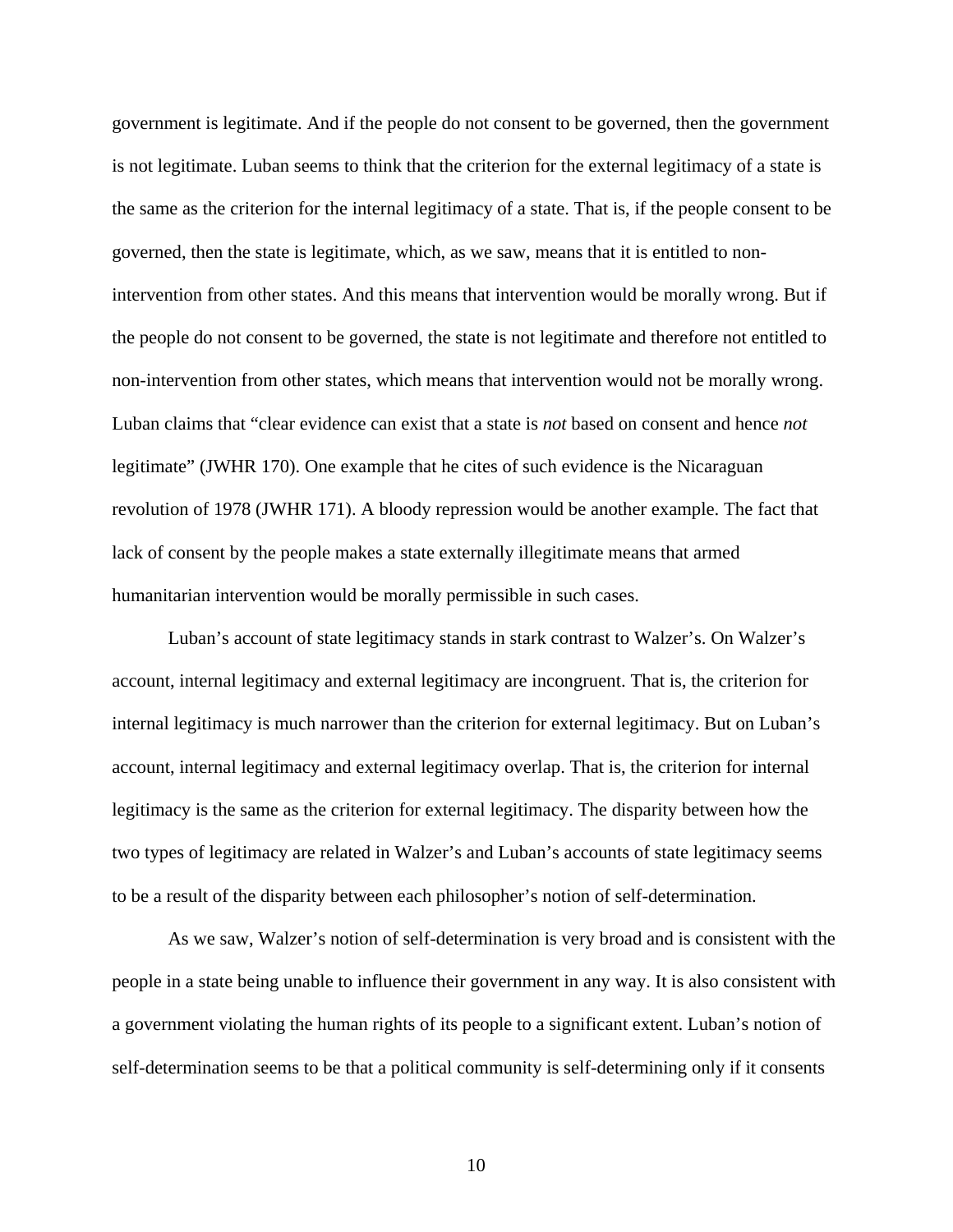to be governed. The fact that consent is the criterion of self-determination implies that some level of consultation must occur between the government and the people in order for the latter to be self-determining. Thus, Luban's notion of self-determination seems to be much narrower than Walzer's notion.

 As we saw, Walzer seems to use his notion of self-determination as the basis for his account of external legitimacy. And he seems to use the latter as the basis for his account of the moral permissibility of intervention. Luban also seems to use the notion of self-determination as the basis for his account of external legitimacy. And he also seems to use the latter as the basis for his account of the moral permissibility of intervention. The fact that each philosopher begins with a different notion of self-determination means that they end up with two different accounts of external legitimacy, which, in turn, means that they end up with two different accounts of the moral permissibility of humanitarian intervention.

 Walzer and Luban each respond to the other's account of state legitimacy and the moral permissibility of armed humanitarian intervention. Walzer argues that the fact that human rights are universal does not mean that they can be enforced universally. As he explains:

 It is not the case that one can simply proclaim a list of rights and then look around for armed men to enforce it. Rights are only enforceable within political communities where they have been collectively recognized, and the process by which they come to be recognized is a political process which requires a political arena (MSS 226).

This seems to be a strong argument against Luban's view that armed humanitarian intervention is morally permissible, subject to the proportionality requirement, to stop a government from violating the human rights of its people. But this does not mean that all forms of intervention are morally wrong until the human rights violations are egregious. As we shall see, a more plausible view seems to be that some types of non-military intervention are morally permissible in such cases.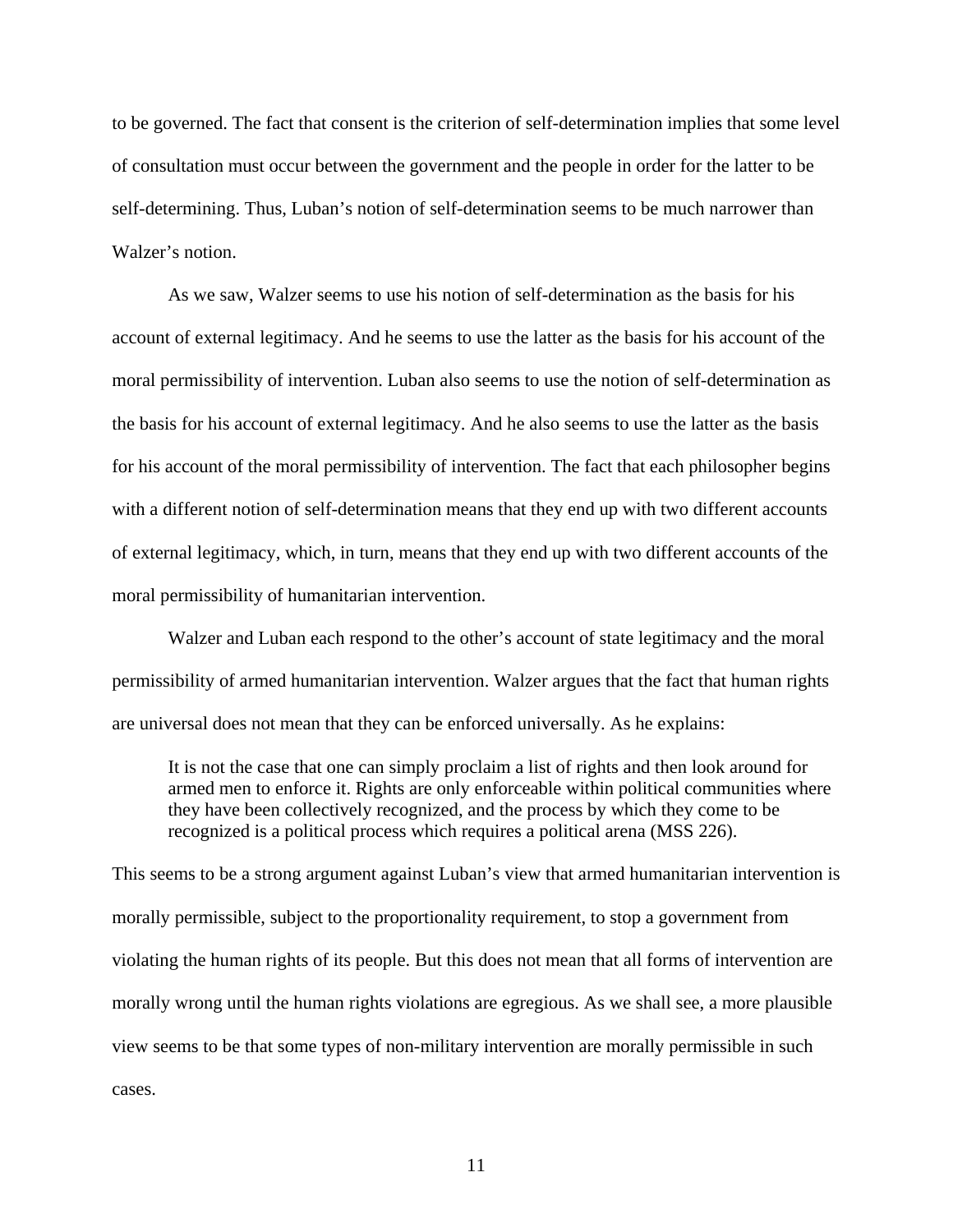Luban attacks Walzer's self-determination argument and his epistemic argument. With respect to the former, Luban argues that the notion of self-determination that Walzer employs is implausible. As he explains:

 In my view, [Walzer sets] the threshold [for intervention] too high; what he calls "ordinary oppression" can make the lack of fit apparent enough. Let us look at ordinary oppression in a medium-sized dictatorship. Each year there are a few score executions, a few hundred tortures, a few thousand political imprisonments, a few million people behaving cautiously because they know that a single slip will bring the police….If this is a "union of people and government," why are they jails so full? Surely all those strapped to the torture table are not misfits in their own culture (RNS 395).

This seems to be a strong argument against the notion of self-determination that Walzer employs and, as such, weakens his account of the permissibility of armed humanitarian intervention. As we shall see, however, adopting a more moderate notion of self-determination does not commit us to Luban's lenient account of the moral permissibility of humanitarian intervention. Regarding Walzer's epistemic argument, Luban writes:

 True, if we don't know enough about a foreign culture to judge its "fit" with its government, we should give it the benefit of the doubt and presume the fit is there. But why presume we are ignorant? We aren't, usually. There are, after all, experts, experienced travelers, expatriates, scholars, and spies; libraries have been written about the most remote cultures. Bafflingly, Walzer does not mention the obvious sources of information even to dismiss them (RNS 395).

This seems to be a strong criticism of Walzer's epistemic argument. As we saw, Walzer uses this argument to support the notion of presumptive external legitimacy, which he explains by saying that "foreign officials must act *as if* [they] were legitimate, that is, must not make war against them" (MSS 216 emphasis added). But Walzer could just omit the epistemic argument and support his notion of presumptive external legitimacy by appealing to his claim that the presumption "is simply the respect that foreigners owe to a historic community and to its internal life" (MSS 212). In any case, Walzer's self-determination argument is more important to his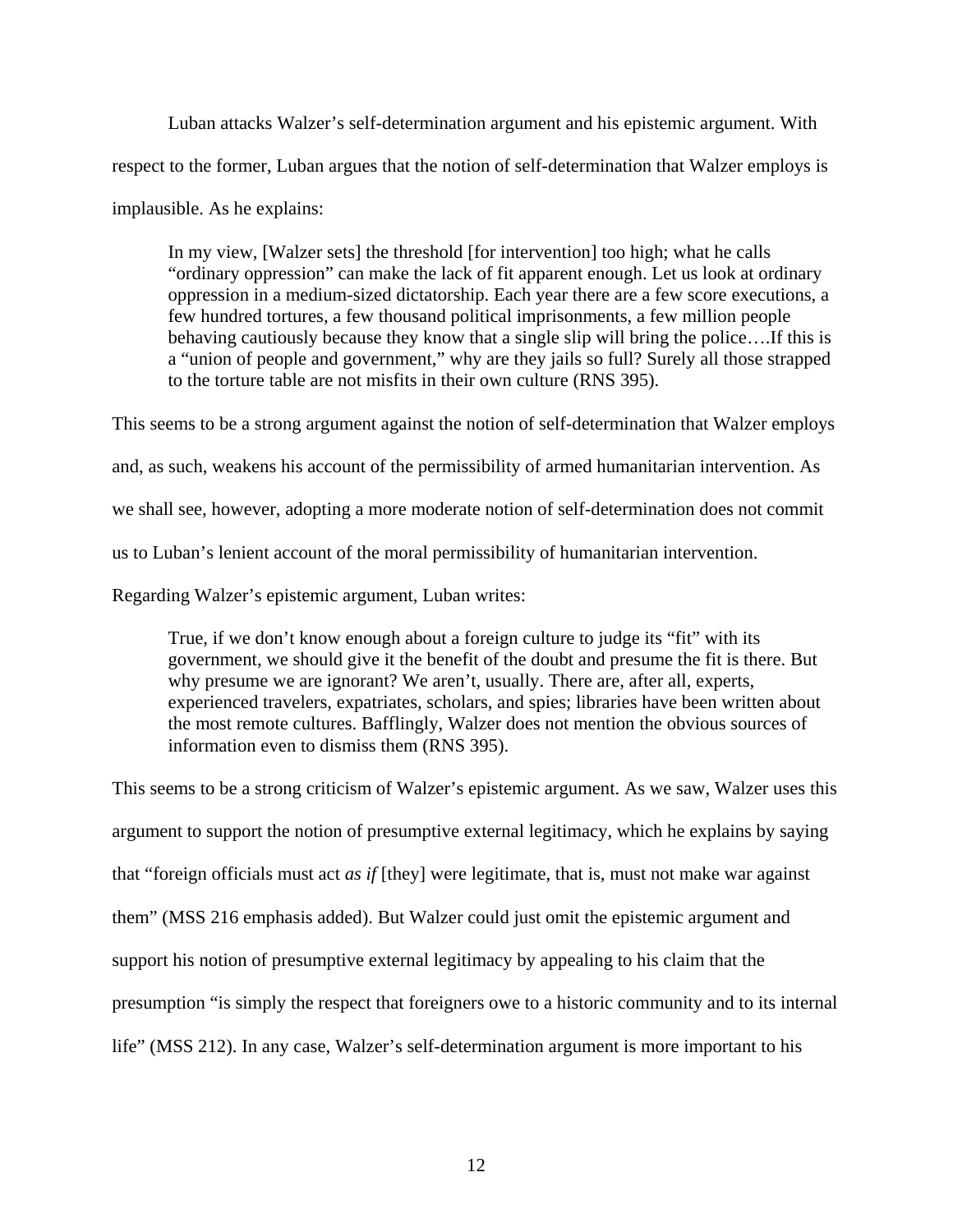account than the epistemic argument and it is Luban's response to the former that poses the greatest problem for Walzer's account.

### **Rawls's** *The Law of Peoples*

 Walzer's and Luban's accounts of the legitimacy of states may be seen as representing the opposite ends of a spectrum. Walzer's account of external legitimacy is very wide and, as a result, his account of the permissibility of armed humanitarian intervention is very restrictive. On the other hand, Luban's account of external legitimacy is very narrow and, as a result, his account of the permissibility of armed humanitarian intervention is very lenient. A more moderate account of state legitimacy is suggested by John Rawls in *The Law of Peoples*. [10](#page-15-0) Although this account of state legitimacy is more moderate than those of Walzer and Luban, Rawls's account of the moral permissibility of armed humanitarian intervention is just as restrictive as Walzer's.

 As the title of Rawls's book indicates, the subject of his account is peoples rather than states. His focus on peoples is meant to capture the shift in how international law has come to be understood since World War II. The two most significant changes since that time, according to Rawls, are "[the limitation of] a state's right to wage war to instances of self-defense…and collective security" and "[the restriction of] a state's right to internal sovereignty" (*LP* 27). Rawls's notion of a people seems to be similar to Walzer's notion of a political community in some contexts and with the people who constitute a political community in other contexts. Therefore, I will treat the terms as if they were synonymous.

<span id="page-15-0"></span><sup>10</sup> John Rawls, *The Law of Peoples with "The Idea of Public Reason Revisited*," (Cambridge, MA: Harvard University Press 1999). Hereafter cited as '*LP*.'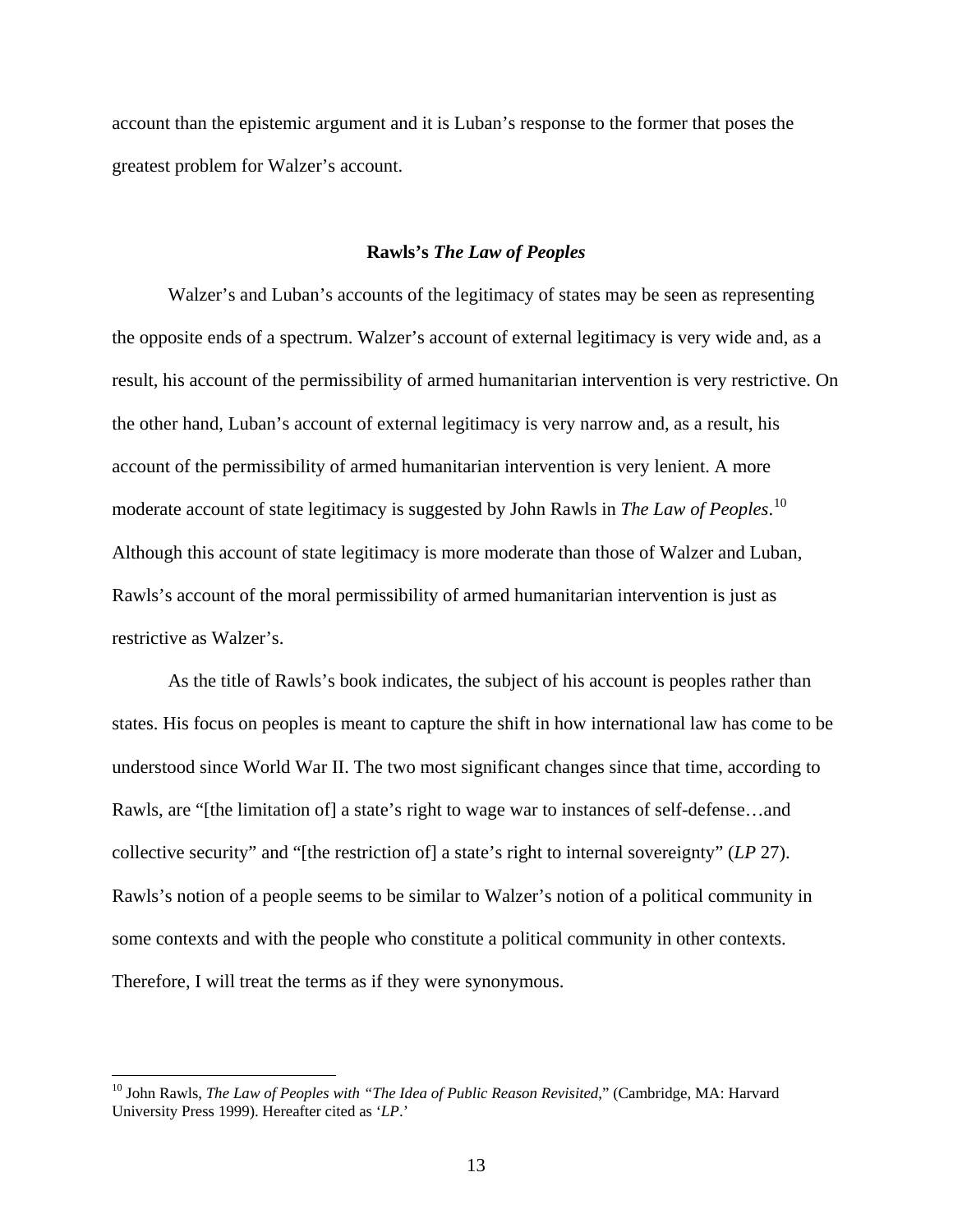In *The Law of Peoples*, Rawls sets out principles of justice that ought to govern the relations of well-ordered peoples with each other and with non-well-ordered peoples. He refers to these principles as the "Law of Peoples" (*LP* 3). The class of well-ordered peoples consists of liberal peoples and decent non-liberal peoples. All peoples who affirm the Law of Peoples constitute what Rawls calls the "Society of Peoples" (*LP* 3). As we shall see, Rawls argues that all well-ordered peoples would affirm the Law of Peoples. Thus, well-ordered peoples constitute the Society of Peoples (*LP* 3). In addition to liberal peoples and decent non-liberal peoples, Rawls identifies three other types of peoples. These are "outlaw states," "societies burdened by unfavorable conditions," and "benevolent absolutisms" (*LP* 4). None of these types of peoples is well-ordered and, as a result, none of them affirms the Law of Peoples, which means that none of them belongs to the Society of Peoples.

 Let us examine briefly each type of society that Rawls identifies. Liberal peoples have three basic features, according to Rawls (*LP* 23):

- 1. a reasonably just constitutional democratic government that serves their fundamental interests
- 2. citizens united by common sympathies and a desire to be under the same democratic government
- 3. a moral nature

The first feature includes the ability of a people to influence public policy via the election of representatives (*LP* 23). The second feature refers to the peoples' "pattern of cultural values" (*LP* 23, 25 note 20). The third feature refers to the notion that liberal peoples are "both reasonable and rational" (*LP* 25). One of the features that characterizes reasonable persons, according to Rawls, is "their willingness to offer fair terms of cooperation among equals" (*LP* 87). And one of the features that characterizes rational persons is their utilization of several types of rational principles. The simplest type of such principles are "the counting principles" (*LP* 88). An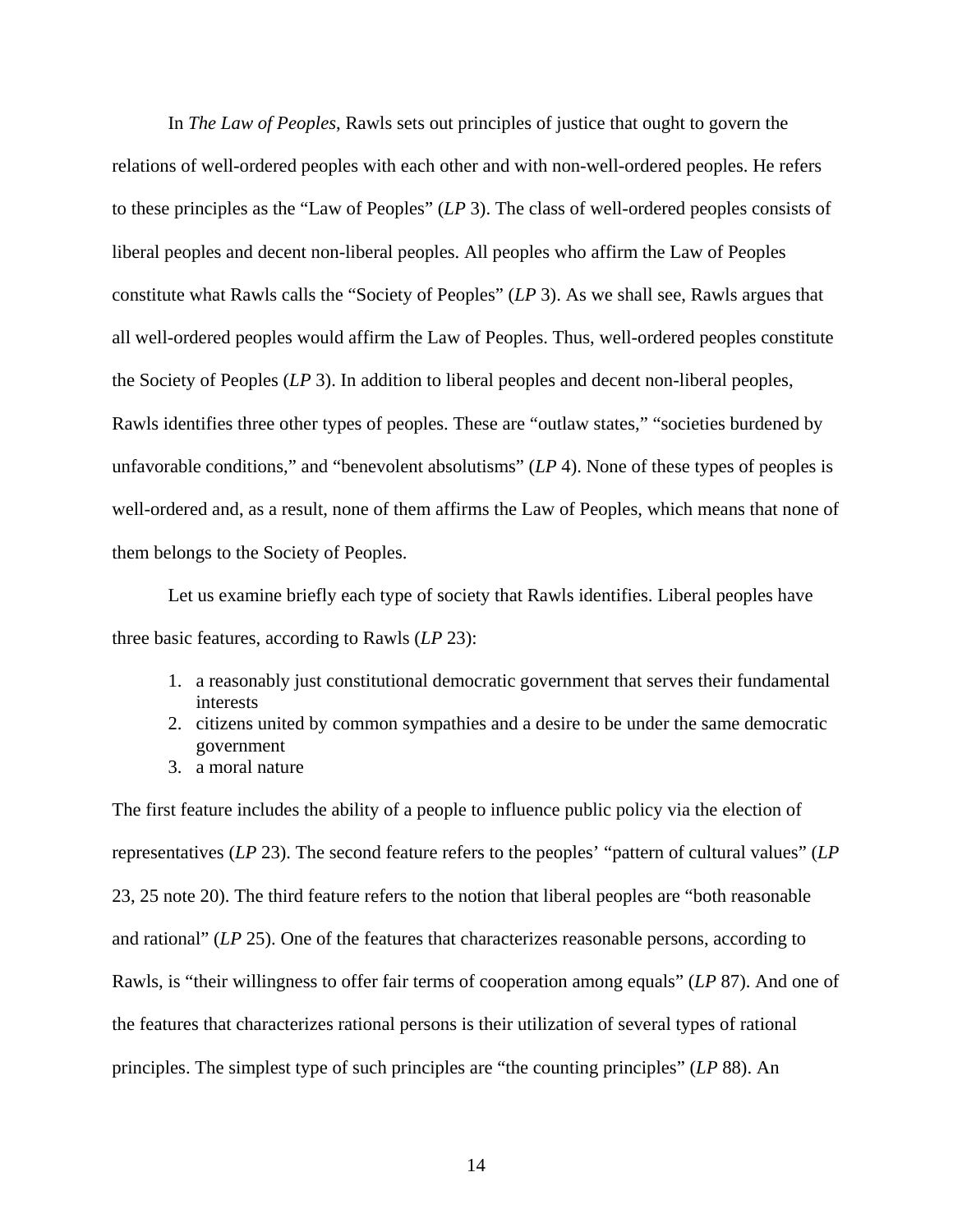example of a counting principle is: "other things being equal, it is rational to select the most effective means to one's ends" (*LP* 88).

 Rawls uses the term "decent peoples" to refer to non-liberal peoples who meet the following criteria:

 [A] decent people must honor the laws of peace; its system of law must be such as to respect human rights and to impose duties and obligations on all persons in its territory. Its system of law must follow a common good conception of justice that takes into account what it sees as the fundamental interests of everyone in society. And, finally, there must be a sincere and reasonable belief on the part of judges and other officials that the law is indeed guided by a common good conception of justice  $(LP\ 67)$ .<sup>[11](#page-17-0)</sup>

Unlike liberal peoples, decent non-liberal peoples are not fully reasonable, according to Rawls, because they do not permit "full and equal liberty of conscience"  $(LP 74)$ .<sup>[12](#page-17-1)</sup> The fact that decent non-liberal peoples do not deny liberty of conscience entirely, however, means that they are not fully unreasonable either. And any decent people that is not fully unreasonable is "worthy of toleration" by liberal peoples, according to Rawls (*LP* 68).

 To say that liberal peoples are to tolerate decent non-liberal peoples is to say that the former must "refrain from exercising political sanctions—military, economic, or diplomatic—to make [the latter] change [their] ways" (*LP* 59). It also means that liberal peoples must "recognize…[decent non-liberal peoples] as equal participating members in good standing of the Society of Peoples…" (*LP* 59). Rawls offers two reasons why it is important for liberal peoples to tolerate decent non-liberal peoples. One is that not doing so shows a lack of respect which "may wound the self-respect of decent non-liberal peoples as peoples, as well as their individual

<span id="page-17-0"></span> $<sup>11</sup>$  Rawls explains the notion of a decent non-liberal society by describing one type of such a society, namely a</sup> decent hierarchical society. As he explains, this type of society is "*associationist* in form," which means that "the members of these societies are viewed in public life as members of different groups, and each group is represented in the legal system by a body in a decent consultation hierarchy" (*LP* 64). Although he allows for the possibility of other types of decent non-liberal societies, he focuses on a decent hierarchical society. Since the fact that many different types of decent non-liberal societies are possible is not relevant to the topic of this chapter, I simply refer to decent non-liberal societies in general.<br><sup>12</sup> Liberty of conscience includes such things as "freedom of religion and thought" (*LP* 65).

<span id="page-17-1"></span>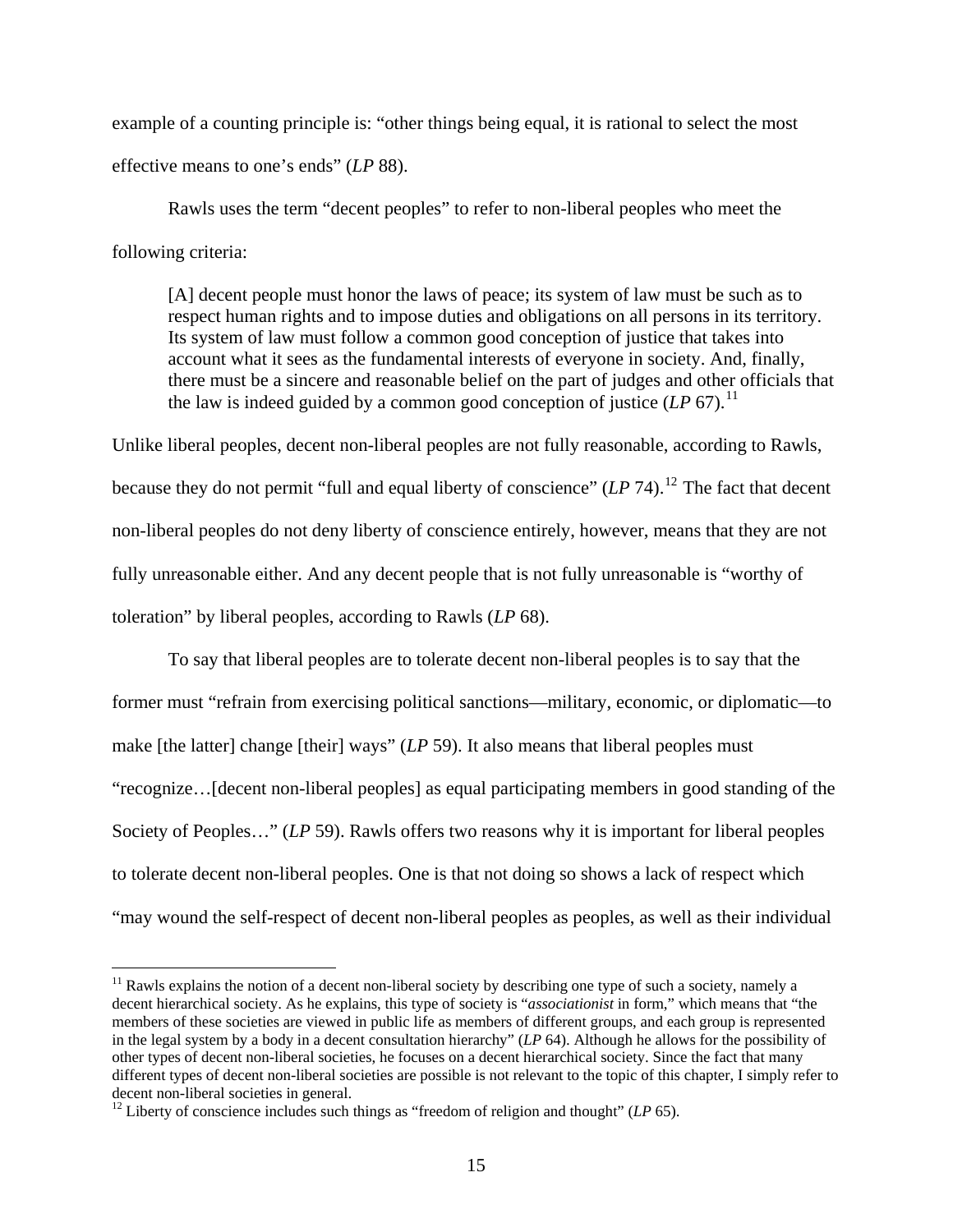members, and may lead to great bitterness and resentment" (*LP* 61). Another reason why it is important for liberal peoples to tolerate decent non-liberal peoples, according to Rawls, is that it encourages non-liberal peoples to become more liberal (*LP* 61).

 As we saw, Rawls claims that liberal peoples and decent non-liberal peoples would affirm the Law of Peoples. He supports this claim by appealing to a thought experiment in which the hypothetical representatives of actual well-ordered peoples meet to agree to principles of justice that will govern the relations between the actual well-ordered peoples being represented as well as non-well-ordered peoples.<sup>[13](#page-18-0)</sup> This hypothetical agreement occurs while the representatives are in what Rawls calls the "original position," which is a hypothetical place that models what actual well-ordered peoples consider to be fair and equal conditions in which to agree to principles of justice (*LP* 30). Given the features of liberal and decent non-liberal peoples, which their representatives share, as well as the conditions of fairness and equality modeled by the original position, Rawls argues that the representatives in the original position would agree to the following set of principles (*LP* 37):

- 1. Peoples are free and independent, and their freedom and independence are to be respected by other peoples.
- 2. Peoples are to observe treaties and undertakings.
- 3. Peoples are equal and are parties to the agreements that bind them.
- 4. Peoples are to observe a duty of non-intervention.
- 5. Peoples have the right of self-defense but no right to instigate war for reasons other than self-defense.
- 6. Peoples are to honor human rights.

- 7. Peoples are to observe certain specified restrictions in the conduct of war.
- 8. People have a duty to assist other peoples living under unfavorable conditions that prevent their having a just or decent political and social regime.

<span id="page-18-0"></span><sup>&</sup>lt;sup>13</sup> The actual process that Rawls employs is more complex. For one thing, it includes three uses of the original position. In the first, the representatives of liberal persons choose principles of justice that govern the basic structure of the society in which the persons will live. In the second, the representatives of liberal peoples choose principles of justice that govern their relations with each other and with non-liberal peoples. In the third, the representatives of decent non-liberal peoples agree to the principles of justice chosen by the representatives of liberal peoples. Thus, contrary to the process I describe, it is not the case that the representatives of liberal and decent non-liberal peoples meet together at the same time to agree to the principles of justice that will govern the relations between them and non-well-ordered peoples.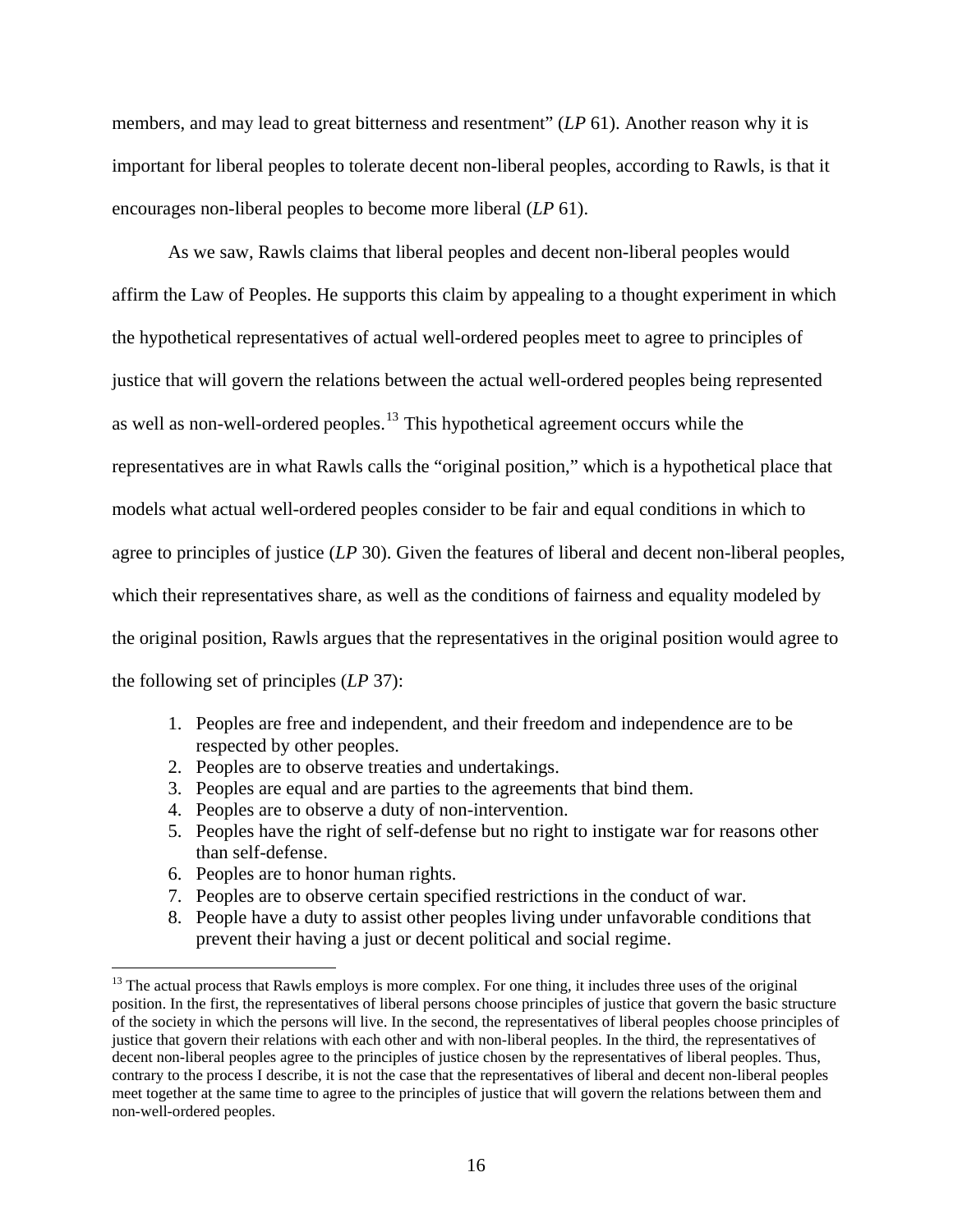As Rawls explains, "there is no single possible Law of Peoples, but rather a family of reasonable such laws…satisfying the representatives of peoples who will be determining the specifics of the law" (*LP* 4 note 4). The principles cited above "constitute the basic charter of the Law of Peoples," according to Rawls (*LP* 37).

 The sixth principle of justice relates to human rights. The conception of human rights that Rawls employs is similar to Luban's account of socially basic human rights (*LP* 80). Like Luban, Rawls maintains that these rights are universal, in the sense that "their political (moral) force extends to all societies, and they are binding on all peoples and societies" (*LP* 80). Rawls identifies three roles that human rights play in the Law of Peoples (*LP* 80):

- 1. Their fulfillment is a necessary condition of the decency of a society's political institutions and its legal order.
- 2. Their fulfillment is sufficient to exclude justified and forceful intervention by other peoples, for example, by diplomatic and economic sanctions, or in grave cases by military force.
- 3. They set a limit on the pluralism among peoples.

As we shall see, these roles are an important guide in developing a Rawlsian account of state legitimacy.

 The third type of domestic society that Rawls identifies is an outlaw state. These are societies that do not respect human rights (*LP* 90). Rawls distinguishes between two types outlaw states. One type is aggressive while the other is not aggressive. The former type does not respect the human rights of people outside of its borders because it is prepared to wage aggressive wars. The latter does not respect the human rights of people within its borders because the government oppresses its people. The fourth type of society that Rawls identifies includes those "burdened by unfavorable conditions" (*LP* 4). As their name indicates, these are societies "whose historical, social, and economic circumstances make their achieving a wellordered regime, whether liberal or decent, difficult if not impossible" (*LP* 90). The last type of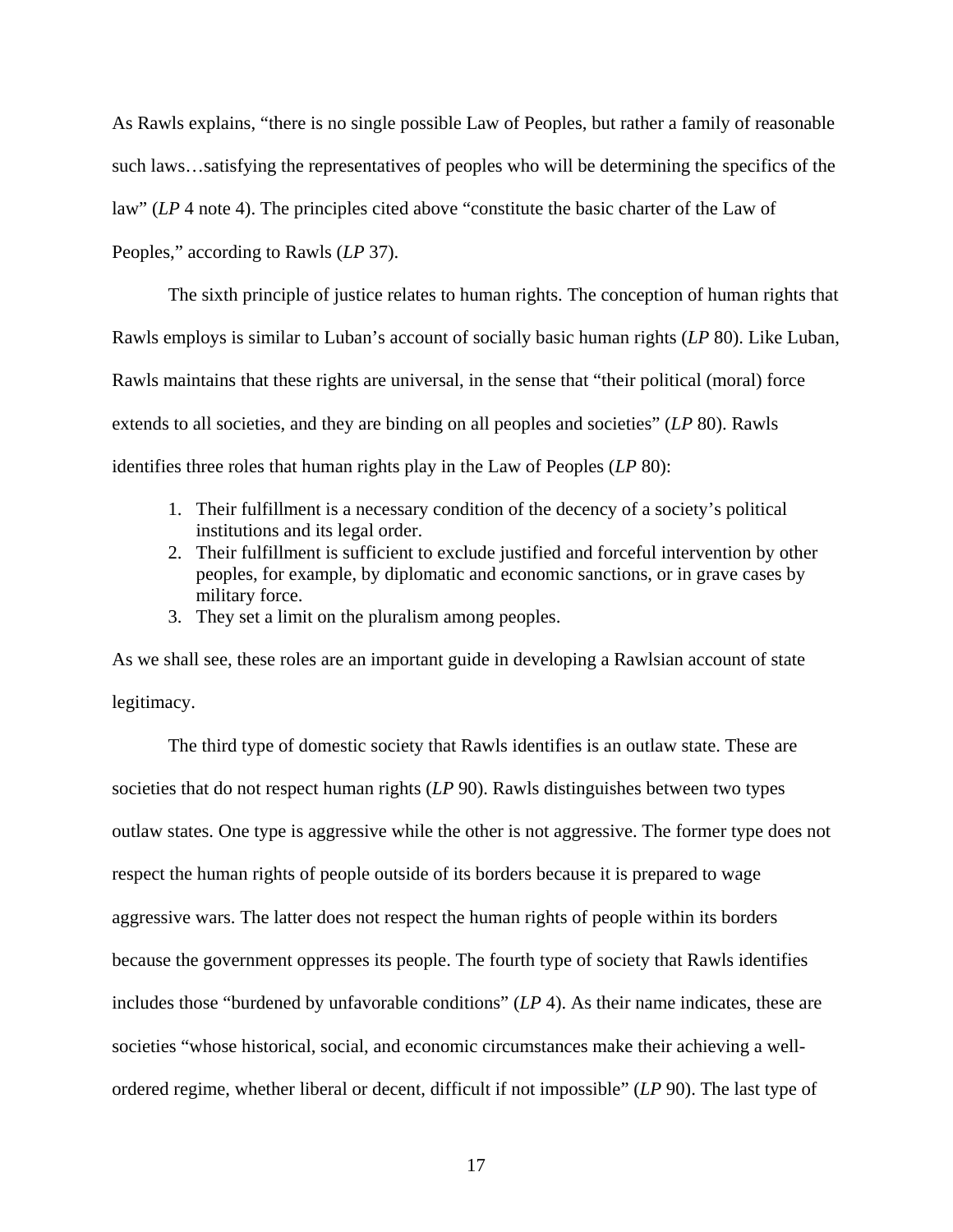domestic society is a benevolent absolutism. Although this type of society respects human rights, it does not permit its members to have "a meaningful role in making political decisions" (*LP* 92). Thus, a benevolent absolutism does not qualify as a well-ordered society.

#### **A Rawlsian Account of State Legitimacy**

 Although Rawls does not explicitly offer an account of state legitimacy, much of his discussion regarding the Law of Peoples can be used to develop a Rawlsian account of state legitimacy. With respect to internal legitimacy, it seems clear that Rawls considers only one type of government to be morally legitimate, namely a liberal democratic government. This is because it is the only form of government that both respects human rights and permits its people to have "a meaningful role in making political decisions" (*LP* 92). Thus, Rawls, Luban, and Walzer all seem to think that the criterion for the internal legitimacy of a state is a liberal democratic government.

 As we have seen, Walzer and Luban have very different accounts of external legitimacy. One similarity between their accounts, however, is that they both seem to conceive of external legitimacy solely in terms of a state's entitlement to military non-intervention by other states. Rawls's discussion of the Society of Peoples suggests that a state's entitlement to membership in the Society would be the focus of a Rawlsian account of external legitimacy. The benefits of membership include being entitled to non-interference from other states. This includes not only freedom form military intervention, but also economic and diplomatic intervention as well (*LP* 59). Another benefit of membership in the Society of Peoples is the entitlement to participate in "mutually beneficial cooperative practices" (*LP* 90).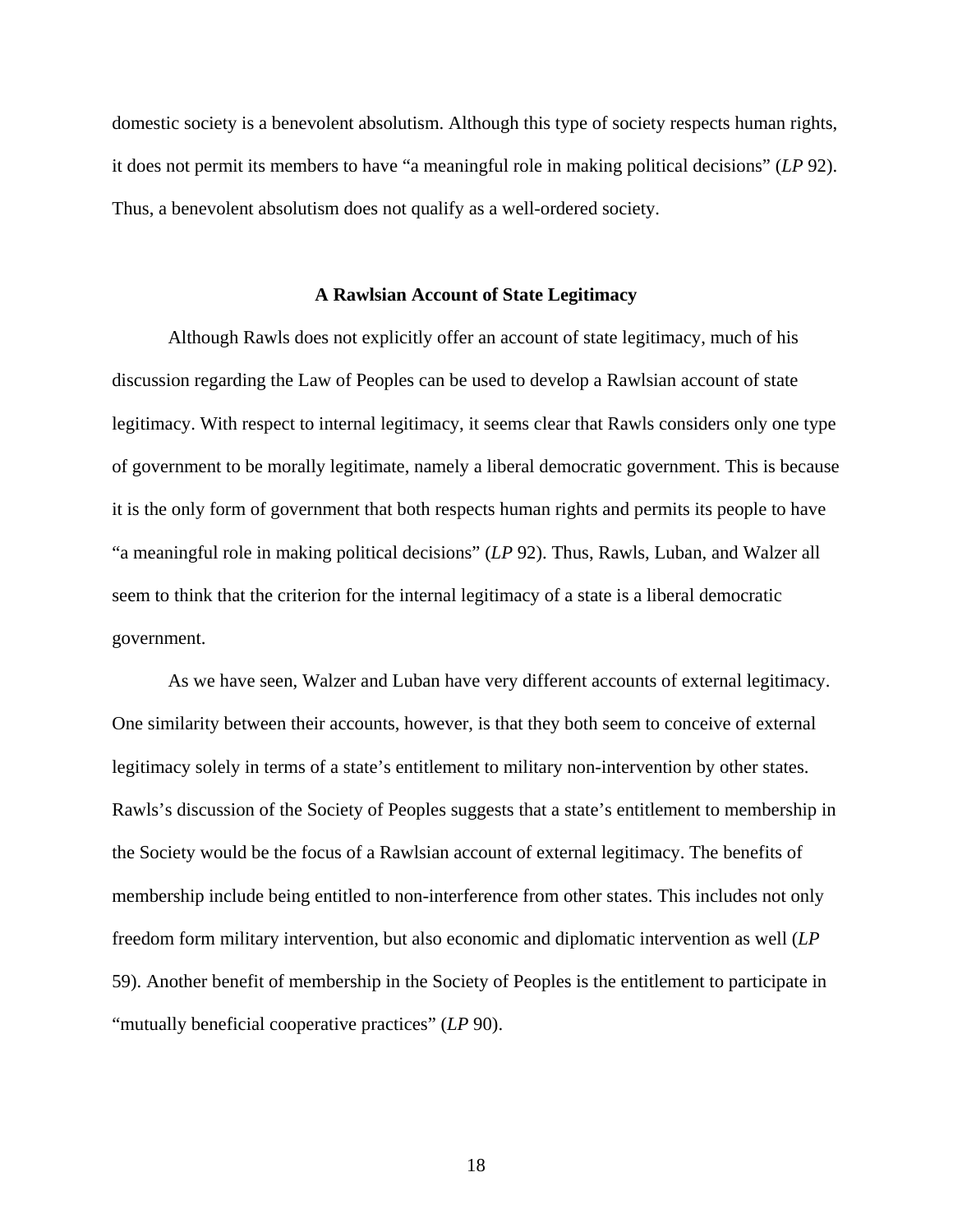Regarding the criteria for membership in the Society of Peoples, we have seen that the only types of peoples who qualify are liberal peoples and decent non-liberal peoples. This is because they are the only ones who affirm the Law of Peoples. And the reason why they affirm the Law of Peoples is that they are reasonable enough to respect human rights and to permit at least some members of their society to have at least some role in making political decisions. Thus, a government that respects human rights and permits at least some of its people to have at least some role in influencing public policy seem to be the criteria for being entitled to membership in the Society of Peoples.

 This account seems to imply that armed humanitarian intervention is morally permissible in any state that is not a member of the Society of Peoples because it does not respect human rights. And this makes the Rawlsian account of external legitimacy seem similar to Luban's account. But there is an important difference between these two accounts. Unlike Luban, Rawls denies that armed humanitarian intervention is morally permissible (subject to the proportionality requirement) any time that a government violates the socially basic human right of its people. Like Walzer, Rawls maintains that armed humanitarian intervention is morally permissible on in severe cases of human rights violations (*LP* 94 note 6). Unlike Walzer, however, Rawls does not think that foreigners must not interfere in any way until the human rights violations become egregious. Rawls advocates the imposition of sanctions against states whose governments oppress their people. The first step in the process is for all well-ordered peoples to publicly criticize such states (*LP* 93). Since he recognizes that this sort of criticism is "unlikely to be effective" by itself, Rawls admits that more severe types of sanctions may be called for (*LP* 93). These include "the firm denial of economic and other assistance, or the refusal to admit outlaw regimes as members in good standing in mutually beneficial cooperative practices" (*LP* 90). If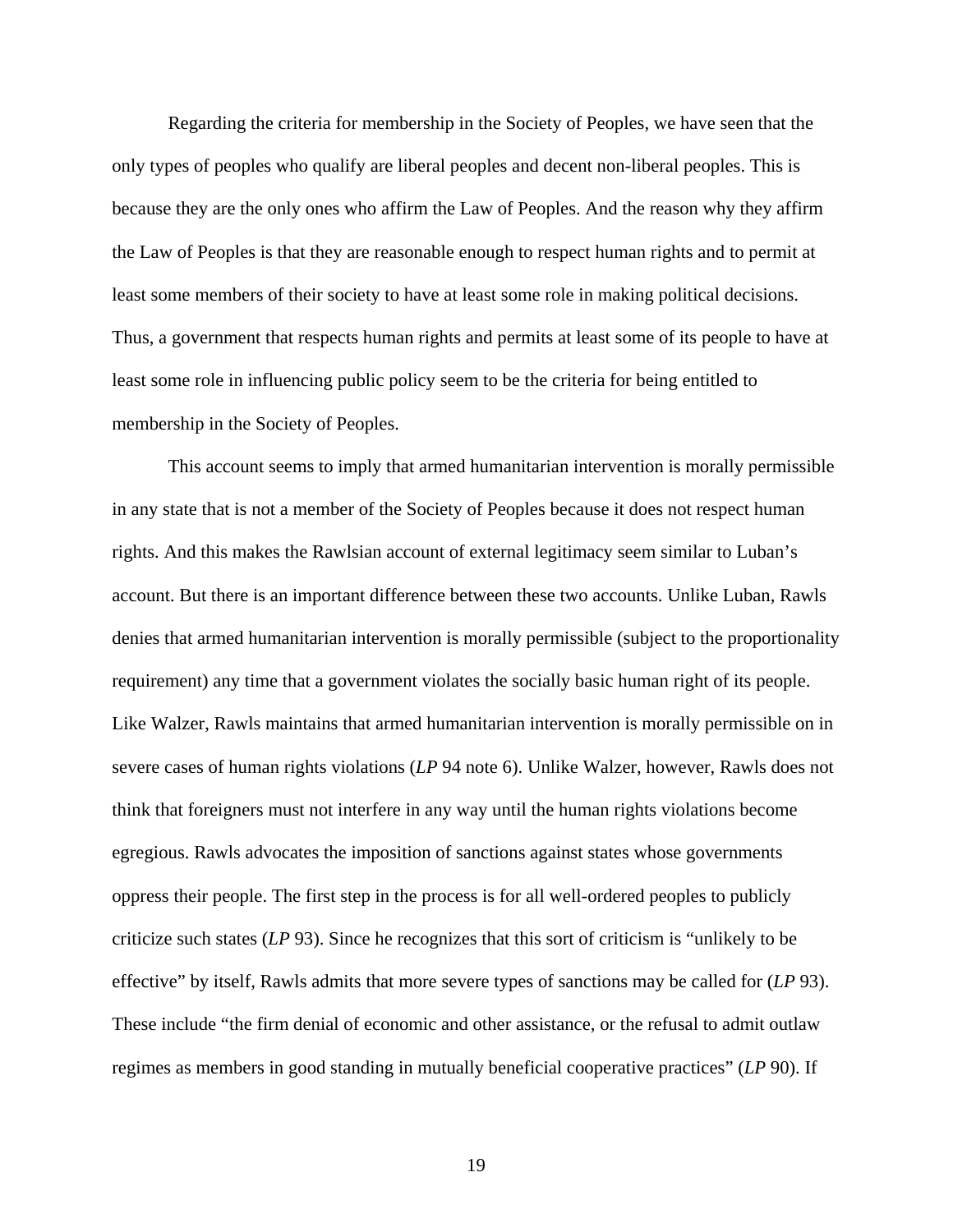the outlaw state continues to severely oppress its people after the imposition of sanctions, then military intervention may be permissible. Thus, unlike Luban, Rawls considers armed humanitarian intervention to be a last resort.

 Rawls's support for the use of sanctions is not limited to encouraging governments to stop oppressing their people. He also supports their use against other types of non-well-ordered peoples in order to encourage them to become well-ordered. This is a reflection of Rawls's view that the "long-run aim" of well-ordered peoples is "to bring all societies eventually to honor the Law of Peoples and to become full members in good standing of the society of well-ordered peoples" (*LP* 93). The motivation behind this "long-run aim" is the notion that well-ordered peoples do not go to war with each other. Rawls supports this notion by appealing to the idea that states with democratic governments tend not to wage war with each other.<sup>[14](#page-22-0)</sup>

 Rawls is not saying that all well-ordered peoples ought to impose sanctions against all non-well-ordered people until the latter become well-ordered peoples. Rather, he is saying that in certain circumstances, the use of sanctions may be appropriate in order to encourage a non-wellordered people to become well-ordered. Rawls respects non-well-ordered peoples' rights to selfdetermination enough to permit them plenty of time and opportunity to become well-ordered, unless severe human rights violations are being committed. Furthermore, he thinks that it is important for peoples to show respect toward other peoples to avoid "wounding [peoples'] selfrespect [which] may lead to great bitterness and resentment" (*LP* 61).<sup>[15](#page-22-1)</sup>

 The Rawlsian account of state legitimacy just developed is an interesting contrast to Walzer's and Luban's accounts. With respect to internal legitimacy, all three seem to think that the criterion for internal legitimacy is a liberal democratic government since this is the only type

<span id="page-22-1"></span><span id="page-22-0"></span><sup>&</sup>lt;sup>14</sup> Rawls discusses this notion in Section 5 of Part I ( $LP$  44-54).<br><sup>15</sup> Rawls makes these comments in the context of arguing why liberal peoples ought to tolerate decent non-liberal peoples, but they seem appropriate in a wider context as well.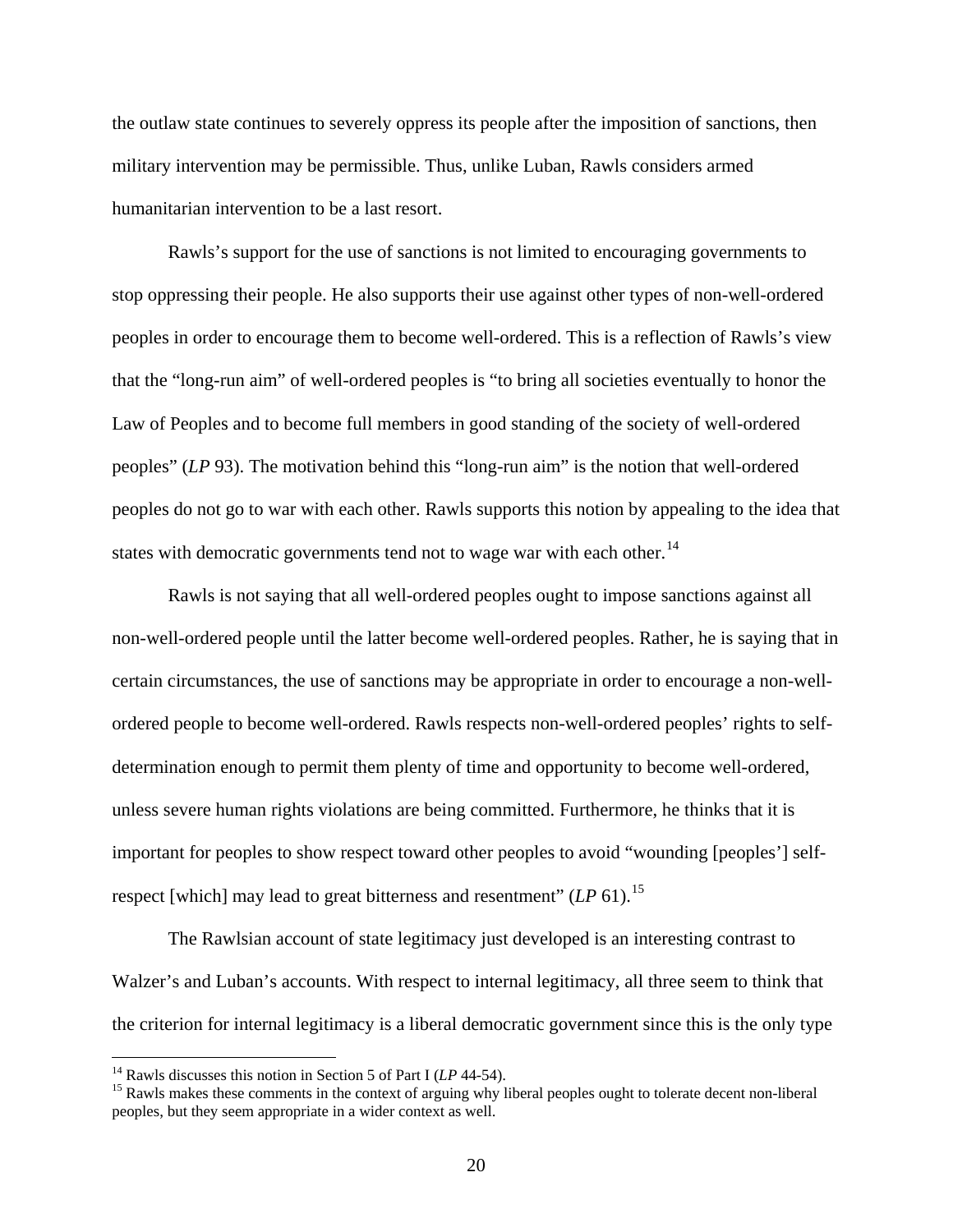of government that both respects human rights and permits its people to have "a meaningful role in making political decisions" (*LP* 92). With respect to external legitimacy, we saw that, on Walzer's account, the criterion for external legitimacy is much wider than the criterion for internal legitimacy, which yields a very restrictive view of the permissibility of armed humanitarian intervention. On Luban's account, the criterion for external legitimacy is the same as the criterion for internal legitimacy, which yields a very liberal view of the permissibility of humanitarian intervention. On the Rawlsian account, the criterion for external legitimacy is wider than the criterion for internal legitimacy, and therefore wider than the criterion that Luban offers, but not nearly as wide as the criterion that Walzer offers. Despite this fact, however, Rawls's view of the moral permissibility of armed humanitarian intervention is just as restrictive as Walzer's view. This disparity is a result of the different way in which Walzer and Luban conceive of external legitimacy on the one hand and Rawls conceives of it on the other. Whereas Walzer and Luban conceive of external legitimacy solely in terms of a state's entitlement to military non-intervention, Rawls conceives of it in terms of a state's entitlement to membership in the Society of Peoples. Furthermore, the Rawlsian account of external legitimacy also calls for the use of sanctions to try to stop massive human rights violations within a state. Armed humanitarian intervention is morally permissible only if the sanctions fail to stop the violations.

 The Rawlsian account of state legitimacy seems to be more plausible than Walzer's and Luban's accounts. Regarding Walzer's account, we have seen that he maintains that foreigners must not interfere in a state in any way unless one of the three situations that he cites obtains, which includes egregious violations of human rights. The problem with this view is that it does not seem to show enough respect for human rights. It seems plausible that it is morally permissible for foreign states to intervene diplomatically in a state whose government is severely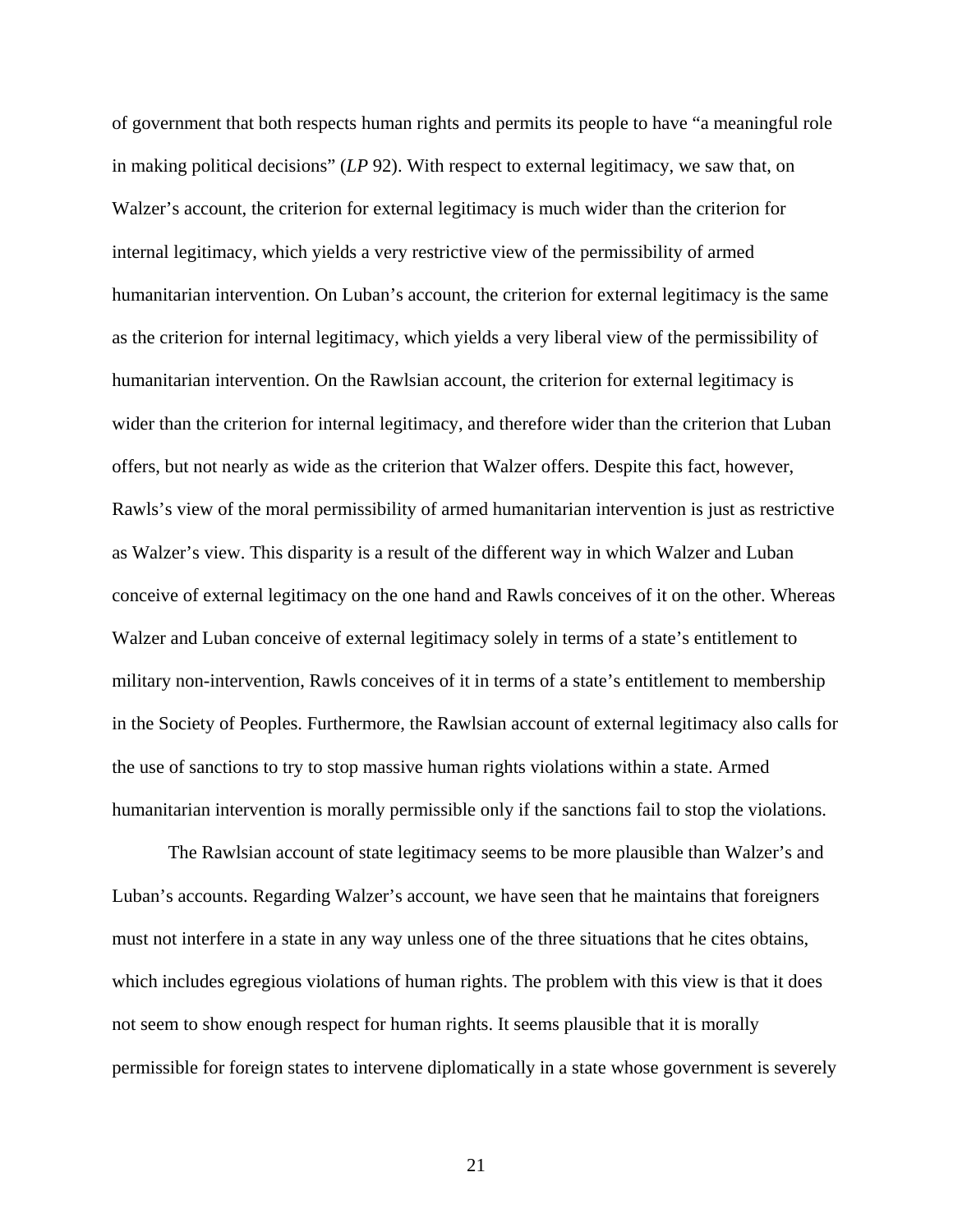violating the human rights of its people in order to stop the oppression. If it continues, then armed humanitarian intervention may be morally permissible. This approach shows some level of respect for the rights of the people being attacked as well as some level of respect for the political community's right to self-determination. Obviously, time is a crucial factor with respect to stopping something like genocide. The longer foreign governments wait for sanctions to work, the more time a government has to slaughter its people. This consideration suggests that the worse the oppression, the sooner armed humanitarian intervention is justified.

 With respect to Luban's view, we have seen that he maintains that armed humanitarian intervention is morally permissible, subject to the proportionality requirement, whenever a government violates the human rights of its people. The problem with this view is that it does not show enough respect for the political community's right to self-determination. Again, it seems plausible that the first step in trying to stop a government from oppressing its people is to intervene diplomatically. Armed humanitarian intervention ought to be morally permissible only as a last resort, namely after non-military intervention has failed. This approach shows some level of respect for the rights of the people being attacked as well as some level of respect for the political community's right to self-determination. Although the proportionality requirement will probably restrict the cases of government oppression in which armed humanitarian intervention is morally permissible to those in which the human rights violations are moderate to severe, the fact that Luban's account does not consider military intervention to be a last resort makes it seem less plausible than one that does.

 All of the features that mentioned above that would make Walzer's and Luban's accounts of state legitimacy and the moral permissibility of armed intervention seem more plausible are incorporated into the Rawlsian account developed above. One of these features is showing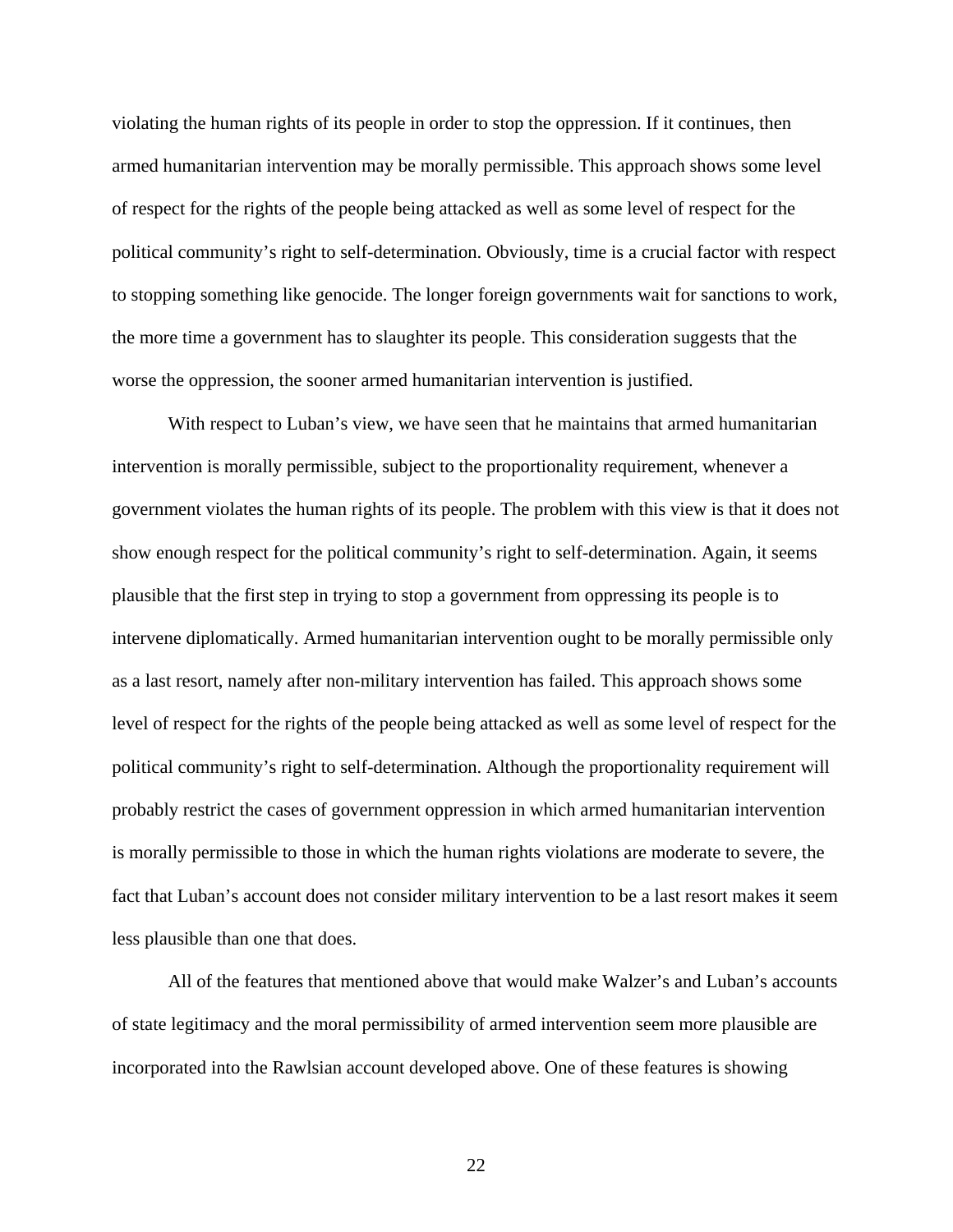respect for a political community's right to self-determination, as expressed by the use of military intervention as a last resort, contrary to Luban. Another feature is showing respect for human rights, as expressed by the use of diplomatic or economic sanctions against oppressive regimes before the oppression becomes severe enough to justify humanitarian intervention, contrary to Walzer. I am not claiming that the Rawlsian account is more plausible than Walzer's or Luban's because it is the most moderate of them all (that would be a fallacy). Rather, I am claiming that the Rawlsian account is more plausible because it combines the strongest features of the other two accounts while avoiding their weakest features.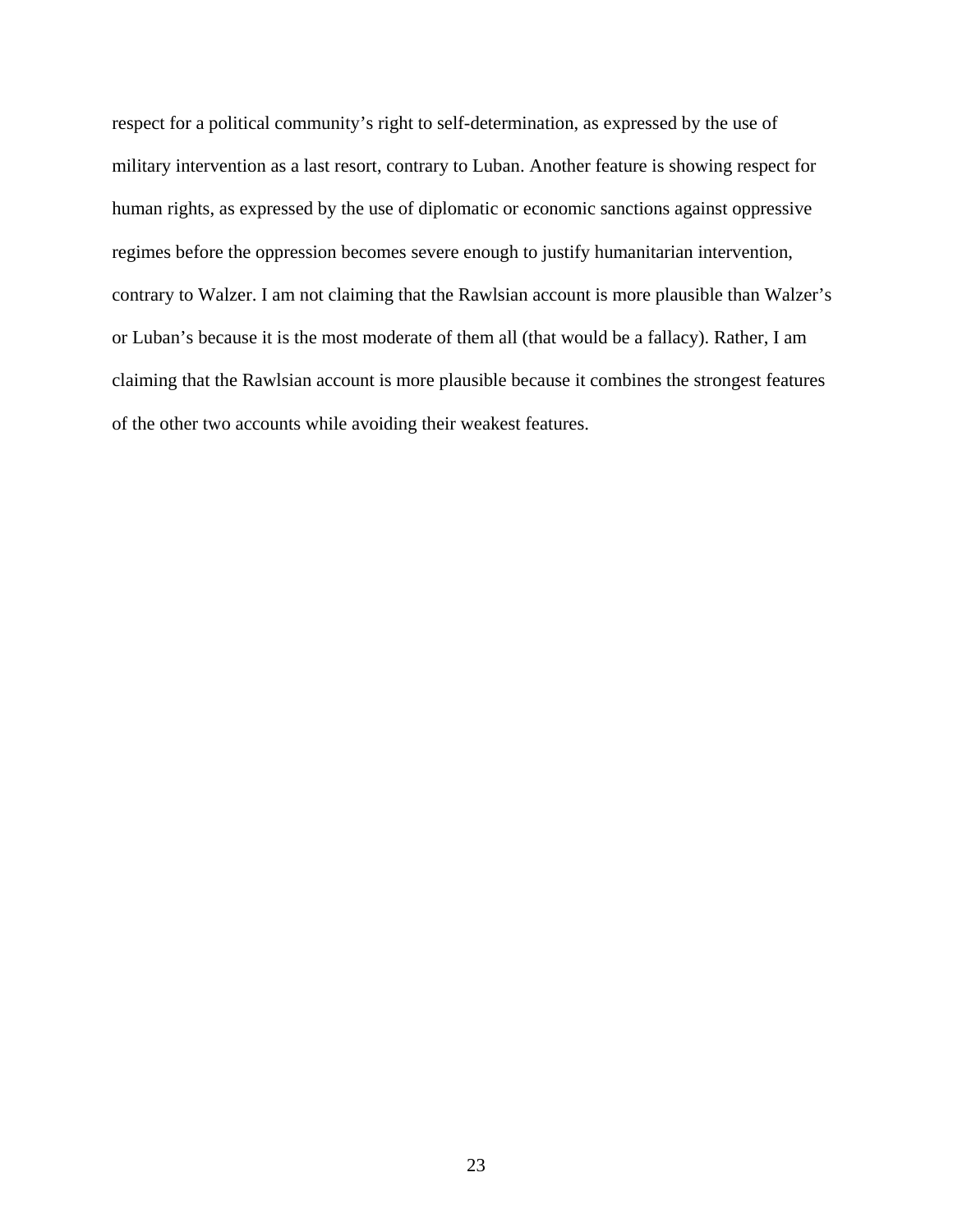# **CHAPTER II: MICHAEL WALZER ON THE MORALITY OF KILLING IN WAR**

 This chapter is divided into two parts. In the first part, I argue that Walzer's discussion of the distinction between combatants and noncombatants is misleading because it gives the impression that all and only soldiers are combatants and that all and only civilians are noncombatants. In the second part of the chapter, I describe an account of the morality of killing in war that is based on an analogy with domestic society and argue that this account is more plausible than Walzer's account.

### **PART I: WALZER'S VIEW OF**

### **THE IDENTITY OF COMBATANTS AND NONCOMBATANTS**

 As we saw in the Introduction, the second part of just war theory, namely *jus in bello*, deals with justice in war, or the moral constraints on the conduct of war. Walzer discusses *jus in bello* in the context of what he calls the "war convention." He uses this phrase to refer to "the set of articulated norms, customs, professional codes, legal precepts, religious and philosophical principles, and reciprocal arrangements that shape our judgments of military conduct" (*JUW* 44). Walzer describes the convention as follows:

 The war convention rests first on a certain view of combatants, which stipulates their battlefield equality. But it rests more deeply on a certain view of noncombatants, which holds that they are men and women with rights and that they cannot be used for some military purpose, even if it is a legitimate purpose (*JUW* 137).

The view of combatants upon which the war convention rests is expressed in the first principle of the convention, which, according to Walzer, is that, "once war has begun, soldiers are subject to attack at any time (unless they are wounded or captured)" (*JUW* 138). The view of noncombatants upon which the war convention rests is expressed in the second principle of the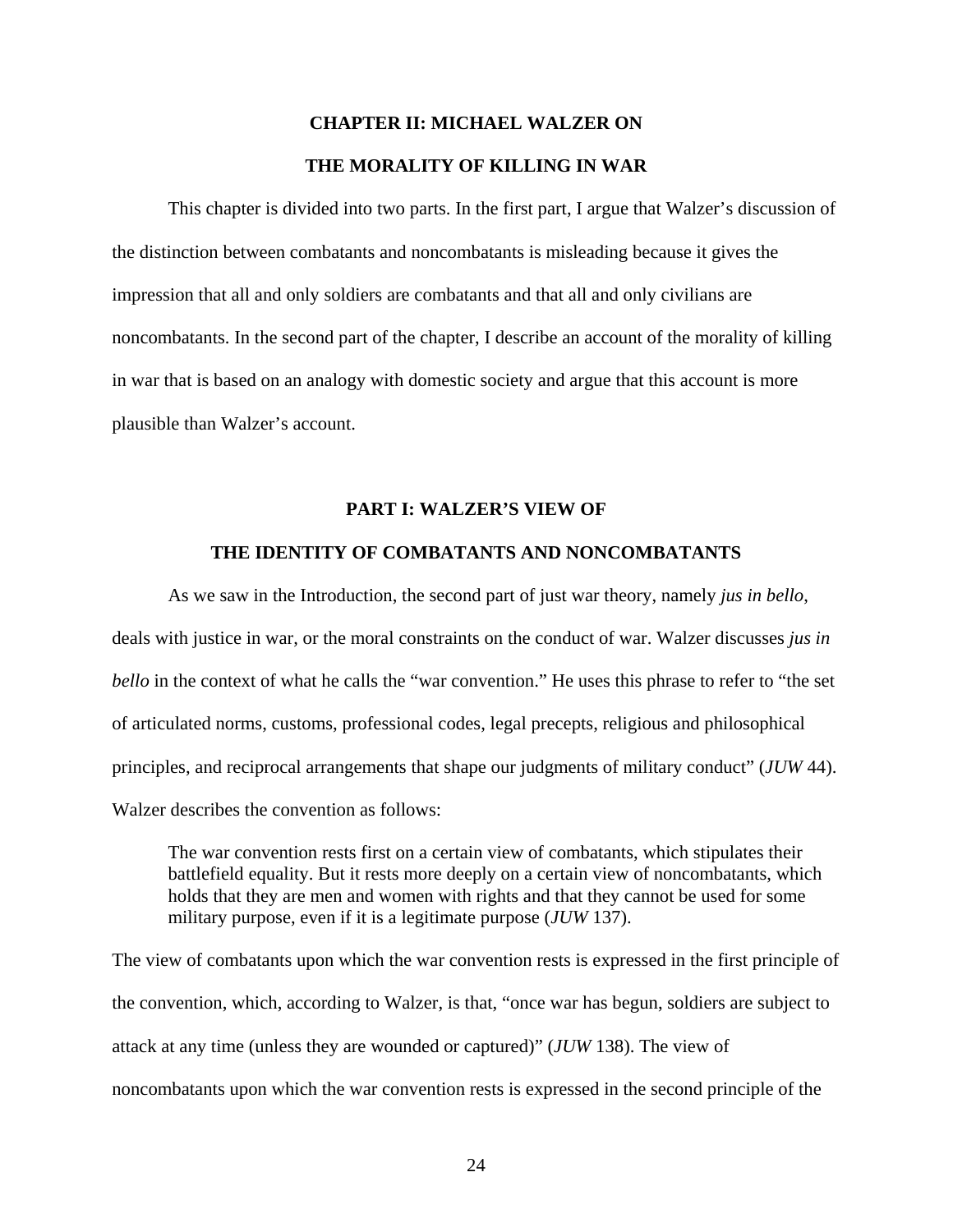convention, which, according to Walzer, is that, "noncombatants cannot be attacked at any time" (*JUW* 151).

 Walzer's use of the phrase "battlefield equality" in his description of the war convention as well as his use of the word 'soldiers' in his statement of the first principle of the war convention is misleading because it gives the impression that all and only infantry soldiers on the battlefield are combatants. Furthermore, in his statement of the second principle of the war convention, he describes the noncombatants to which he is referring as "men and women." Since the vast majority of soldiers on the battlefield are male, the fact that he describes noncombatants as men and women gives the impression that he is using the word 'noncombatant' to refer to civilians. And this gives the impression that all and only civilians are noncombatants. These impressions reflect the commonly held views that all and only soldiers are combatants and that all and only civilians are noncombatants. But these views are mistaken. The fact that Walzer's description of the war convention and his statements of its two principles seem to incorporate these views makes them misleading and, as a result, they ought to be clarified.

 The distinction between combatants and noncombatants is based on the concept of 'innocence.' As Tomas Nagel explains, "in the definition of murder 'innocent' means 'currently harmless,' and it is opposed not to 'guilty' but to 'doing harm."<sup>[16](#page-27-0)</sup> Thus, he concludes that "we must distinguish combatants and noncombatants on the basis of their immediate threat or harmfulness" (WM 20). As Nagel points out, the notion of 'immediate threat or harmfulness' is vague. He addresses this vagueness by offering the following criterion to distinguish between those who pose threats great enough to make it permissible for them to be killed and those who do not:

<span id="page-27-0"></span><sup>16</sup> Thomas Nagel, "War and Massacre," in *War and Moral Responsibility: A* Philosophy and Public Affairs *Reader*, eds. Marshall Cohen, Thomas Nagel, and Thomas Scanlon, (Princeton: Princeton University Press, 1979), 19. Hereafter cited as 'WM.'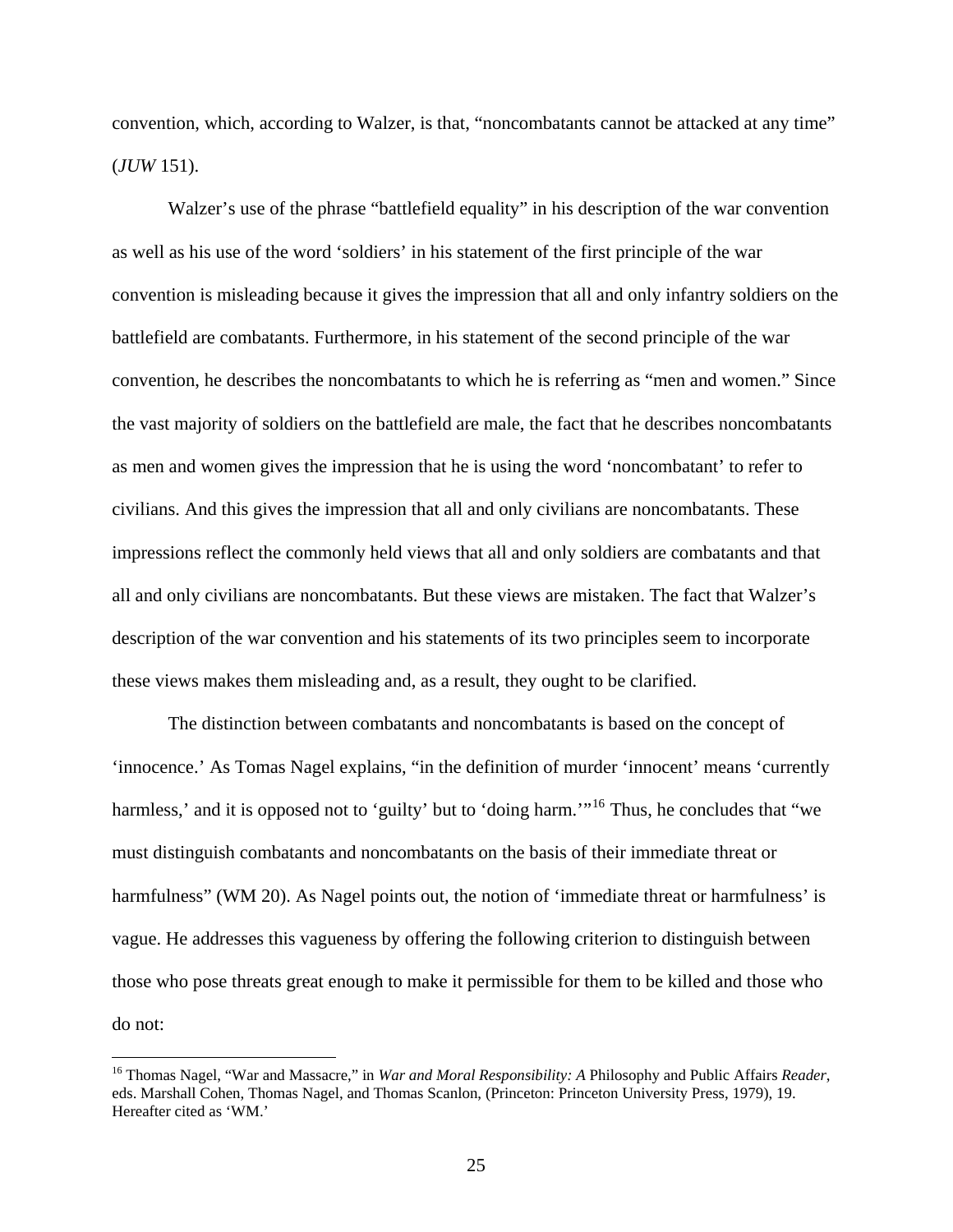The threat presented by an army and its members does not consist merely in the fact that they are men, but in the fact that they are armed and are using their arms in the pursuit of certain objectives. Contributions to their arms and logistics are contributions to this threat; contributions to their mere existence as men are not (WM 20).

In this passage, Nagel refers to the threat posed by an army, but an army is only one branch of a modern military, which also consists of a navy and an air force. Thus, I assume that he is referring to the threat posed by a military. Based on the criterion that Nagel offers, servicemembers who contribute to the "arms and logistics" of their military contribute to the threat posed by their military and therefore qualify as combatants.<sup>[17](#page-28-0)</sup> On the other hand, servicemembers who contribute to the "mere existence" of their fellow servicemembers do not contribute to the threat posed by the military and therefore qualify as noncombatants.

 Examples of noncombatants in all branches of a military are food service personnel and medical personnel. Examples of combatants in an army are infantry soldiers and examples of combatants in an air force are fighter pilots. Although fighter aircraft pose a greater threat to their enemies than military transport aircraft do, the fact that the latter contribute to the "arms and logistics" of the military, and thereby contribute to the threat posed by the military, suggests that the crewmembers of military transport aircraft also qualify as combatants. A similar analysis seems to apply to warships and military transport ships.<sup>[18](#page-28-1)</sup> Although the threat posed by warships is greater than the threat posed by military transport ships, the fact that both types of ships contribute to the "arms and logistics" of the military, and thereby contribute to the threat posed by the military, suggests that the crewmembers of both types of ships qualify as combatants. One difference between military aircraft and military ships, however, is that all of the crewmembers aboard the former seem to be combatants whereas only some of the crewmembers aboard the latter seem to be combatants. This is because food service personnel and medical personnel,

<span id="page-28-0"></span> $17$  A servicemember is someone who is a member of an armed force.

<span id="page-28-1"></span><sup>&</sup>lt;sup>18</sup> By the term 'warship,' I am referring to surface ships and submarines.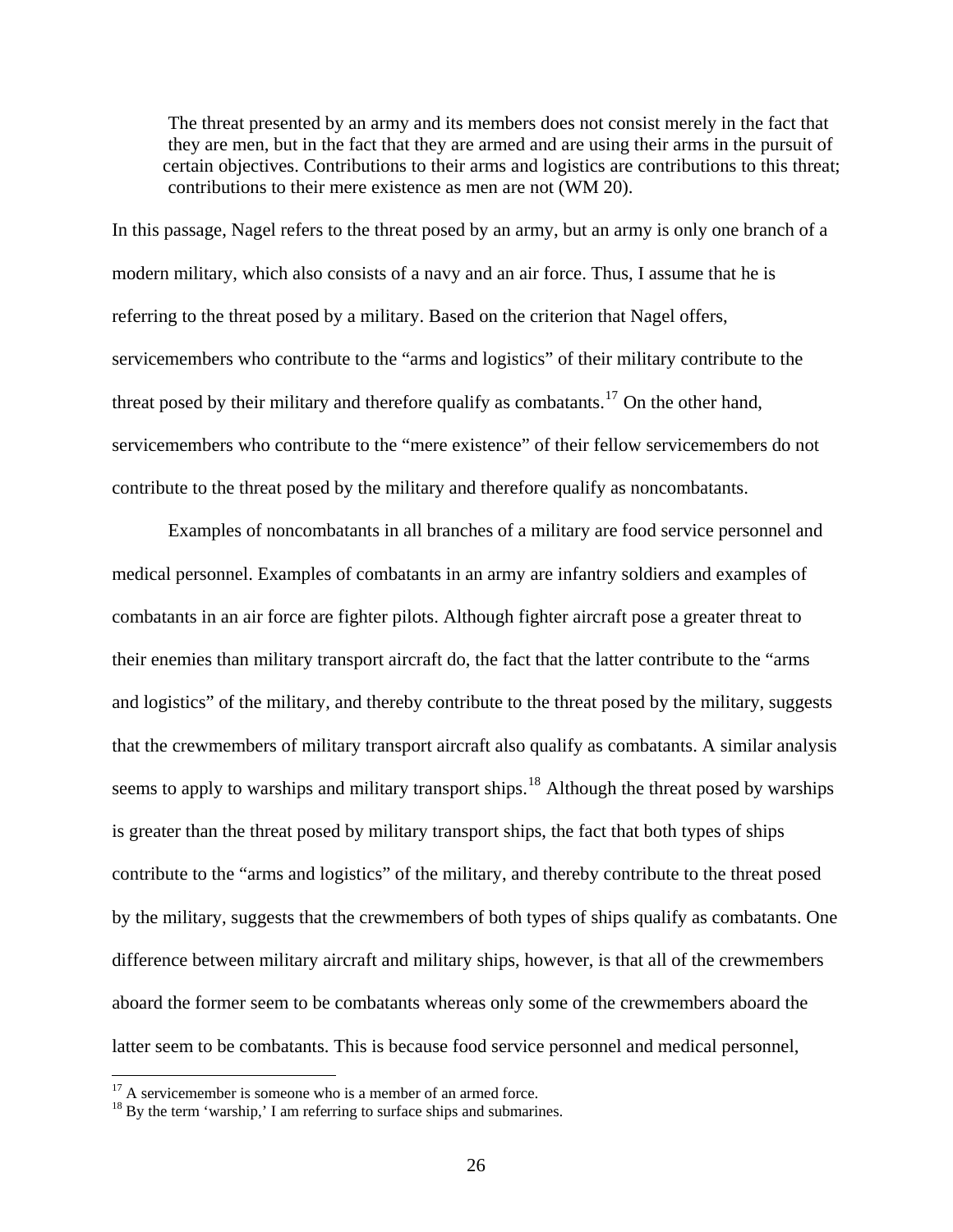whom we identified as noncombatants, serve aboard naval ships. But this seems to pose a problem because it is not possible to discriminate between combatants and noncombatants aboard naval ships using typical anti-ship weapons such as torpedoes or missiles. One way to deal with this problem would be to say that it is morally wrong to use such weapons.<sup>[19](#page-29-0)</sup> A more plausible way to deal with the problem is to say that the doctrine of double effect applies to the killing of noncombatants who serve aboard warships. $^{20}$  $^{20}$  $^{20}$ 

 Nagel's criterion also can be used to classify civilians as combatants and noncombatants. Civilians who contribute to the "arms and logistics" of a military contribute to the threat posed by that military and therefore qualify as combatants. Civilians who contribute to the "mere existence" of servicemembers do not contribute to the threat posed by the military and therefore qualify as noncombatants. Based on this analysis, civilians who work in places such as tank factories qualify as combatants while civilians who work in places such as food processing plants qualify as noncombatants. $^{21}$  $^{21}$  $^{21}$  Thus, contrary to what many people believe, soldiers are only one type of servicemember and not all servicemembers are combatants. Furthermore, not all civilians are combatants.

 As we have seen, Walzer casts his description of the war convention and his statements of its principles in terms of the notion that all and only soldiers are combatants and that all and only civilians are noncombatants. He does this in spite of the fact that he recognizes that some civilians qualify as combatants:

 The relevant distinction [regarding civilians] is…between those who make what soldiers need to fight and those who make what they need to live, like all the rest of us. When it is

<span id="page-29-0"></span><sup>&</sup>lt;sup>19</sup> Many people argue that the use of chemical, biological, and nuclear weapons is immoral because it is not possible to discriminate between combatants and noncombatants when using such weapons.

<span id="page-29-1"></span><sup>20</sup> According to the doctrine of double effect, "[i]t is *sometimes* permissible to bring about as *a foreseen but unintended side effect* some harm that it would be impermissible to *aim* at, either as a *means* or as an *end*, all else being equal." This statement of the doctrine is from a handout by William FitzPatrick that he distributed in his Contemporary Normative Ethics course in Fall 2005.

<span id="page-29-2"></span><sup>21</sup> These are Walzer's examples (*JUW* 146).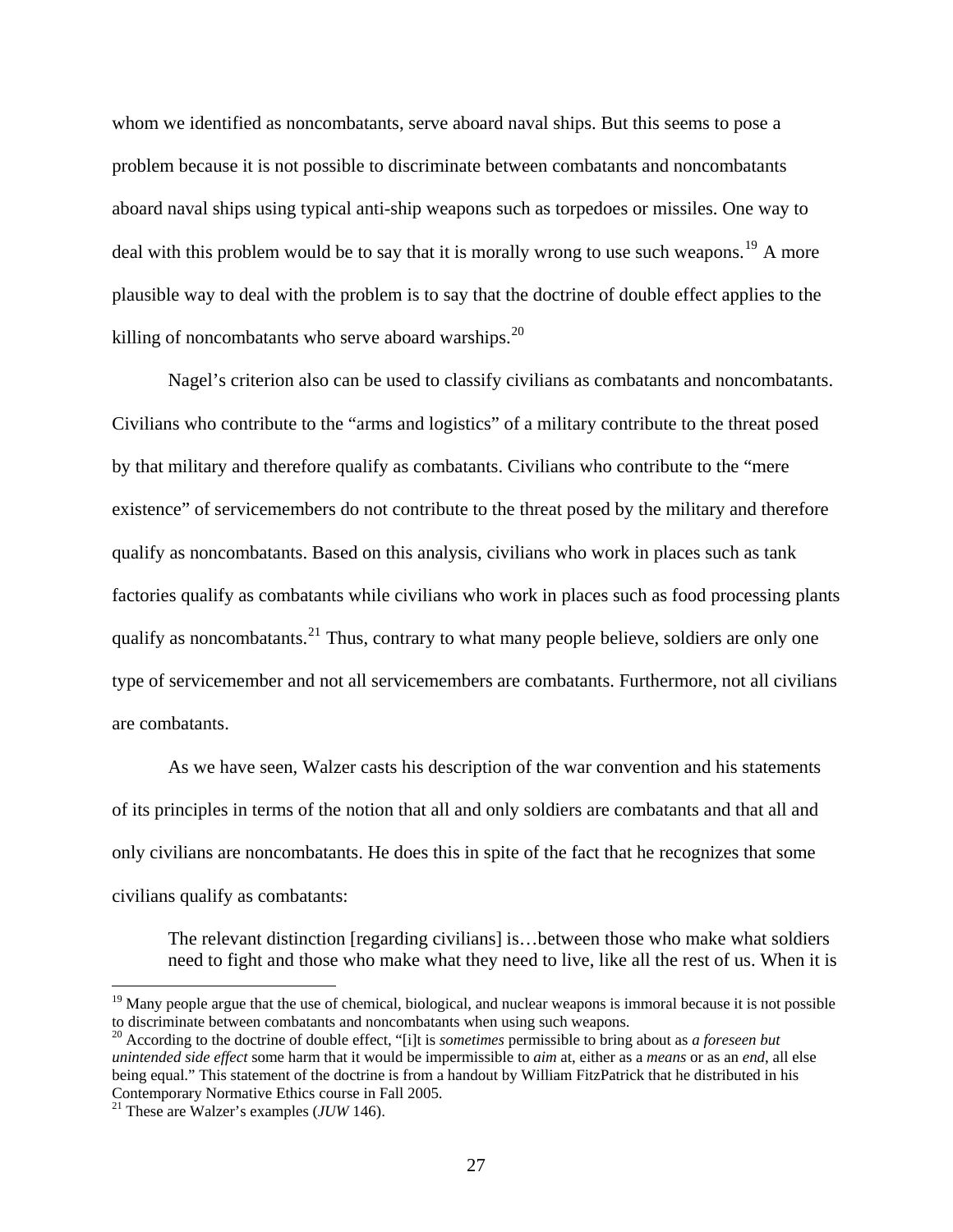militarily necessary, workers in a tank factory can be attacked and killed, but not workers in a food processing plant (*JUW* 146).

This is because the former "are…engaged in activities threatening and harmful to their enemies," while the latter "are not similarly engaged" (*JUW* 146).<sup>[22](#page-30-0)</sup>

Furthermore, Walzer also casts his explanation of the distinction between combatants and

noncombatants in terms soldiers and civilians rather than combatants and noncombatants. This

occurs in a series of passages, one of which is the following:

 [T]he soldiers who do the fighting, though they can rarely be said to have chosen to fight, lose the rights they are supposedly defending. They gain war rights as combatants and potential prisoners, but they can now be attacked and killed at will by their enemies. Simply by fighting, whatever their private hopes and intentions, they have lost their title to life and liberty, and they have lost it even though, unlike aggressor states, they have committed no crime (*JUW* 136).

In this passage, Walzer is explaining why "soldiers who do the fighting" qualify as combatants,

which makes it morally permissible for them to be killed. But, as we have seen, soldiers on the

battlefield are only one type of combatant. Others include fighter pilots and warship commanders.

To limit the discussion to the former gives a misleading impression of who qualifies as a

combatant in war.

Another passage in which this issue appears is the following:

 [S]oldiers as a class are set apart from the world of peaceful activity; they are trained to fight, provided with weapons, required to fight on demand. No doubt, they do not always fight; nor is war their personal enterprise. But it is the enterprise of their class, and this fact radically distinguishes the individual soldier from the civilians he leaves behind (*JUW* 144).

In this passage, Walzer is also speaking solely in terms of infantry soldiers, which gives the

impression that all and only infantry soldiers are combatants. Furthermore, he contrasts them

with civilians, which gives the impression that all and only civilians are noncombatants.

<span id="page-30-0"></span> $\overline{a}$  $22$  Since the only time that civilians "are...engaged in activities threatening and harmful to their enemies" is when they are at work, Walzer claims that the only time that they qualify as combatants is when they are at work. Thus, the only time that it is morally permissible for them to be attacked is when they are at work (*JUW* 146).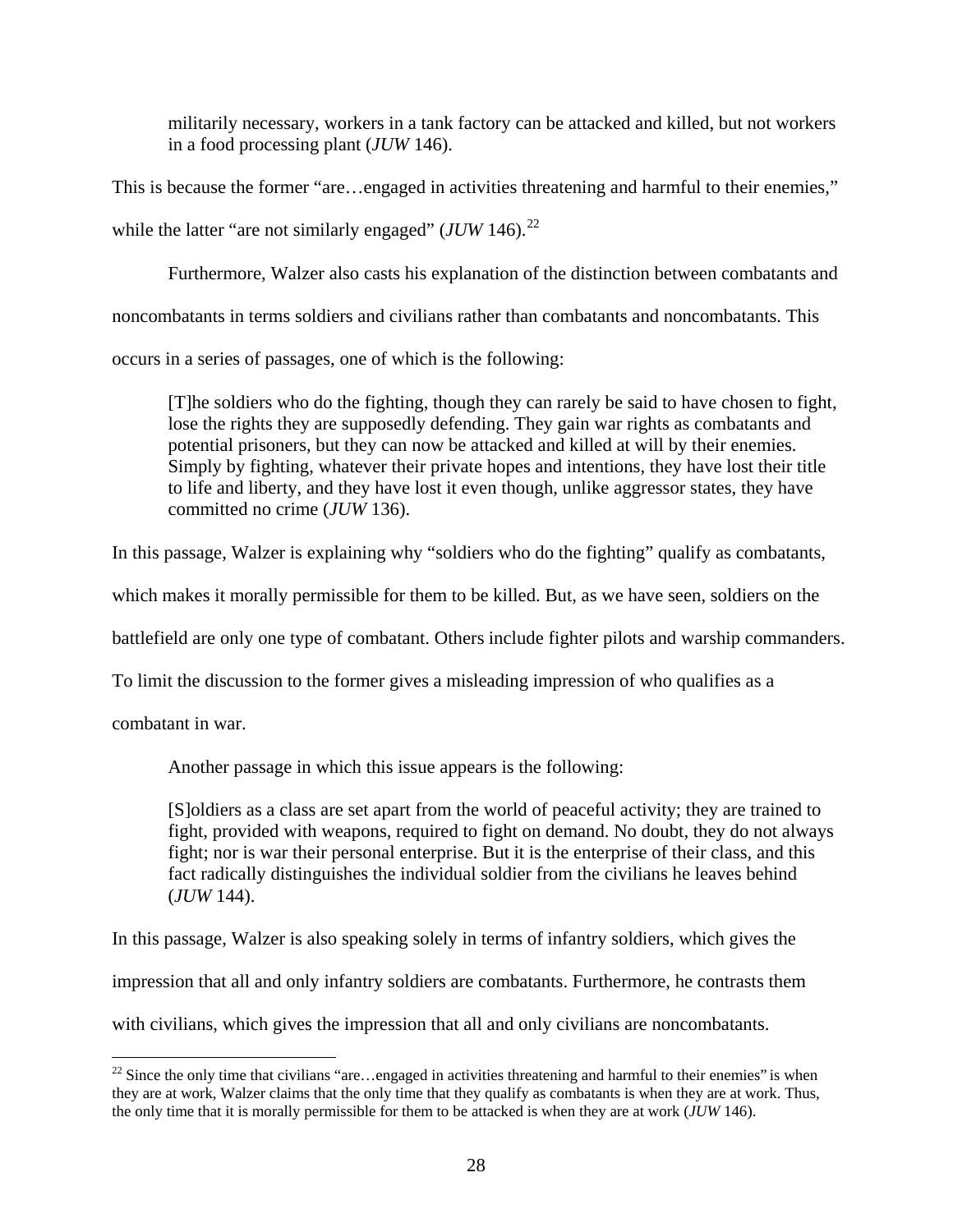In another passage in which Walzer discusses the distinction between combatants and noncombatants, he identifies the place where he thinks the "line" which separates combatants and noncombatants ought to be drawn:

We begin with the distinction between soldiers engaged in combat and soldiers at rest; then we shift to the distinction between soldiers as a class and civilians; and then we concede this or that group of civilians as the processes of economic mobilization establish its direct contribution to the business of fighting (*JUW* 146).

In this passage, Walzer makes a series of distinctions that he uses to identify the "line" between combatants and noncombatants. The first distinction that he makes is between "soldiers engaged in combat and soldiers at rest." This distinction refers to a discussion in which Walzer cites numerous historical cases of infantry soldiers on the battlefield who were engaged in combat operations but refused to shoot enemy infantry soldiers who were also on the battlefield but were performing everyday activities. With respect to this situation, Walzer writes that "[i]t is not against the rules of war as we currently understand them to kill soldiers who look funny, who are taking a bath, holding up their pants, reveling in the sun, [or] smoking a cigarette" (*JUW* 142). By this, Walzer means that it is morally permissible for soldiers on the battlefield to be killed regardless of whether they are engaged in combat operations or performing everyday activities. The phrase "soldiers engaged in combat" in the first distinction that Walzer cites in the passage above refers to the soldiers who were on the battlefield and were engaged in combat operations. The phrase "soldiers at rest" refers to the soldiers who were on the battlefield but were performing everyday activities. This distinction illustrates that even though the soldiers engaged in combat posed more of a threat than the soldiers at rest, both groups posed enough of a threat to be classified as combatants. As a result, it is morally permissible for the solders in both groups to be killed.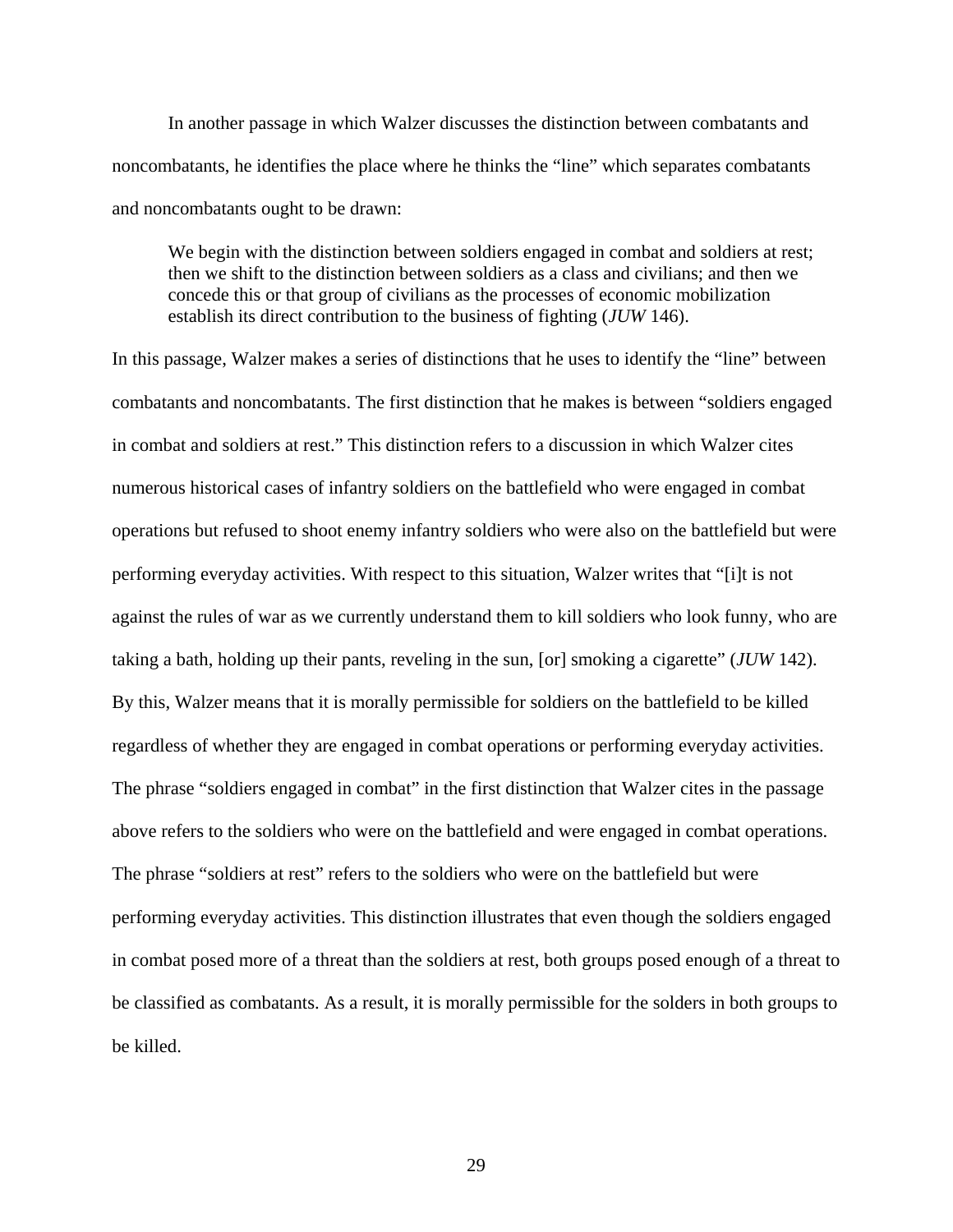The second distinction that Walzer makes is between "soldiers as a class and civilians." This seems to be where Walzer wants to place the line between combatants and noncombatants. The fact that we "concede" civilians who qualify as combatants into the class of soldiers implies that the class of soldiers demarcates the line between combatants and noncombatants.

 As we have seen, some servicemembers qualify as combatants and some qualify as noncombatants. Furthermore, some civilians qualify as combatants and some qualify as noncombatants. Although the latter is reflected in Walzer's account of where the line is between combatants and noncombatants, the former does not seem to be reflected in his account. That is, Walzer recognizes in his account the fact that some civilians qualify as combatants and some do not. But he contrasts civilians who are noncombatants with the class of soldiers, which seems to imply that all soldiers are combatants. Walzer seems to be using the phrase "soldiers as a class" to refer to the two groups of soldiers that he identified in the first distinction, namely "soldiers engaged in combat and soldiers at rest." As we saw, he maintains that the soldiers in both of these groups qualify as combatants. If Walzer is using the phrase "soldiers as a class" to refer to the soldiers in the first distinction, then it would be the case that every member of the class of soldiers is a combatant. But this is misleading because it does not account for all of the soldiers and other servicemembers who are noncombatants. If, on the other hand, Walzer is using the phrase "soldiers as a class" to refer to soldiers who are combatants and soldiers who are not combatants, then it would not be the case that every member of the class of soldiers is a combatant. Thus, regardless of which group of soldiers Walzer is referring to by the phrase "soldiers as a class," his account needs to be revised to take into account the fact that some servicemembers are combatants and some are not as well as the fact that some civilians are combatants and some are not.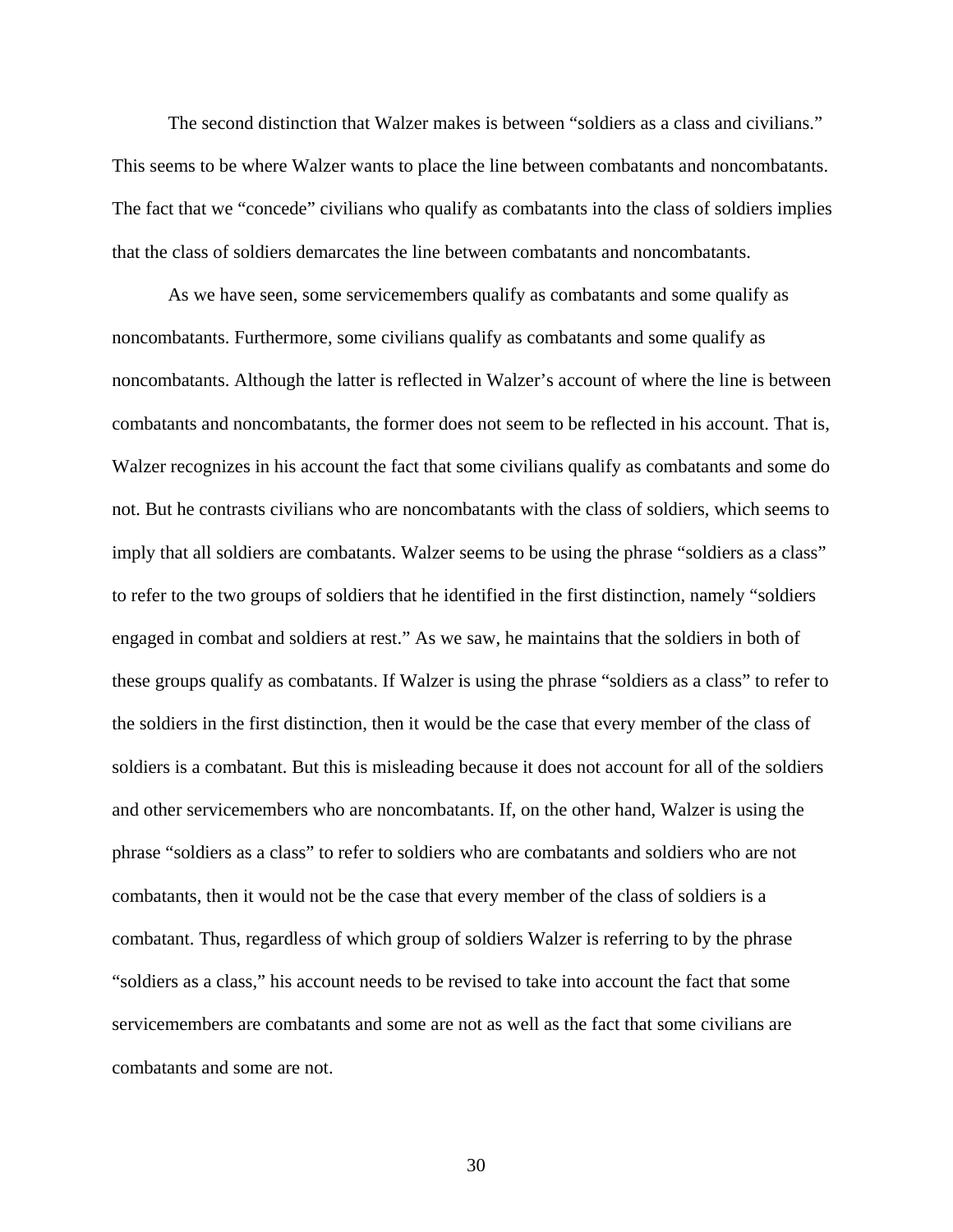# **PART II: WALZER'S VIEW OF**

### **THE MORALITY OF KILLING IN WAR**

 In this part of the chapter, I describe an account of the morality of killing in war that is based on an analogy with domestic society and argue that this account is more plausible than Walzer's account.<sup>[23](#page-33-0)</sup>

 As we have seen, the distinction between combatants and noncombatants is based on the notion of 'innocence,' which, as Nagel explains, "means 'currently harmless,' and…is opposed not to 'guilty' but to 'doing harm'" (*WM* 19). As Walzer puts it, "our right not to be attacked…is lost by those who…pose a danger to other people. It is retained by those who don't [pose a danger to other people]" (*JUW* 144n). Thus, the criterion for losing one's right to life in war is posing a threat to one's enemies. The fact that combatants on both sides of a war pose a threat to each other means that it is morally permissible for them to kill each other regardless of whether they fight on the just or unjust side of a war.<sup>[24](#page-33-1)</sup> Walzer describes this situation as the "moral" equality of soldiers [i.e. combatants]" (*JUW* 34).

 This is the account of the morality of killing in war that is contained in just war theory. But it stands in stark contrast to an account of the morality of killing in war that is based on the domestic analogy, which we shall now examine. Since the account is based on the morality of killing in domestic society, we must begin our examination there.

### **The Morality of Killing in Domestic Society**

 The fact that every person possesses the right to life means that it is (usually) morally wrong for a person to be killed unless she has done something that causes her to forfeit her right

<span id="page-33-0"></span><sup>&</sup>lt;sup>23</sup> The account of the morality of killing in war is based on the account that Jeff McMahan develops in "The Ethics of Killing in War," *Ethics* 114, July 2004, 693-733. Hereafter cited as 'EKW.'

<span id="page-33-1"></span><sup>&</sup>lt;sup>24</sup> For simplicity, I am assuming that there are two sides to a war and that one is just and the other is unjust.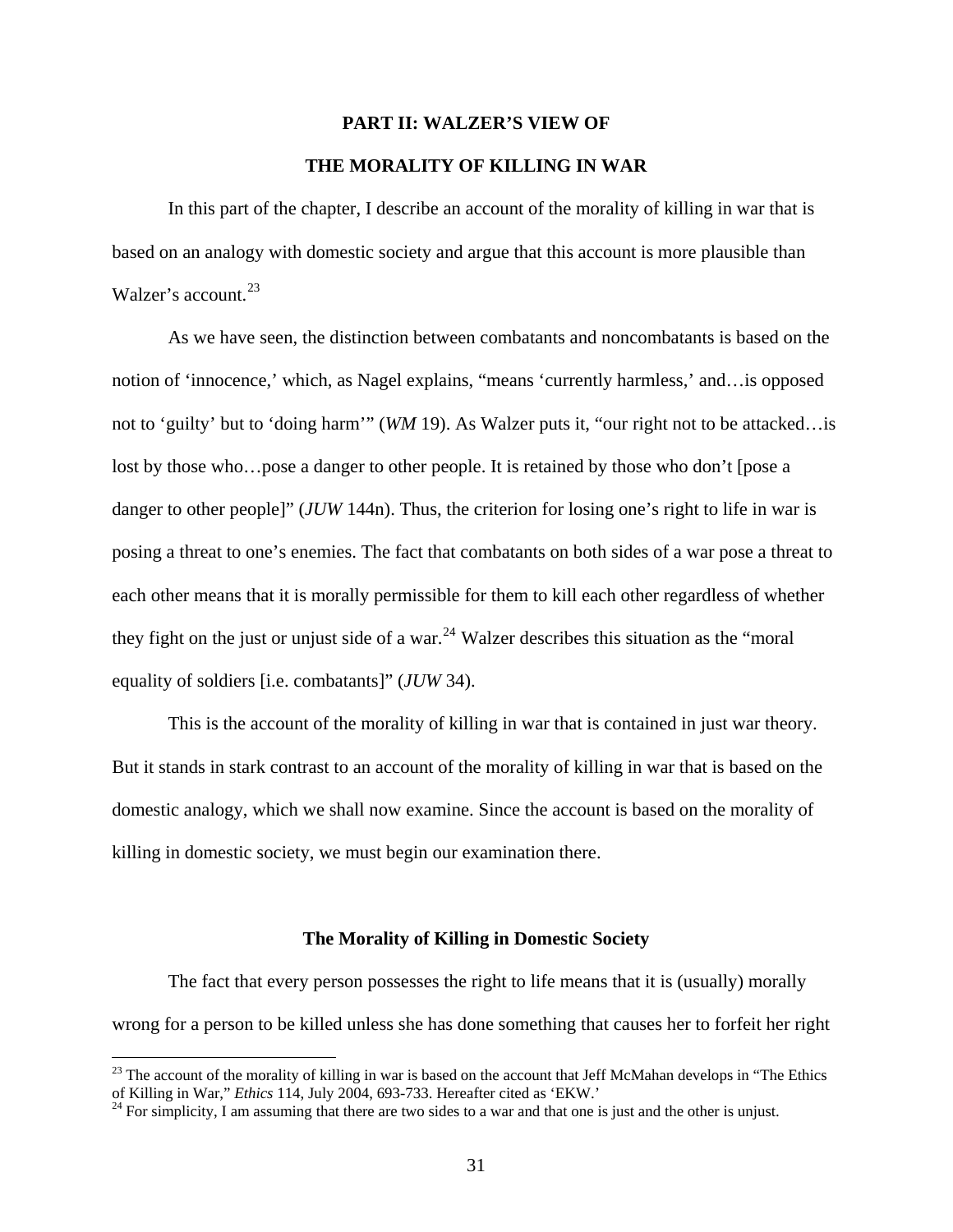to life. One thing that many people believe causes a person to forfeit her right to life is posing a deadly unjust threat to another person. A deadly unjust threat is a threat to someone's life for which a person does not have a just cause. A just cause entails a morally permissible reason for acting. Thus, an unjust cause entails a morally wrong reason for acting. A deadly unjust threat, then, is a threat to someone's life for which a person does not have a morally permissible reason. An example of a deadly unjust threat is an armed bank robber who shoots at police officers as they attempt to apprehend him. The robber's threat is unjust because it is (usually) morally wrong to steal. Thus, the reason for which the robber is threatening the lives of the police officers is not morally permissible. As a result, he forfeits his right to life. This means that it is morally permissible for the police officers to kill the robber (provided that the police officers are not able to overcome the robber's threat in a non-lethal way).

 Suppose that the police officers shoot back at the robber. Now they pose a deadly threat to the robber. Unlike the threat posed by the robber, however, the threat posed by the police officers is a deadly just threat. A deadly just threat is a threat to someone's life for which a person has just cause. As we saw, a just cause entails a morally permissible reason for acting. Thus, a deadly just threat is a threat to someone's life for which a person has a morally permissible reason. Many people believe that it is morally permissible for a person who has done nothing to forfeit her right to life to defend this right by killing a person who is posing a deadly unjust threat to her (provided that she cannot overcome the threat in a non-lethal way). The fact that the police officers in our example have done nothing to forfeit their rights to life and the fact that the robber poses a deadly unjust threat to them means that it is morally permissible for the officers to defend their rights to life by killing the robber (again, provided that the police officers are not able to overcome the robber's threat in a non-lethal way).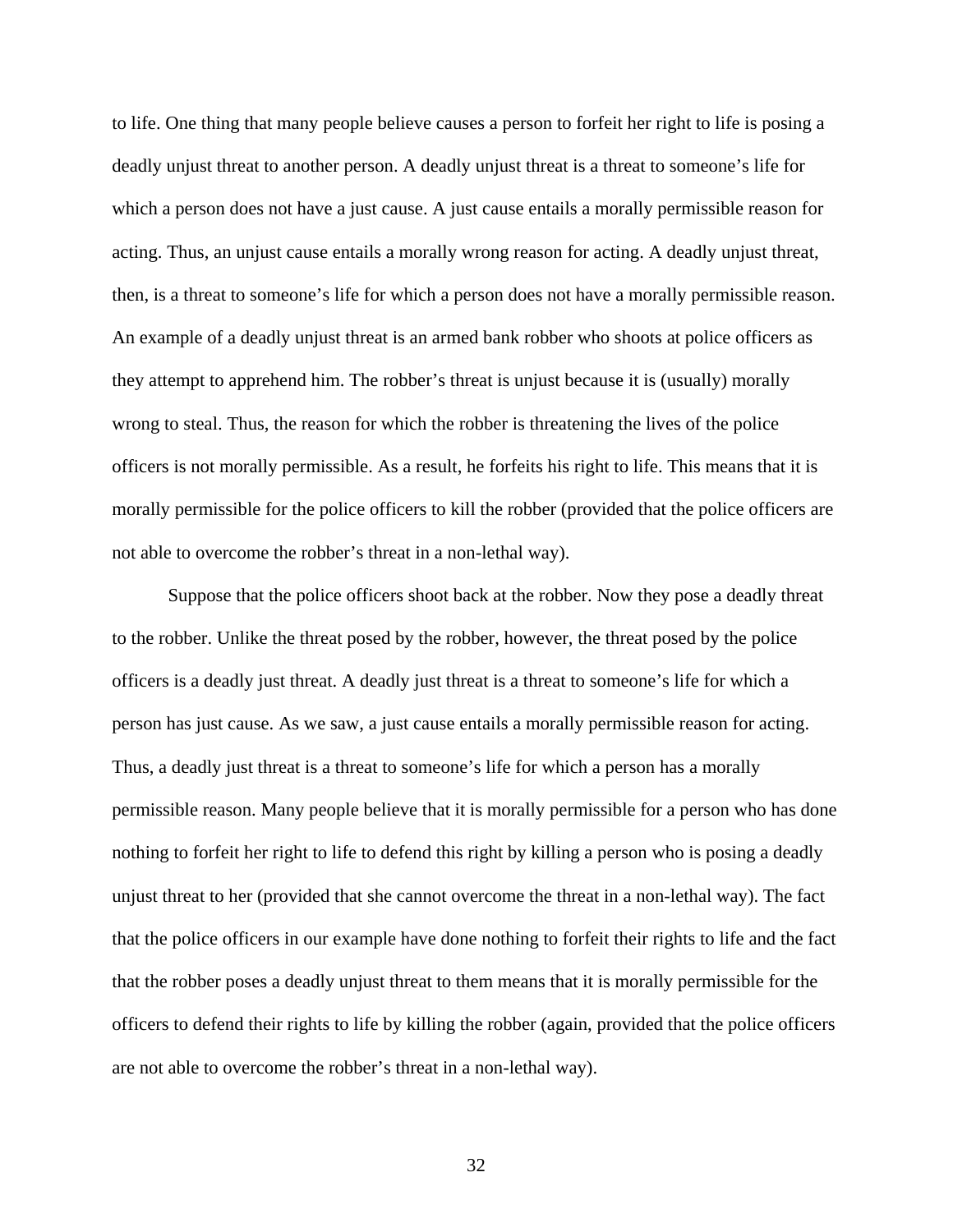### **A Domestic Analogy-Based Account of the Morality of Killing in War**

 The account just sketched of the morality of killing in domestic society can be used to develop an account of the morality of killing in war. As we shall see, the latter stands in stark contrast to the account of the morality of killing in war contained in just war theory and which Walzer presents. We may begin by saying that an unjust war is a war for which a nation does not have a just cause. As we saw, an unjust cause entails a morally wrong reason for acting. Thus, an unjust cause for war entails a morally wrong reason for waging war. An example of an unjust cause for war is invading a country in order to acquire its natural resources. This is because such an invasion violates the rights to political sovereignty and territorial integrity which all legitimate states possess (*JUW* 53). Just as it is morally wrong for one person to violate the rights of another person, it is also morally wrong for one state to violate the rights of another state.

 A just war, on the other hand, is a war for which a nation has a just cause. As we saw, a just cause entails a morally permissible reason for acting. Thus, a just cause for war entails a morally permissible reason for waging war. An example of a just cause for war is defending against an unjust attack. Just as it is morally permissible for a person who has done nothing to forfeit her right to life to defend this right against a deadly unjust threat, it is also morally permissible for a state that has done nothing to forfeit its rights to political sovereignty and territorial integrity to defend itself against an unjust attack.

 Suppose that country X invades country Y in order to acquire its natural resources. Suppose that country Y defends itself militarily. The fact that the cause for which country X is waging war with country Y is unjust means that the soldiers who fight for country X fight on the unjust side of the war. Likewise, the fact that the cause for which country Y is waging war with country X is just means that the soldiers who fight for country X fight on the just side of the war.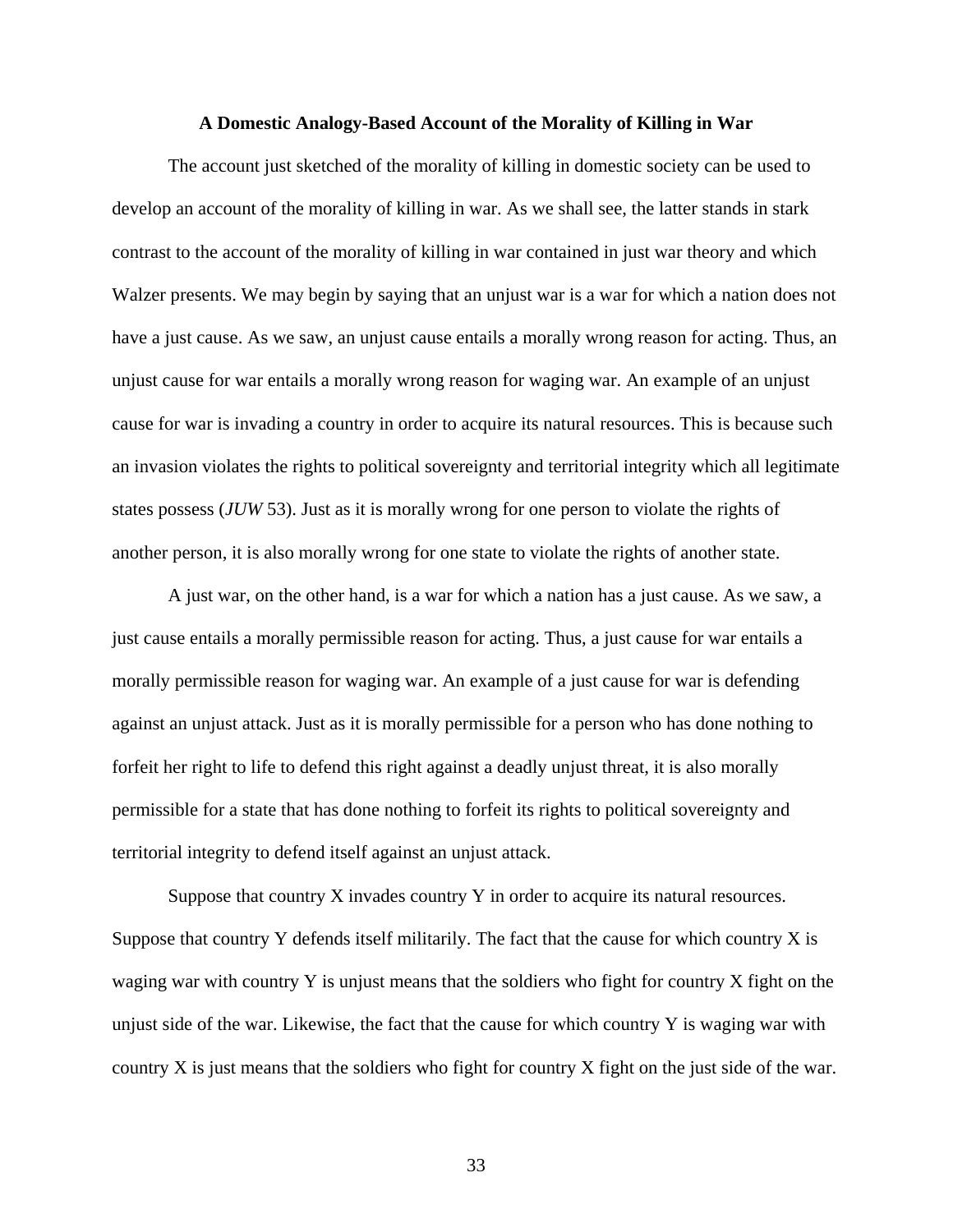The most straightforward way of applying the account of the morality of killing in domestic society that we sketched in the previous section to killing in war is to say that combatants who fight on the unjust side of a war pose a deadly unjust threat to the combatants whom they are attacking.[25](#page-36-0) Following Jeff McMahan, let us call combatants who fight in a just war "just combatants" and call combatants who fight in an unjust war "just combatants" (EKW 693).<sup>[26](#page-36-1)</sup> As we saw, many people believe that posing a deadly unjust threat to someone causes the person posing the threat to forfeit his right to life. Thus, the fact that unjust combatants pose a deadly unjust threat to just combatants means that the former forfeit their rights to life. And this means that it is morally permissible for the just combatants to kill the unjust combatants.

We also saw that many people believe that it is morally permissible for a person who has done nothing to forfeit his right to life to defend this right by killing the person who is posing a deadly unjust threat to him (provided that she cannot overcome the threat in a non-lethal way). The fact that the unjust combatants in our example pose a deadly unjust threat to the just combatants means that it is morally permissible for the latter to defend their right to life by killing the former (again, provided that the just combatants are not able to overcome the unjust combatants' threat in a non-lethal way).

 We now have what seems to be a plausible account of the morality of killing in war that is based on the account of the morality of killing in domestic society that we sketched in the previous section. Despite the fact that there seems to be a strong analogy between killing in domestic society and killing in war, however, there also seems to be at least two major differences between the former and the latter. These differences must be examined in order to

<span id="page-36-0"></span> $25$  I assume that there is at most one just side in a war.

<span id="page-36-1"></span><sup>&</sup>lt;sup>26</sup> McMahan uses the term 'unjust combatants' to refer to "those who fight in a war that is unjust because it lacks a just cause" (EKW 693). McMahan explains this condition by saying that "I suspect…that those who fight in a war that has a just cause but is unjust for some other reason (e.g. because it is unnecessary or disproportionate) have a different moral status from those who fight without a just cause" (EKW 693n).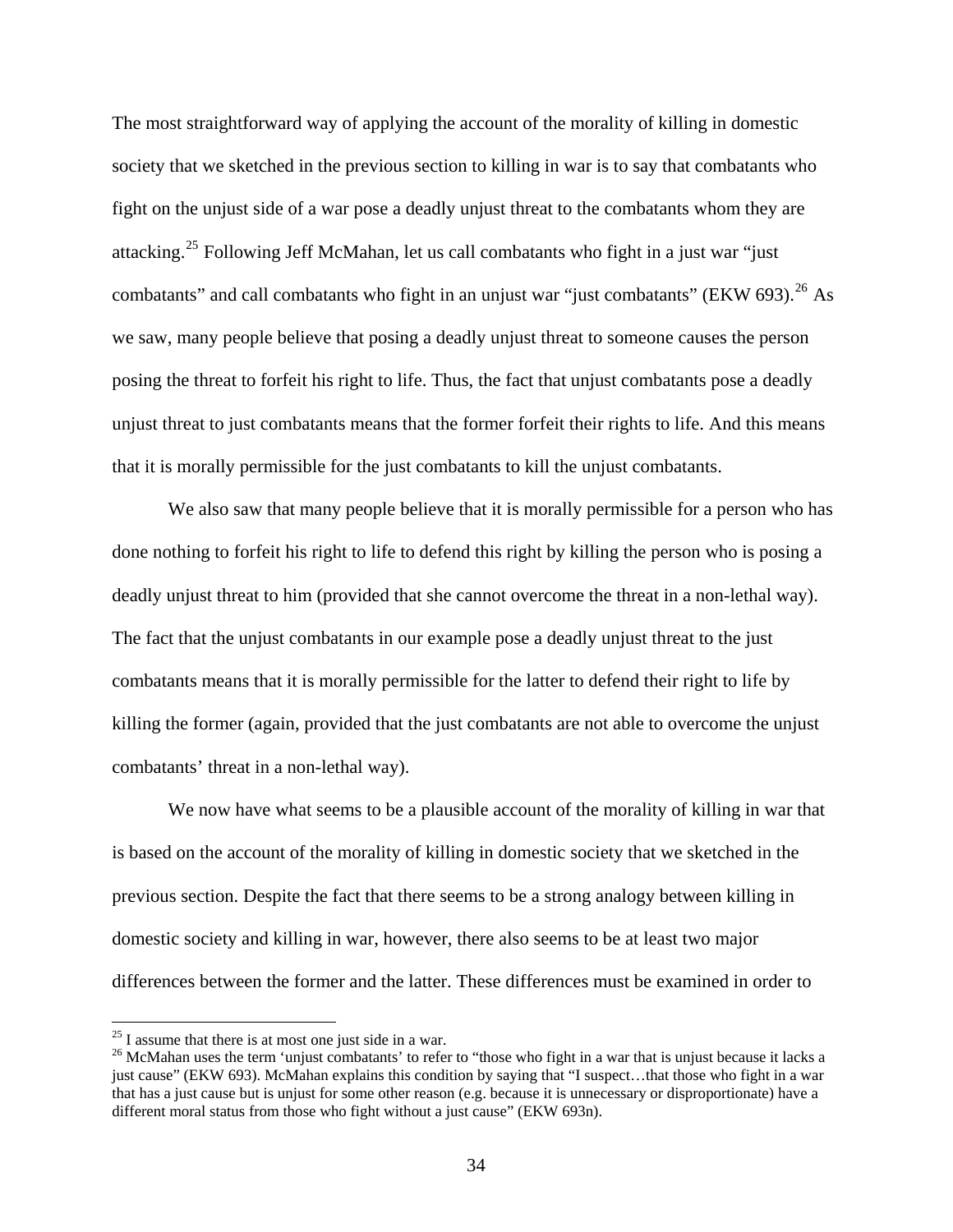determine what effect, if any, they have on the plausibility of the account of the morality of killing in war that we just developed.

# **Two Differences between Killing in Domestic Society and Killing in War**  *First Difference*

 One difference between the bank robber in the first example and the unjust combatants in the second example is that the former (let us assume) was not forced to rob the bank and therefore was not forced to pose a deadly threat to the police officers attempting to apprehend him. As Walzer points out, however, many soldiers are forced to fight (*JUW* 136). That is, if they refuse to fight, they will be punished in some way. An extreme penalty that has been used to punish combatants who refuse to fight is death. A more moderate penalty, currently used by the U.S. military, is a combination of reduction in rank, loss of wages, imprisonment, or dishonorable discharge. The analogy between the bank robber and the unjust soldiers can be strengthened by considering cases in domestic society in which a person is forced to pose a deadly threat. By analyzing these cases, we can determine whether the fact that a person is forced to pose a deadly threat has any effect on the unjustness of that threat.

 Let us begin with a case in which a person is forced to kill someone under threat of death. Suppose that Tom forces Dick to kill Harry. If Dick refuses to kill Harry, Tom will kill Dick. Suppose that Dick kills Harry to avoid being killed by Tom. It seems plausible that it was morally wrong for Dick to kill Harry. It also seems plausible that the fact that Tom would have killed Dick if he had not killed Harry means that Dick is not as morally blameworthy for killing Harry as he would have been if he had not been forced to kill Harry. According to this account,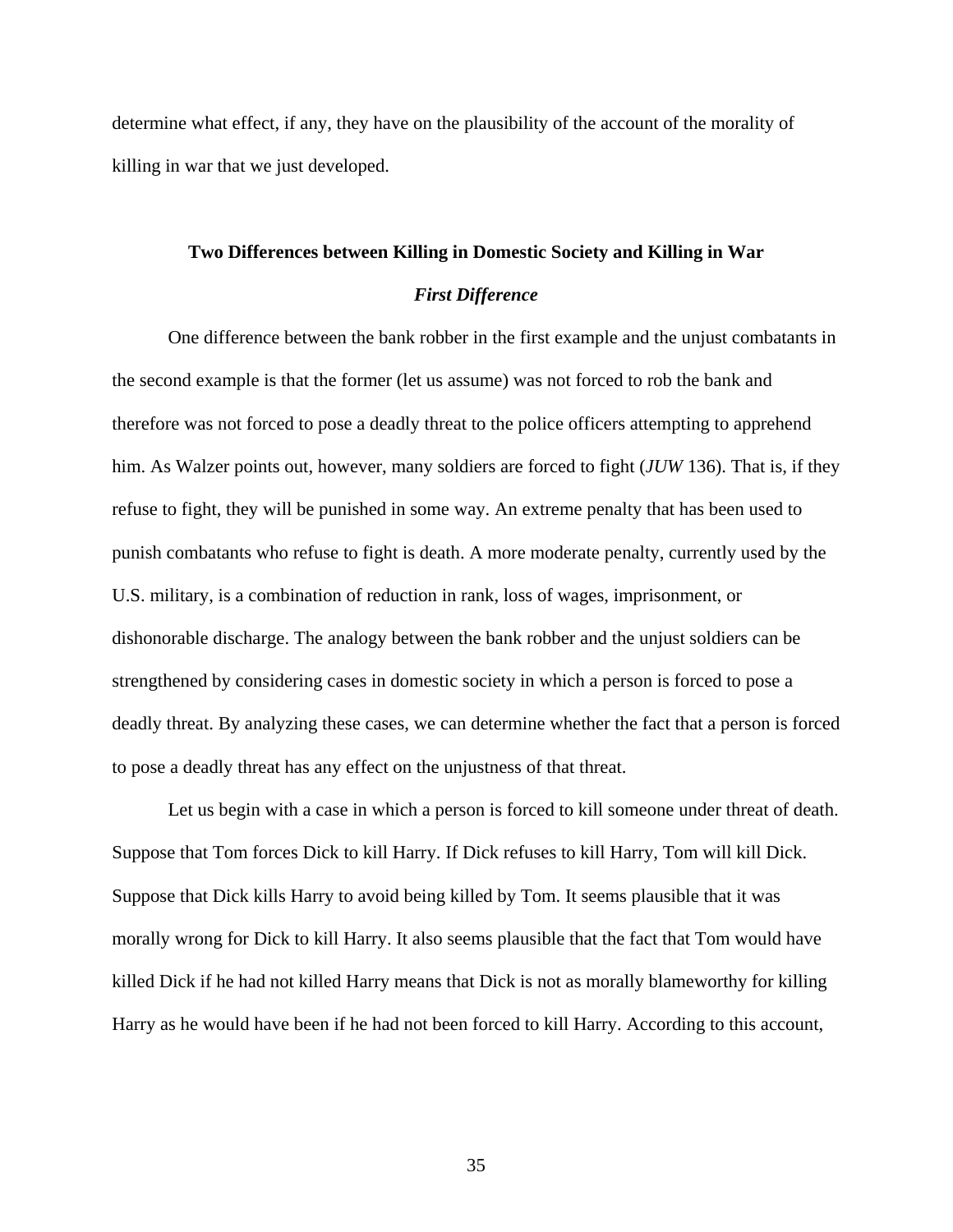then, the fact that Dick was forced to kill Harry does not seem to make it morally permissible for Dick to kill Harry, but it does seem to make Dick less morally blameworthy for killing Harry.

We can apply this analysis to unjust combatants who are forced to kill just combatants under penalty of death as follows. It is morally wrong for unjust combatants to kill just combatants even if the former are forced to kill the latter under penalty of death. However, the fact that unjust combatants are forced to kill just combatants means that the former are not as morally blameworthy as they would have been if they had not been forced to kill the latter. According to this account, then, the fact that unjust combatants are forced to kill just combatants does not make it morally permissible for the former to kill the latter, but it does make the former less morally blameworthy for killing the latter.

 Let us now consider a case in which a person is forced to kill someone under threat of a penalty analogous to reduction in rank, loss of wages, or imprisonment. Suppose again that Tom forces Dick to kill Harry, but this time, if Dick refuses to kill Harry, Tom will demote Dick, withhold his wages, and incarcerate him. Suppose again that Dick kills Harry to avoid being punished by Tom. It seems clear that it was morally wrong for Dick to kill Harry in this case because the consequences for refusing to do so are less severe than they were in the previous case. The fact that the consequences are less severe also suggests that Dick is more morally blameworthy for killing Harry in this case than he was in the previous case, although perhaps still not quite as morally blameworthy as he would have been if Tom had not threatened to punish him at all. On the other hand, it could also be argued that Dick is just as morally blameworthy for killing Harry as he would have been if he had not been forced to kill Harry because the consequences for not killing Harry were not severe enough to morally excuse Dick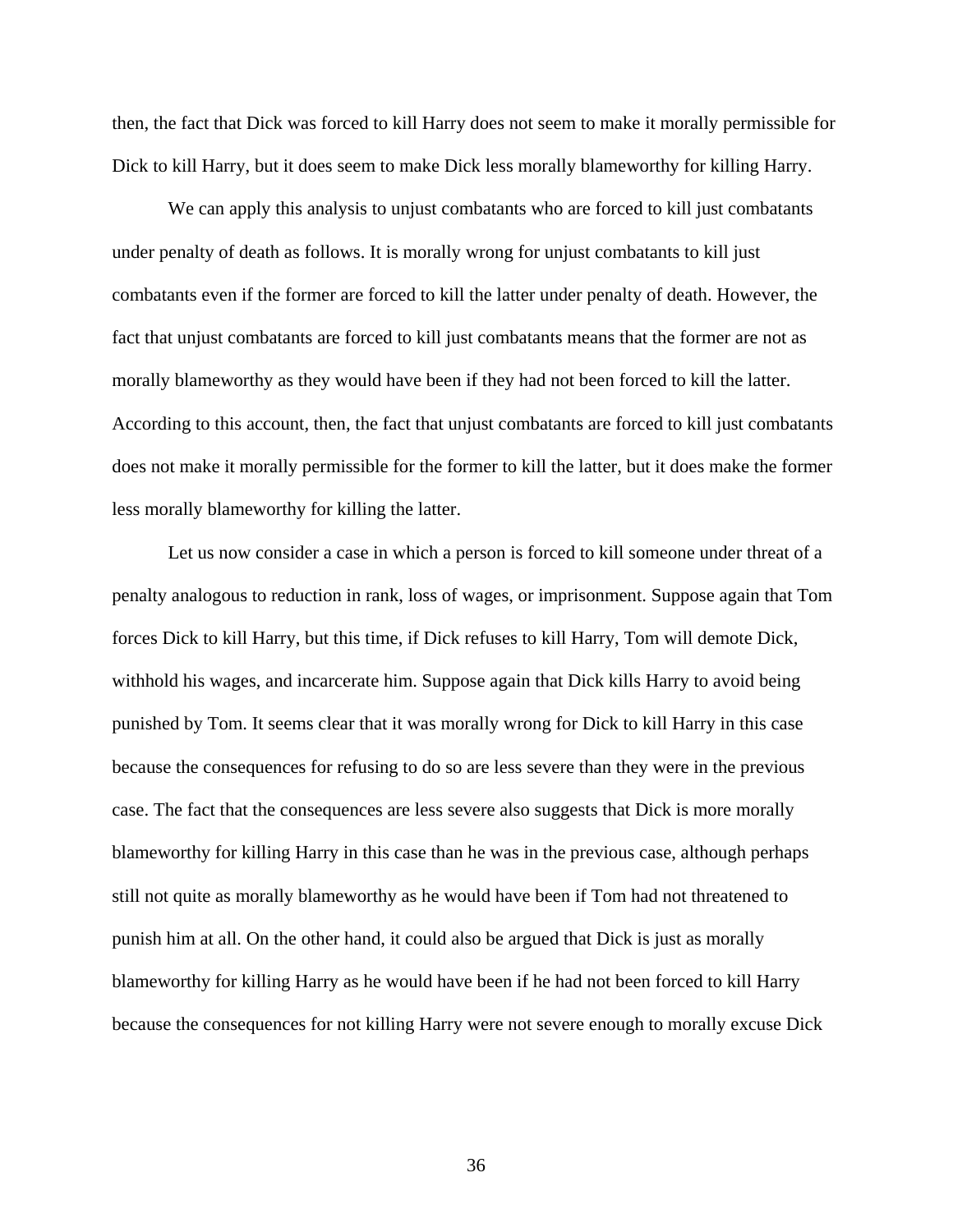from killing Harry. In other words, Dick was morally obligated to suffer the consequences for not killing Harry in this case and, as a result, Dick is not morally excused at all for killing Harry.

 We can apply this analysis to unjust combatants who are forced to fight under penalty of being demoted, losing their wages, and being incarcerated as follows. It seems clear that it is morally wrong for unjust combatants to kill just combatants in this case because the consequences for refusing to do so were less severe than they were in the previous case. The fact that the consequences were less severe also suggests that the unjust combatants are more morally blameworthy for killing the just combatants in this case than they were in the previous case, although perhaps still not quite as morally blameworthy as they would have been if the unjust combatants had not been threatened at all. On the other hand, it might also be argued that the unjust combatants are just as morally blameworthy for killing the just combatants as the former would have been if they had not been forced to kill the latter because the consequences for not killing the latter were not severe enough to morally excuse the unjust combatants for killing the just combatants. That is, the unjust combatants are morally obligated to suffer the consequences for not killing the just combatants in this case and, as a result, the former are not morally excused at all for killing the latter.

 Based on the preceding considerations, the fact that unjust combatants are forced to kill just combatants does not seem to change the fact that it is morally wrong for the former to kill the latter. It does, however, seem to effect the extent to which the former is morally blameworthy for killing the latter. The extent to which the moral blameworthiness of unjust combatants who are forced to kill just combatants is reduced seems to be directly proportional to the severity of the consequences for refusing to kill just combatants. That is, the more severe the consequences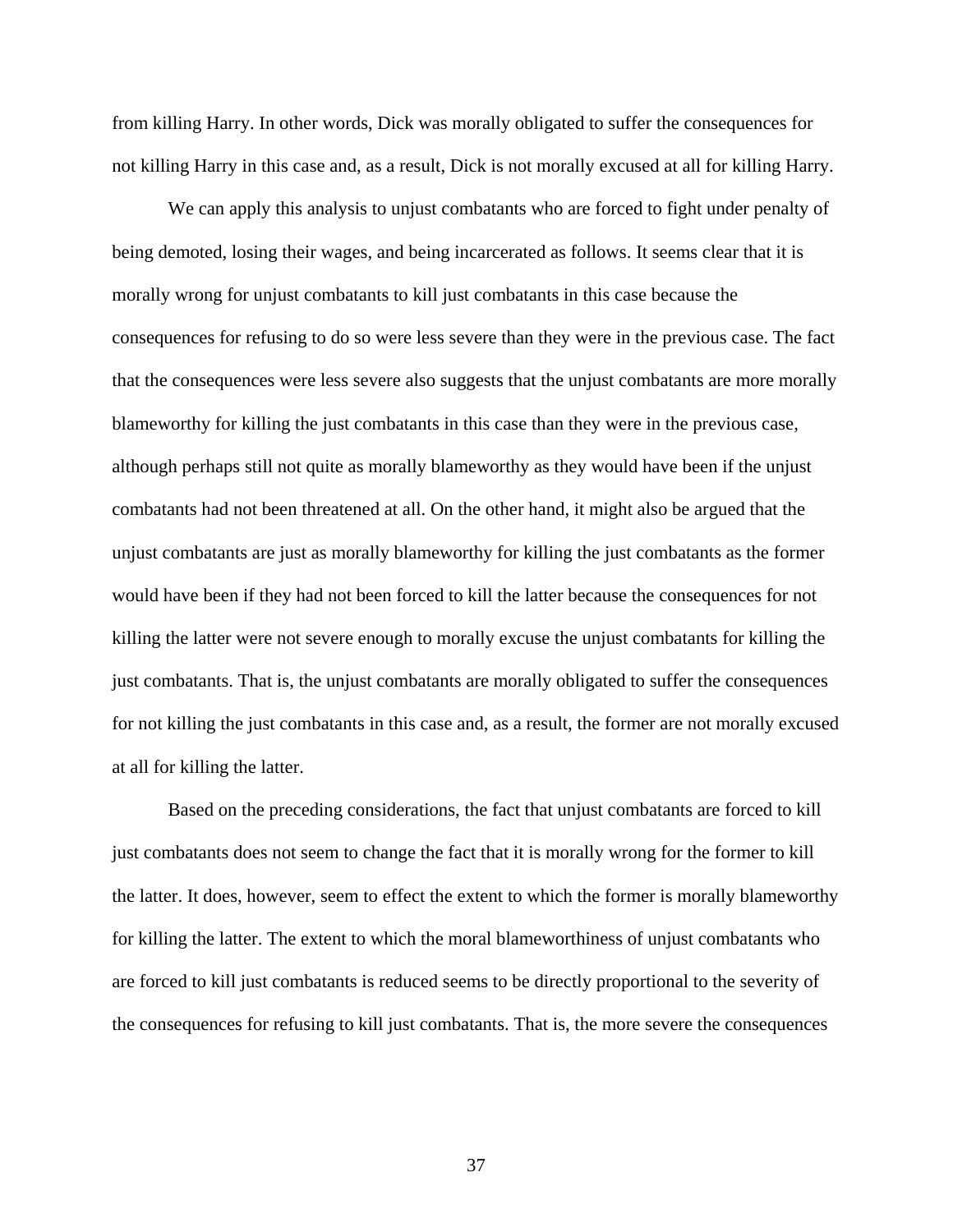are for refusing to kill just combatants, the less morally blameworthy unjust combatants are for killing just combatants.

### *Second Difference*

 Another difference between the bank robber on the one hand and the unjust combatants on the other is that the bank robber (let us assume) knows that it is morally wrong to rob banks and shoot at police officers. As Walzer points out, however, "[combatants] are led to fight by their loyalty to their own states and by their lawful obedience. They are most likely to believe that their wars are just…" (*JUW* 127). The analogy between the bank robber and the unjust soldiers can be strengthened by considering cases in domestic society which incorporate the factors that Walzer mentions. By examining these cases, we can determine whether these factors have any effect on the unjustness of the threat posed by the person in each case.

 Let us consider first the claim that "[combatants] are most likely to believe that their wars are just." We can strengthen the analogy between the bank robber and the unjust combatants by considering a case in domestic society in which a person believes falsely that he has a morally permissible reason to kill someone. Suppose that Tom joins an anti-government cult and is brainwashed by Dick, the cult leader, such that Tom believes that it is morally permissible to kill government agents. Suppose that Dick commands Tom to kill Harry, who is a federal agent. Clearly, it is morally wrong for Tom to kill Harry in this case regardless of the fact that Tom believes that what he is doing is morally permissible. The fact that Tom was brainwashed by Dick may make him less morally blameworthy that he would have been if he had not been brainwashed, but it does not change the fact that it was morally wrong for Tom to kill Harry. We can apply this analysis to unjust combatants who, because they were brainwashed, believe falsely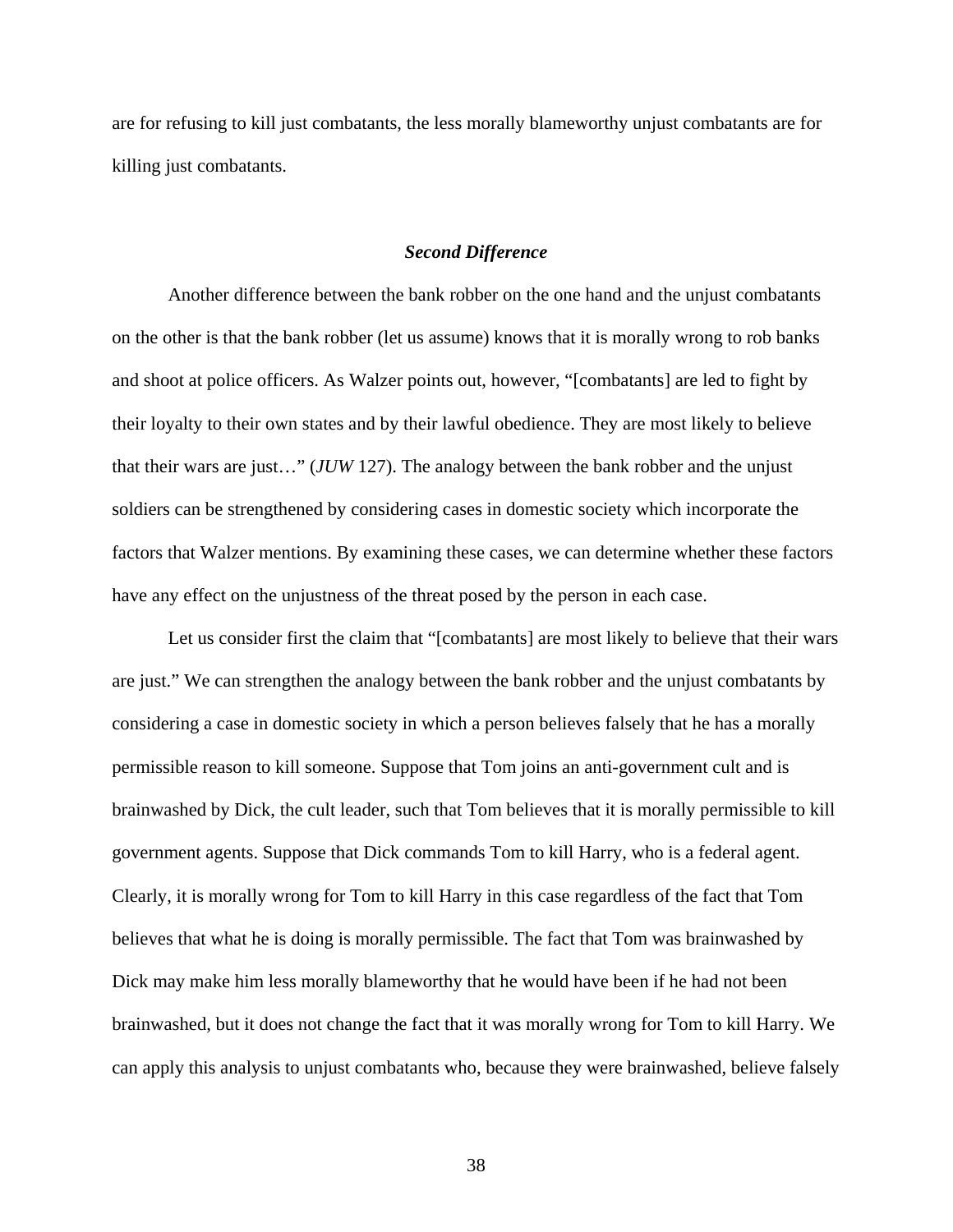that the cause for which they are fighting is just as follows. The fact that unjust combatants were brainwashed and, as a result, hold false beliefs regarding the injustice of the cause for which they are fighting makes them less morally blameworthy than they would have been if they had not been brainwashed and therefore did not hold false beliefs. But this does not change the fact that the unjust combatants are fighting on the unjust side of a war and, as a result, act morally wrongly when they kill just soldiers. $27$ 

 Let us now consider the claim that "[combatants] are led to fight by their loyalty to their own states." The analogy between the bank robber and unjust combatants can be improved by considering a case in domestic society in which a person kills someone out of loyalty to an organization. Suppose that Tom is a loyal member of a gang in which Dick is the leader. Suppose that Dick tells Tom to kill Harry, who belongs to a rival gang. Obviously, it is morally wrong for Tom to kill Harry. The fact that Tom killed Harry out of loyalty to his gang does not change the fact that it was morally wrong for Tom to kill Harry. Furthermore, the fact that Tom killed Harry out of loyalty to his gang also seems to have no effect on the moral blameworthiness of Tom for killing Harry. Thus, the fact that a person kills someone solely out of loyalty to an organization does not make a morally wrong act morally permissible, nor does it seem to make the killer less morally blameworthy. We can apply this analysis to unjust combatants by saying that it is morally wrong for them to kill just combatants even if they do it out of loyalty to their country or military. Furthermore, unjust soldiers who kill just combatants out of loyalty to their country are just as morally blameworthy as they would have been if they had killed just combatants for some other than loyalty to their country.

<span id="page-41-0"></span> $27$  If the reason why the unjust combatants hold false beliefs regarding the unjustness of the cause for a war is that they simply chose to ignore compelling arguments to the contrary, then it seems plausible that the unjust combatants would be morally blameworthy for killing just combatants.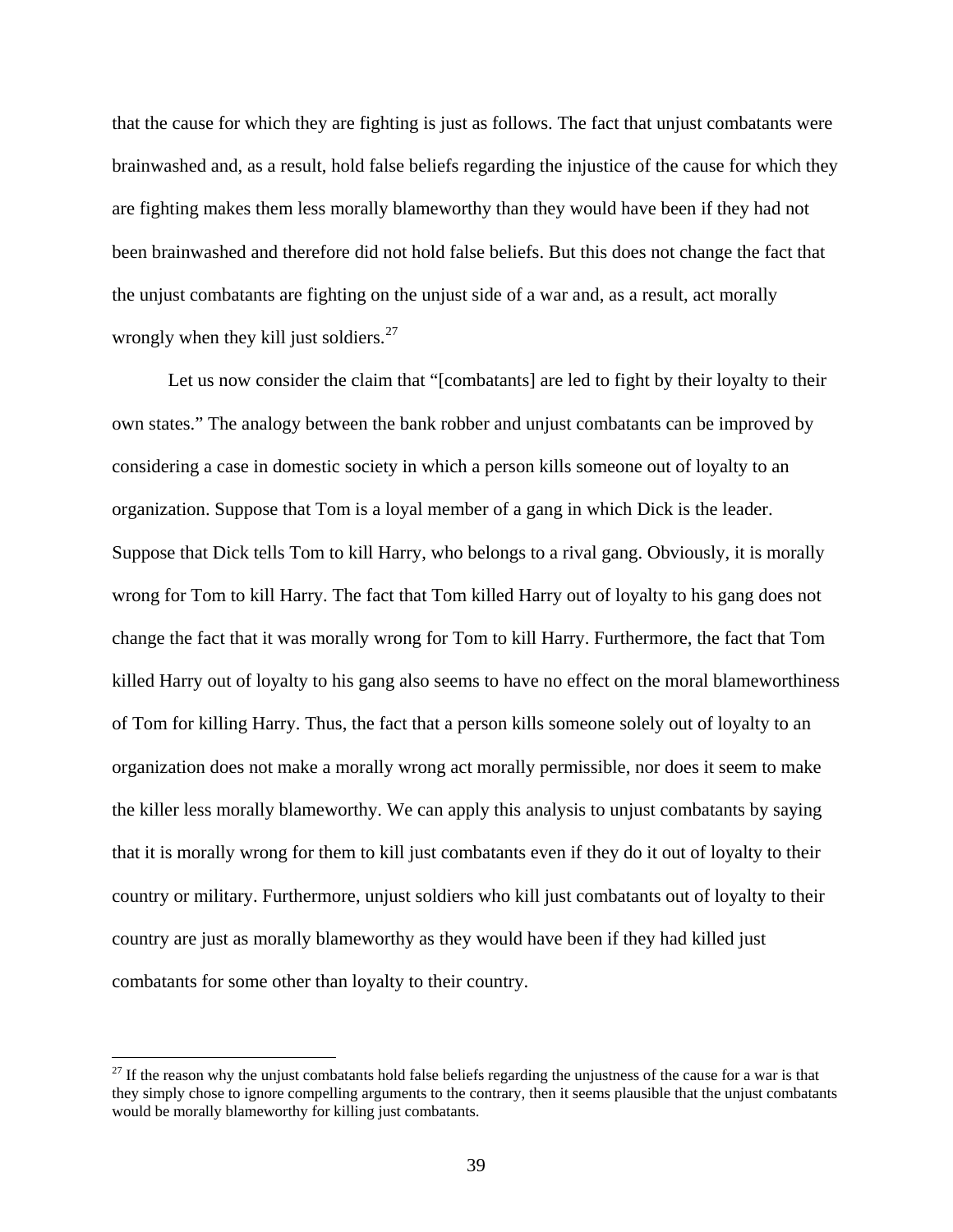Finally, let us consider the claim that "[combatants] are led to fight…by their lawful obedience." The analogy between the bank robber and unjust combatants can be improved by considering a case in domestic society in which a person is told by his superior to kill another person. Suppose that Dick is a police sniper and that Tom is Dick's superior. Suppose that they are called to a hostage situation in which Harry is the hostage taker. Suppose that Dick is able to get a clear shot at Harry without placing the hostages in too much danger. Suppose that Harry decides to surrender to the police but Tom order Dick to kill Harry anyway. Clearly, it would be morally wrong for Dick to kill Harry regardless of the fact that the person telling Dick to kill Harry, namely Tom, is Dick's superior. It seems plausible that a person has no moral obligation to follow an order to kill someone unjustly. It also seems plausible that a person has a moral obligation not to obey an order to kill someone unjustly. But suppose that Dick kills Harry. It seems plausible that Dick is as morally responsible for killing Harry as he would have been if Tom hadn't ordered Dick to kill Harry. Thus, the fact that a person is ordered by his superior to kill someone unjustly does not change the fact that it would be morally wrong for the former to kill the latter. Nor does it change the fact that the killer is just as morally blameworthy as he would have be if he had not been ordered to kill the person. We can apply this analysis to unjust combatants by saying that it is morally wrong for unjust combatants to kill just combatants regardless of the fact that they have been ordered to do so. Furthermore, unjust combatants who kill just combatants because they are ordered to are just as morally blameworthy as they would have been if they had not been ordered to do so.

 Based on the preceding considerations, neither of the two main differences between killing in domestic society and killing in war seems to change the fact that it is morally wrong for unjust combatants to kill just combatants. Although the first difference does seem to reduce the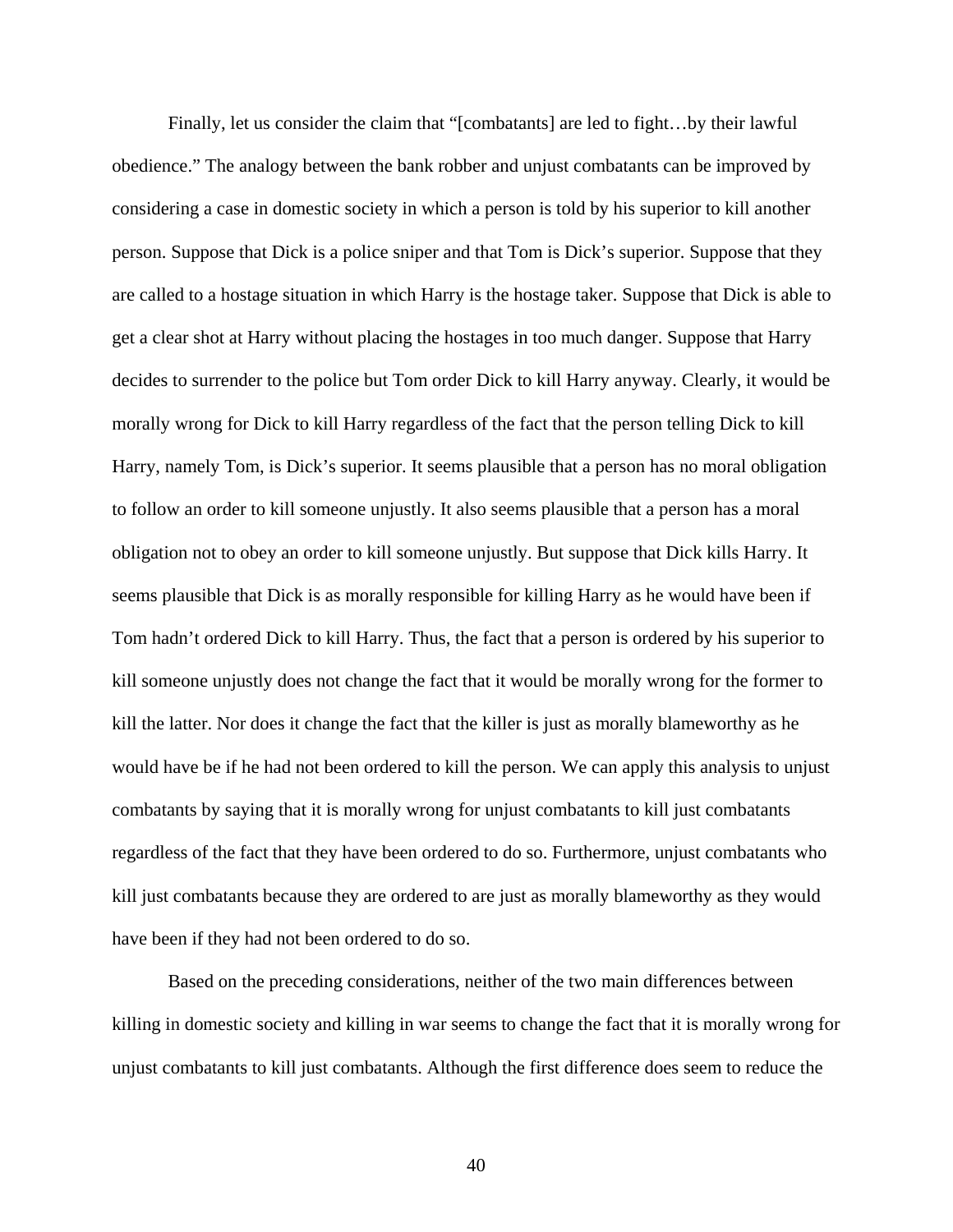moral blameworthiness of unjust combatants for killing just combatants, the second difference does not seem to reduce the moral blameworthiness of unjust combatants for killing just combatants.

### **Walzer's Rejection of the Analogy between**

### **Killing in Domestic Society and Killing in War**

 Despite the plausibility of the domestic analogy-based account of the morality of killing in war, Walzer rejects the analogy between the morality of killing in domestic society and the morality of killing in war. He writes that:

 The domestic analogy is of little help here. War as an activity (the conduct rather than the initiation of the fighting) has no equivalent in a settled civil society. It is not like an armed robbery, for example, even when its ends are similar in kind. Indeed, it is the contrast rather than the correspondence that illuminates the war convention (*JUW* 127).

Walzer explains why the analogy does not hold between the morality of killing in domestic society and the morality of killing in war by appealing to the moral judgments that we make regarding killing in each situation.<sup>[28](#page-43-0)</sup> He describes our moral judgments regarding killing in domestic society as follows:

 In the course of a bank robbery, a thief shoots a guard reaching for his gun. The thief is guilty of murder, even if he claims that he acted in self-defense. Since he had no right to rob the bank, he also had no right to defend himself against the bank's defenders (*JUW* 128).

The account of the morality of killing in domestic society that Walzer outlines in this passage is similar to the one we sketched above. The question, then, is: Why does Walzer deny that this account can serve as the basis for an account of the morality of killing in war? His answer seems to involve the nature of the relationship between our moral judgments regarding killing in

<span id="page-43-0"></span><sup>28</sup> Walzer uses the pronoun 'we' to refer to those of us who "share a common morality" *(JUW* xx).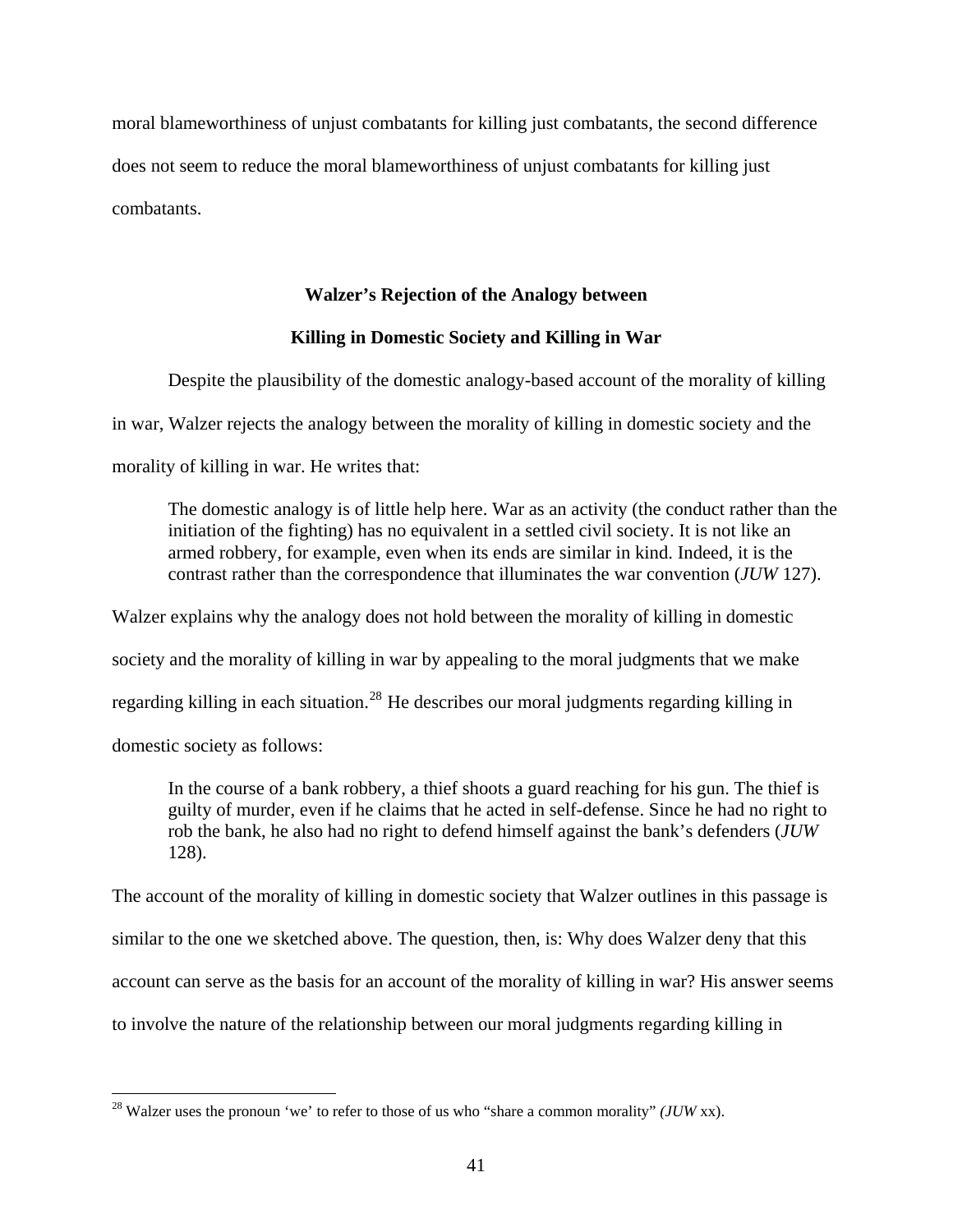domestic society and our moral judgments regarding killing in war. Walzer describes the latter

judgments as follows:

 In the course of an aggressive war, a soldier shoots another soldier, a member of the enemy army defending his homeland. Assuming a conventional firefight, this is not called murder; nor is the soldier regarded after the war as a murderer, even by his former enemies. The case is in fact no different from what it would be if the second soldier shot the first. Neither man is a criminal, and so both can be said to act in self-defense (*JUW* 128).

### Walzer goes on to say that:

 We call [combatants] murderers only when they take aim at noncombatants, innocent bystanders (civilians), wounded or disarmed soldiers. If they shoot men trying to surrender or join in the massacre of the inhabitants of a captured town, we have (or ought to have) no hesitation in condemning them. But so long as they fight in accordance with the rules of war, no condemnation is possible (*JUW* 128).

In these passages, Walzer seems to be appealing to the fact that we judge the morality of killing in domestic society very differently than we judge the morality of killing in war as the ultimate reason why the analogy fails to hold between killing in domestic society and killing in war. In other words, the fact that there is such a disparity between our moral judgments regarding killing in domestic society on the one hand and our moral judgments regarding killing in war on the other hand reveals that the circumstances of domestic society and the circumstances of war are too dissimilar for an account of the morality of killing in domestic society to serve as the basis for an account of the morality of killing in war.

 The dissimilarities between killing in domestic society and killing in war to which Walzer is referring are the two differences that we just examined. The first difference was that the bank robber in our example was not forced to rob the bank and therefore was not forced to pose a deadly threat to the police officers attempting to apprehend him. As Walzer points out, however, many combatants are forced to fight (*JUW* 136). The second difference was that the bank robber knew that it is morally wrong to rob banks and shoot at police officers. As Walzer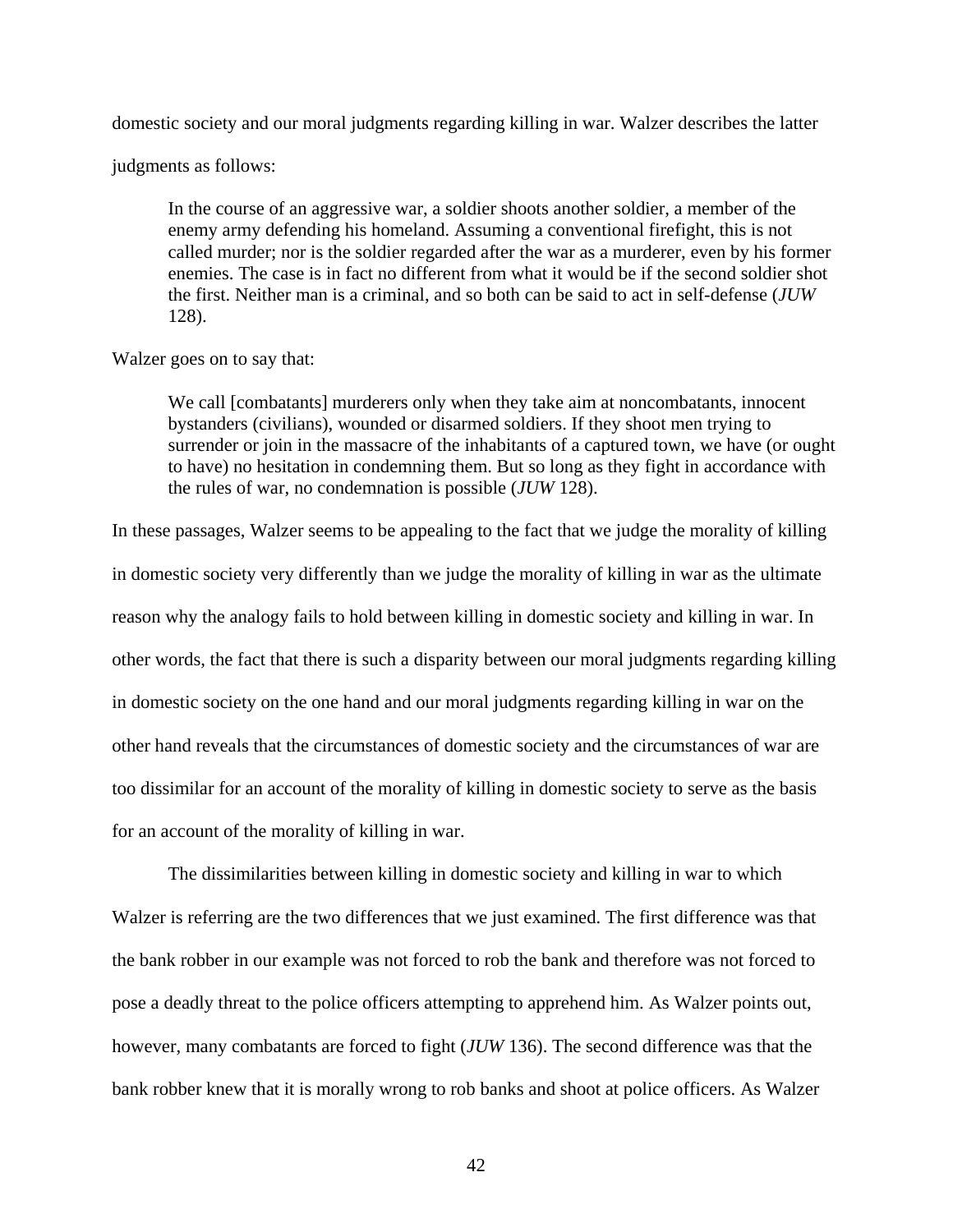points out, however, "[combatants] are led to fight by their loyalty to their own states and by their lawful obedience. They are most likely to believe that their wars are just…" (*JUW* 127). After analyzing these two differences between killing in domestic society and killing in war, we concluded that neither of them seems to change the fact that it is morally wrong for unjust combatants to kill just combatants. Although the first difference does seem to reduce the moral blameworthiness of unjust combatants for killing just combatants, the second difference does not seem to reduce the moral blameworthiness of unjust combatants for killing just combatants.

 As McMahan points out, the mistake that Walzer seems to make is to confuse justification with excuse (EKW 700). To say that someone is morally justified in performing some act is to say that it is morally permissible for her to perform it. To say that someone is morally excused for performing some act means that it was morally wrong for the person to perform the act but, for some reason, she is not morally blameworthy for performing the act, or at least not as morally blameworthy as she would have been without the excuse. Walzer seems to think that the factors he cites regarding coercion and obedience justify the killing of just combatants by unjust combatants. That is, these factors make it morally permissible for the former to kill the latter. Based on our analyses, however, the factors that Walzer cites, at most, morally excuse the unjust combatants for killing just combatants. That is, it is morally wrong for unjust combatants to kill just combatants, but the former may be less morally blameworthy for killing that latter because of the aforementioned factors than they would have been if the factors had not been present.

 The fact that Walzer seems to confuse the distinction between justification and excuse significantly weakens his account of the morality of killing in war. And the fact that McMahan's account of the morality of killing in war is based on the domestic analogy, which is the basis for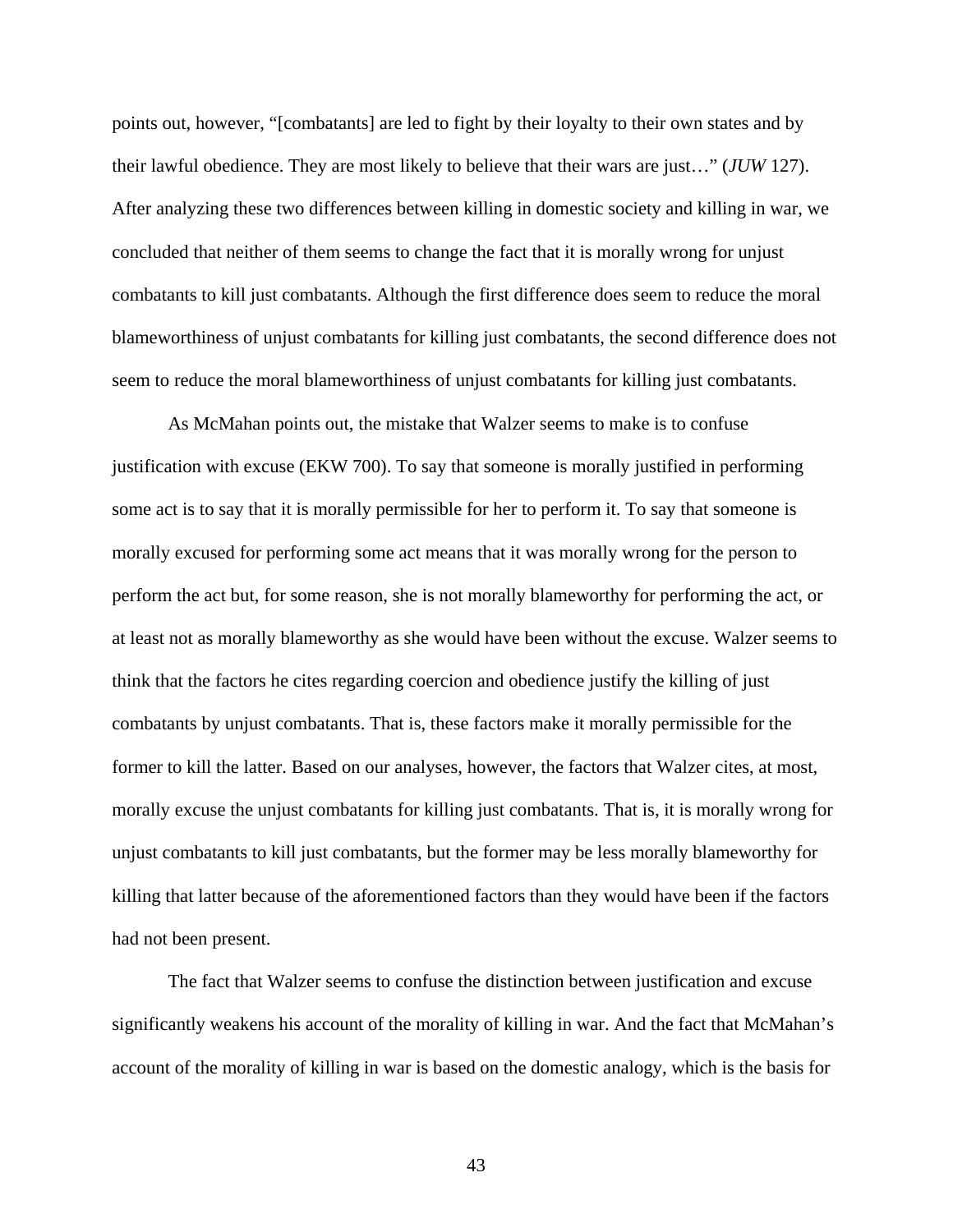the principles that govern the relations among states, significantly strengthens his account. Based on these considerations, McMahan's account of the morality of killing in war seems more plausible than Walzer's account. One way that McMahan's account could be improved, however, is by incorporating the notion of moral badness into it. As we have seen, McMahan's account includes two dimensions, namely moral permissibility and moral blameworthiness. The former is bivalent whereas the latter admits of degrees. That is, performing act is either morally permissible or morally wrong, but the extent to which a person may be blameworthy for performing a morally wrong act admits of degrees depending on the circumstances. For example, an unjust combatant who kills a just combatant to avoid being punished with death is less morally blameworthy than an unjust combatant who kills a just combatant to avoid being put in prison. Both unjust combatants act morally wrongly when they kill just combatants, but one is less morally blameworthy than the other.

 Like blameworthiness, the dimension of moral badness also seems to admit to degrees. Stealing a piece of candy from someone and stealing a person's car are both morally wrong, but the former is less bad than the latter. This can be applied to McMahan's theory by saying that it is less bad for unjust solders to kill noncombatants than it is for them to kill just soldiers. Both acts are morally wrong, but killing noncombatants is worse than killing unjust soldiers. This distinction enables us to account for Walzer's claim that we do not consider unjust combatants to be murderers. According to Walzer, the reason why we do not consider unjust combatants to be murderers is that they do not act morally wrongly when they kill just combatants. McMahan would explain this by claiming that unjust combatants are often not morally blameworthy for killing just combatants. If we included the notion of badness, we could explain out judgment that unjust combatants are not murderers by saying that they are often not morally blameworthy and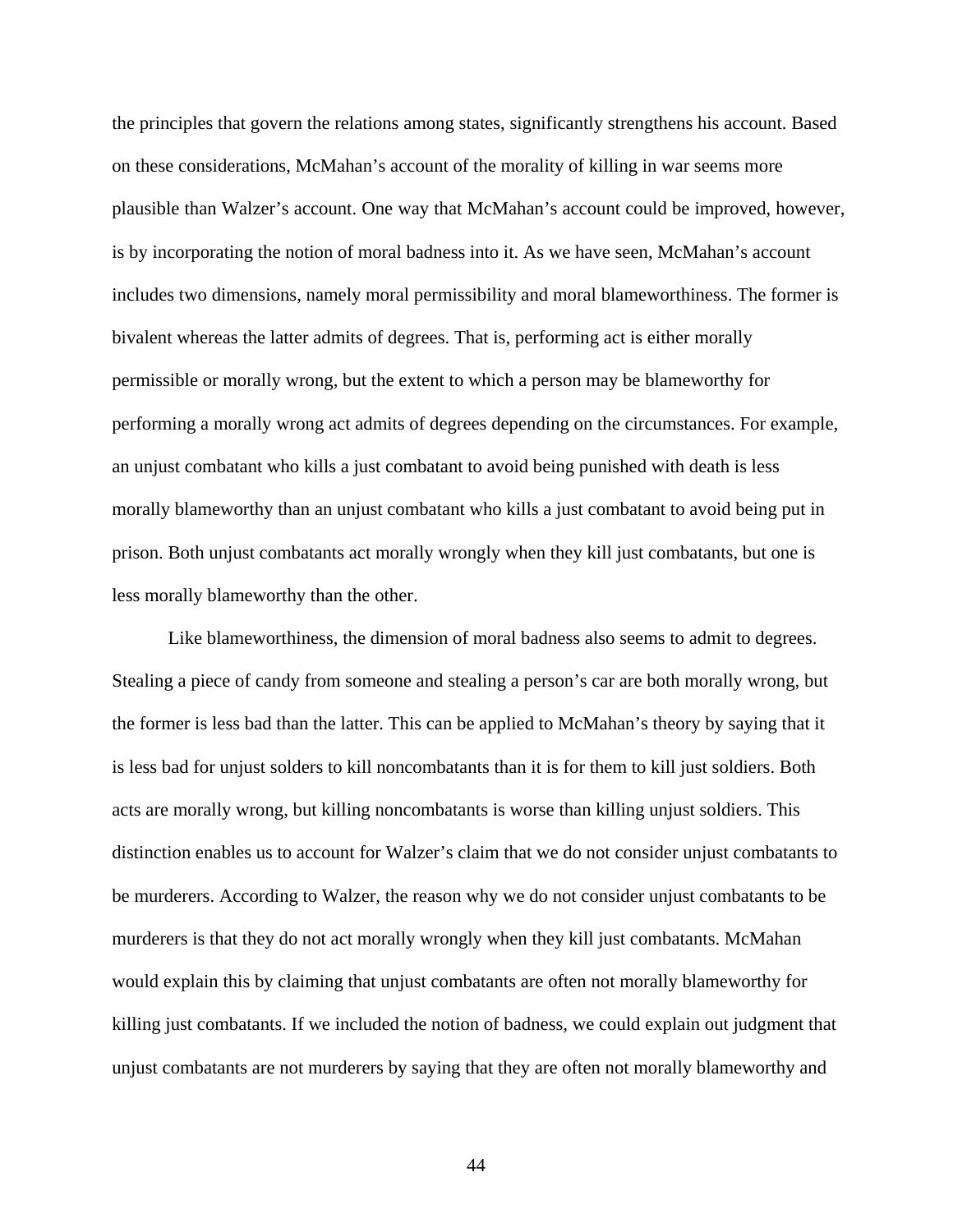even if they are, what they did is not as bad as killing unjustly in domestic society. Based on this consideration, incorporating the dimension of moral badness into McMahan's account of the morality of killing in war seems to make his account even stronger and thus, even more plausible than Walzer's account.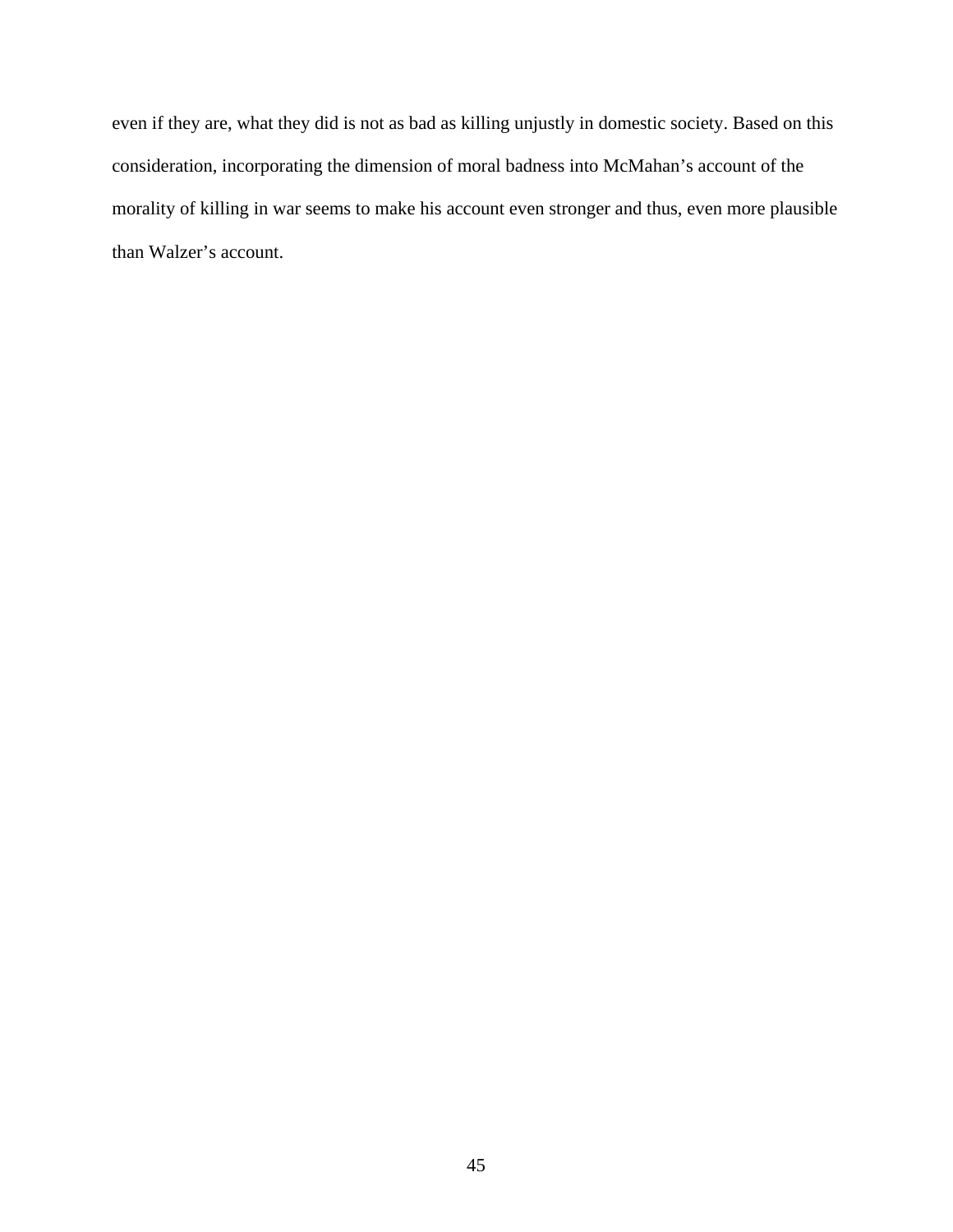### **CONCLUSION**

 In this thesis, I have analyzed two aspects of Michael Walzer's account of just war theory. The first is his account of the moral legitimacy of states and the second is his account of the morality of killing in war. With respect to the former, I argued that Walzer's account of (presumptive) external legitimacy is too permissive and, as a result, his account of the morality of humanitarian intervention is too restrictive. I contrasted Walzer's account with Luban's account and argued that Luban's account of external legitimacy is too restrictive and, as a result, his account of the morality of humanitarian intervention is too permissive. Finally, I developed a Rawlsian account of state legitimacy and the morality of humanitarian intervention and argued that this account is more plausible than either Walzer's or Luban's accounts.

 I began my analysis of Walzer's account of the morality of killing in war by arguing that his description of the war convention and his explanation of the distinction between combatants and noncombatants are misleading because they are give the impression that all and only infantry soldiers are combatants and that all and only civilians are noncombatants. Walzer does not hold this view but his account suggests it. Next, I described an account of the morality of killing in war developed by McMahan that is based on an analogy with the morality of killing in domestic society and argue that this account is more plausible than Walzer's account. I also suggested that McMahan's account could be improved by adding the dimension of moral badness to it. It seems to me that an account of just war theory that contained the views for which I argue in this thesis would be more plausible than Walzer's account.